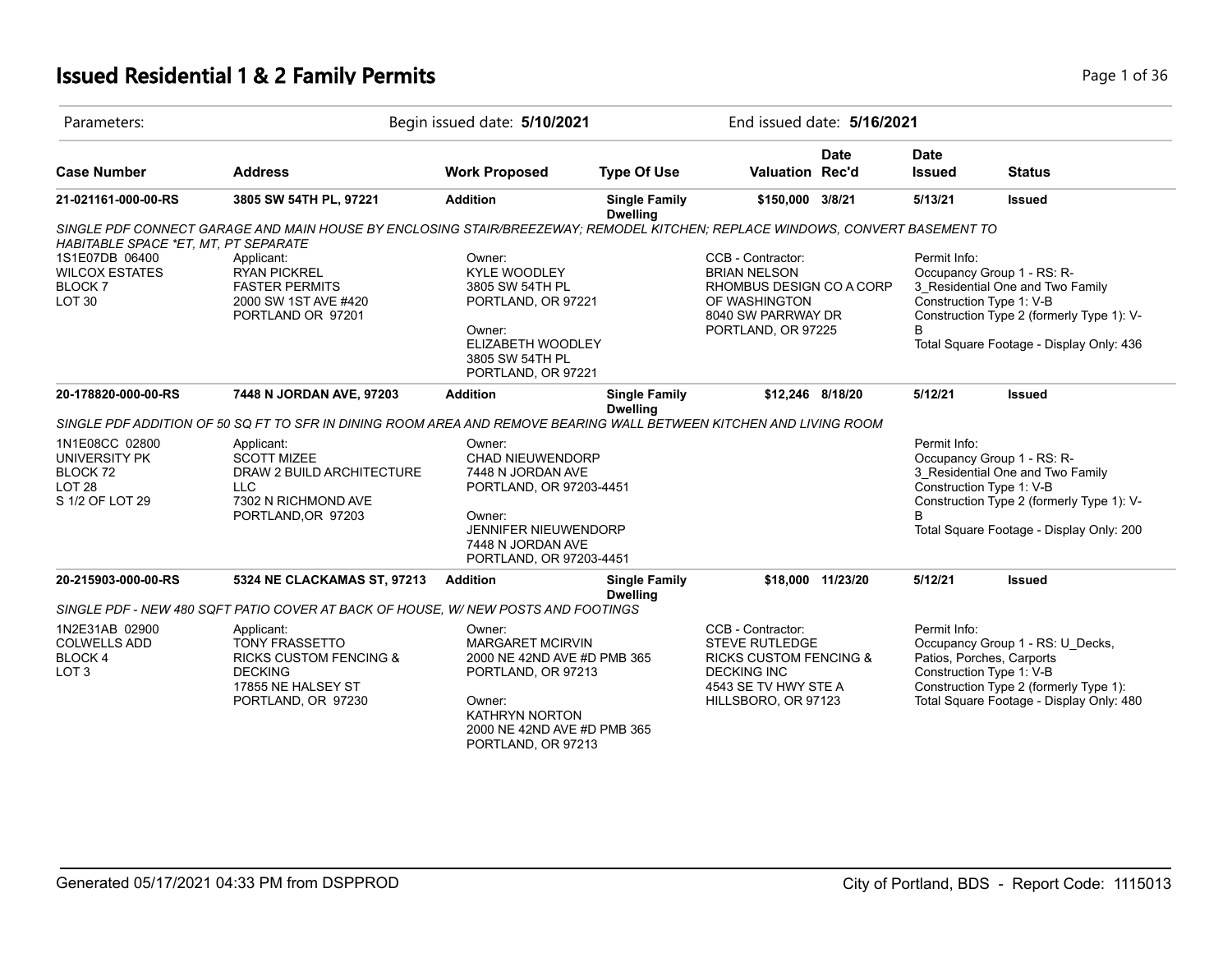# **Issued Residential 1 & 2 Family Permits Page 1 and 2011 12 July 12011 1202 1204 130 Page 2 of 36**

| <b>Case Number</b>                                                                                        | <b>Address</b>                                                                                                                                                               | <b>Work Proposed</b>                                                                                                                                                           | <b>Type Of Use</b>                      | <b>Valuation Rec'd</b>                                                                                                                                                                                                                        | <b>Date</b>     | <b>Date</b><br><b>Issued</b> | <b>Status</b>                                                                                                                                                                                    |
|-----------------------------------------------------------------------------------------------------------|------------------------------------------------------------------------------------------------------------------------------------------------------------------------------|--------------------------------------------------------------------------------------------------------------------------------------------------------------------------------|-----------------------------------------|-----------------------------------------------------------------------------------------------------------------------------------------------------------------------------------------------------------------------------------------------|-----------------|------------------------------|--------------------------------------------------------------------------------------------------------------------------------------------------------------------------------------------------|
| 21-033831-000-00-RS                                                                                       | 2704 SE 59TH AVE, 97206                                                                                                                                                      | <b>Addition</b>                                                                                                                                                                | <b>Single Family</b><br><b>Dwelling</b> | \$6,410 4/9/21                                                                                                                                                                                                                                |                 | 5/13/21                      | <b>Issued</b>                                                                                                                                                                                    |
| SINGLE PDF - NEW COVER OVER EXISTING PATIO                                                                |                                                                                                                                                                              |                                                                                                                                                                                |                                         |                                                                                                                                                                                                                                               |                 |                              |                                                                                                                                                                                                  |
| 1S2E07AA 12900<br><b>FRANKLIN PK VIEW</b><br>BLOCK <sub>3</sub><br>N 1/2 OF LOT 4<br>LOT <sub>5</sub>     | Applicant:<br>AUSTIN CHEADLE<br><b>FASTER PERMITS</b><br>2000 SW 1ST AVE SUITE 420<br>PORTLAND, OR 97201                                                                     | Owner:<br><b>SAORI CLARK</b><br>2704 SE 59TH AVE<br>PORTLAND, OR 97206-1450<br>Owner:<br><b>GEOFF GILLAM</b><br>2704 SE 59TH AVE<br>PORTLAND, OR 97206-1450                    |                                         | CCB - Contractor:<br>PARADISE RESTORED<br>LANDSCAPE MANAGEMENT INC<br>PO BOX 66259<br>PORTLAND, OR 97290                                                                                                                                      |                 | Permit Info:                 | Occupancy Group 1 - RS: U Decks,<br>Patios, Porches, Carports<br>Construction Type 1: V-B<br>Construction Type 2 (formerly Type 1):<br>Total Square Footage - Display Only: 250                  |
| 21-030389-000-00-RS                                                                                       | 2508 SW SHEFFIELD AVE - UNIT<br>A, 97201                                                                                                                                     | <b>Addition</b>                                                                                                                                                                | <b>Single Family</b><br><b>Dwelling</b> |                                                                                                                                                                                                                                               | \$4,898 3/29/21 | 5/15/21                      | <b>Issued</b>                                                                                                                                                                                    |
| 1S1E04DD 10300<br><b>SEVENTH ST TERR</b><br>BLOCK <sub>2</sub><br>LOT 3-5 TL 10300<br>20-222259-000-00-RS | REBUILD EXISTING DECKS IN REDUCED FOOTPRINT.<br>Applicant:<br><b>ERIK OSTMO</b><br>OSTMO CONSTRUCTION INC<br>PO BOX 25526<br>PORTLAND, OR 97298<br>6006 SE FRANCIS ST, 97206 | Owner:<br>KIMBERLY QUACH<br>12404 NW WOODLAND CT<br>PORTLAND, OR 97229-8306<br>Owner:<br>ALEXANDER QUACH<br>12404 NW WOODLAND CT<br>PORTLAND, OR 97229-8306<br><b>Addition</b> |                                         | REMODEL KITCHEN AND TWO EXISTING BATHROOMS AND POWDER ROOM. RECONFIGURE EXISTING EXTERIOR STAIRWAY TO EXPAND KITCHEN ON MAIN FLOOR.<br>CCB - Contractor:<br><b>ERIK OSTMO</b><br>OSTMO CONSTRUCTION INC<br>PO BOX 25526<br>PORTLAND, OR 97298 |                 | Permit Info:<br>5/12/21      | Occupancy Group 1 - RS: R-<br>3 Residential One and Two Family<br>Construction Type 1: V-B<br>Construction Type 2 (formerly Type 1):<br>Total Square Footage - Display Only: 40<br><b>Issued</b> |
|                                                                                                           |                                                                                                                                                                              |                                                                                                                                                                                | <b>Single Family</b><br><b>Dwelling</b> | \$25,717 3/4/21                                                                                                                                                                                                                               |                 |                              |                                                                                                                                                                                                  |
| <b>SEPARATE</b>                                                                                           | SINGLE PDF - ADDITION OF 210SF TO MAIN FLOOR, INCREASING SIZE OF KITCHEN AND DINING ROOM; NEW CRAWL SPACE; AND NON HABITABLE ATTIC* ET, PT, MT                               |                                                                                                                                                                                |                                         |                                                                                                                                                                                                                                               |                 |                              |                                                                                                                                                                                                  |
| 1S2E07DA 13100<br><b>STEWART PK</b><br>BLOCK <sub>5</sub><br>LOT <sub>12</sub>                            | Applicant:<br><b>ERIC FURLONG</b><br>6006 SE FRANCIS ST<br>PORTLAND OR 97206                                                                                                 | Owner:<br><b>ERIC FURLONG</b><br>6006 SE FRANCIS ST<br>PORTLAND, OR 97206<br>Owner:<br><b>APRIL ZOHN</b><br>6006 SE FRANCIS ST<br>PORTLAND, OR 97206                           |                                         |                                                                                                                                                                                                                                               |                 | Permit Info:                 | Occupancy Group 1 - RS: R-<br>3 Residential One and Two Family<br>Construction Type 1: V-B<br>Construction Type 2 (formerly Type 1):<br>Total Square Footage - Display Only: 210                 |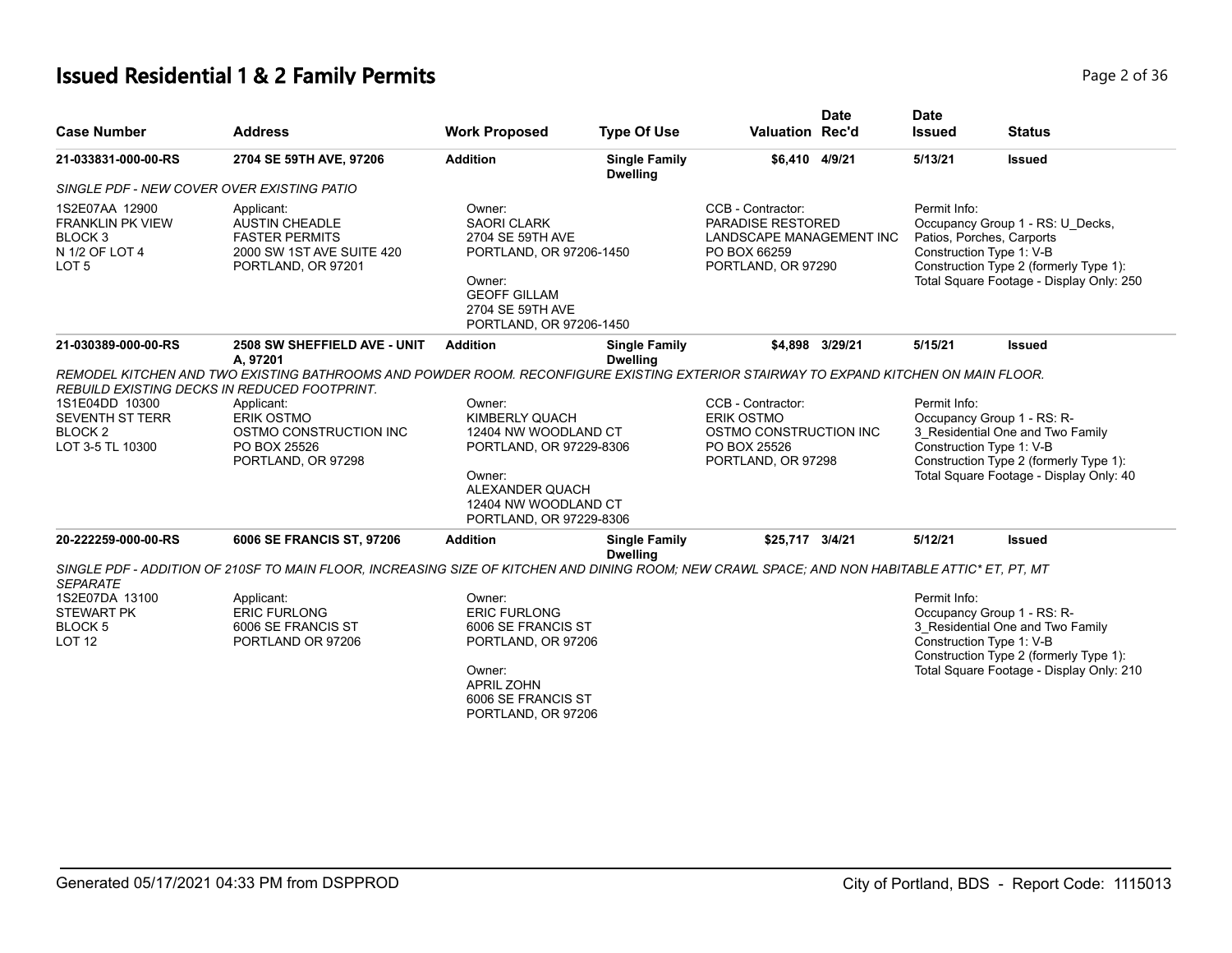#### **Issued Residential 1 & 2 Family Permits Page 1 and 2011 12 and 2012 12:30 Page 3 of 36**

|                                       |                                                                                                                                          |                               |                                         |                                 | <b>Date</b> | <b>Date</b>   |                                                                                    |
|---------------------------------------|------------------------------------------------------------------------------------------------------------------------------------------|-------------------------------|-----------------------------------------|---------------------------------|-------------|---------------|------------------------------------------------------------------------------------|
| <b>Case Number</b>                    | <b>Address</b>                                                                                                                           | <b>Work Proposed</b>          | <b>Type Of Use</b>                      | <b>Valuation Rec'd</b>          |             | <b>Issued</b> | <b>Status</b>                                                                      |
| 21-026476-000-00-RS                   | 504 NW MARLBOROUGH AVE,<br>97210                                                                                                         | <b>Addition</b>               | <b>Single Family</b><br><b>Dwelling</b> | \$29,513 3/18/21                |             | 5/12/21       | <b>Under Inspection</b>                                                            |
|                                       | *SINGLE PDF* NEW TWO STORY ADDITION TO CREATE A NEW INTERIOR STAIRWAY AND RESIDENTIAL ELEVATOR. CONVERT EXISTING GARAGE TO LIVING SPACE. |                               |                                         |                                 |             |               |                                                                                    |
|                                       | CREATE A NEW POWDER ROOM ON THE MAIN FLOOR(3rd), AND REMODEL SECOND FLOOR.                                                               |                               |                                         |                                 |             |               |                                                                                    |
| 1N1E32AD 07300                        | Applicant:                                                                                                                               | Owner:                        |                                         | CCB - Contractor:               |             | Permit Info:  |                                                                                    |
| <b>ST FRANCES HILL</b>                | <b>EDUARD VALIK</b>                                                                                                                      | THE KIMBERLY CASSEL TARDIE TR |                                         | <b>IBUILDPDX COMPANY LLC</b>    |             |               | Occupancy Group 1 - RS: R-                                                         |
| <b>BLOCK7</b>                         | <b>IBUILD PDX COMPANY, LLC</b>                                                                                                           | 504 NW MARLBOROUGH AVE        |                                         | 8835 SW CANYON LANE SUITE       |             |               | 3_Residential One and Two Family                                                   |
| LOT <sub>4</sub>                      | 8835 SW CANYON LN, STE 408                                                                                                               | PORTLAND, OR 97210            |                                         | 408                             |             |               | Construction Type 1: V-B                                                           |
|                                       | PORTLAND OR 97225                                                                                                                        |                               |                                         | PORTLAND, OR 97225              |             |               | Construction Type 2 (formerly Type 1):<br>Total Square Footage - Display Only: 241 |
| 21-035904-000-00-RS                   | 6003 SE FRANKLIN ST, 97206                                                                                                               | <b>Addition</b>               | <b>Single Family</b><br><b>Dwelling</b> | \$42,962 4/13/21                |             | 5/14/21       | <b>Under Inspection</b>                                                            |
|                                       | Create an addition on back of the house of 329Sqft including new full bathroom and master bedroom.                                       |                               |                                         |                                 |             |               |                                                                                    |
| 1S2E07AD 05200                        | Applicant:                                                                                                                               | Owner:                        |                                         | CCB - Contractor:               |             | Permit Info:  |                                                                                    |
| <b>WAKEFIELDS ADD</b>                 | Trace Brash                                                                                                                              | <b>GREGORY PLATH</b>          |                                         | <b>TRACE BRASH CONSTRUCTION</b> |             |               | Occupancy Group 1 - RS: R-                                                         |
| BLOCK 3                               | Trace Brash Construction LLC                                                                                                             | 6003 SE FRANKLIN ST           |                                         | LLC.                            |             |               | 3_Residential One and Two Family                                                   |
| LOT <sub>4</sub>                      | 3326 NE 12TH AVE                                                                                                                         | PORTLAND, OR 97206            |                                         | 3326 NE 12TH AVE                |             |               | Construction Type 1: V-B                                                           |
|                                       | PORTLAND, OR 97212                                                                                                                       | Owner:                        |                                         | PORTLAND, OR 97212              |             |               | Construction Type 2 (formerly Type 1):<br>Total Square Footage - Display Only: 329 |
|                                       |                                                                                                                                          | <b>SAMANTHA KAAN</b>          |                                         |                                 |             |               |                                                                                    |
|                                       |                                                                                                                                          | 6003 SE FRANKLIN ST           |                                         |                                 |             |               |                                                                                    |
|                                       |                                                                                                                                          | PORTLAND, OR 97206            |                                         |                                 |             |               |                                                                                    |
| 21-031195-000-00-RS                   | 107 NE 41ST AVE, 97232                                                                                                                   | <b>Addition</b>               | <b>Single Family</b>                    | \$36,738 3/31/21                |             | 5/13/21       | <b>Issued</b>                                                                      |
|                                       |                                                                                                                                          |                               | <b>Dwelling</b>                         |                                 |             |               |                                                                                    |
| KITCHEN, BATHROOM AND MUDROOM ADDTION |                                                                                                                                          |                               |                                         |                                 |             |               |                                                                                    |
| 1N1E36DA 06500                        | Applicant:                                                                                                                               | Owner:                        |                                         | CCB - Contractor:               |             | Permit Info:  |                                                                                    |
| <b>LAURELHURST</b>                    | <b>JOHN MCCULLOCH</b>                                                                                                                    | <b>DAVID KRAMER</b>           |                                         | <b>JOHN MCCULLOCH</b>           |             |               | Occupancy Group 1 - RS: R-                                                         |
| BLOCK 111                             | MCCULLOCH CONSTRUCTION                                                                                                                   | <b>107 NE 41ST AVE</b>        |                                         | MCCULLOCH CONSTRUCTION          |             |               | 3 Residential One and Two Family                                                   |
| LOT <sub>12</sub>                     | <b>CORP</b>                                                                                                                              | PORTLAND, OR 97232-3415       |                                         | CORP                            |             |               | Construction Type 1: V-B                                                           |
|                                       | 1729 NE SISKIYOU ST                                                                                                                      | Owner:                        |                                         | 1729 NE SISKIYOU ST             |             |               | Construction Type 2 (formerly Type 1):<br>Total Square Footage - Display Only: 300 |
|                                       | PORTLAND, OR 97212                                                                                                                       | <b>SUMMER KRAMER</b>          |                                         | PORTLAND, OR 97212              |             |               |                                                                                    |
|                                       |                                                                                                                                          | <b>107 NE 41ST AVE</b>        |                                         |                                 |             |               |                                                                                    |
|                                       |                                                                                                                                          | PORTLAND, OR 97232-3415       |                                         |                                 |             |               |                                                                                    |
|                                       |                                                                                                                                          |                               |                                         |                                 |             |               |                                                                                    |

**Total # of RS Addition permits issued: 9 Total valuation of RS Addition permits issued: \$326,484**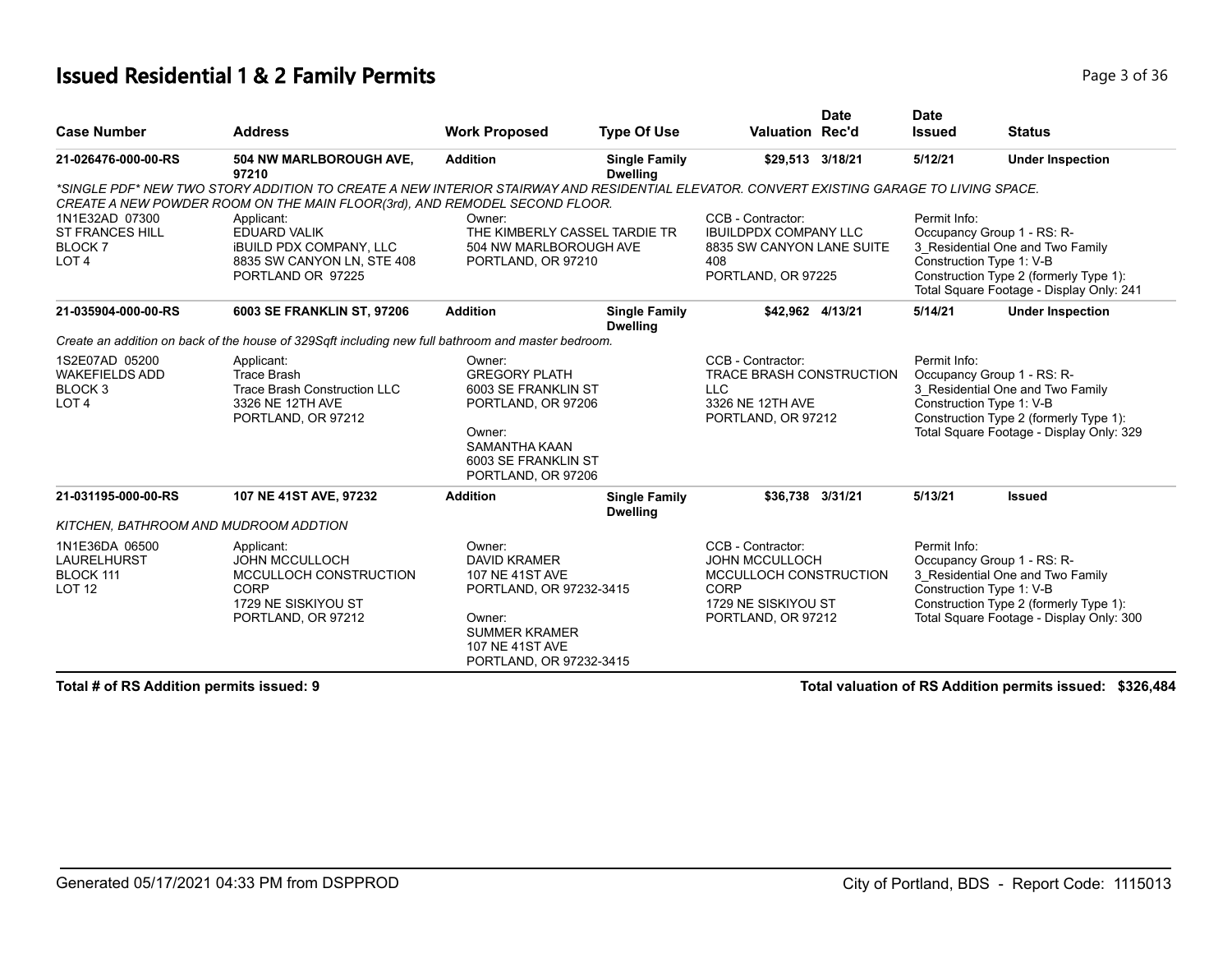# **Issued Residential 1 & 2 Family Permits Page 1 of 36 Page 4 of 36**

| <b>Case Number</b>                                                                                      | <b>Address</b>                                                                                                                                    | <b>Work Proposed</b>                                                                                                                                          | <b>Type Of Use</b>                       | <b>Valuation Rec'd</b>                                                                                                                     | <b>Date</b>     | <b>Date</b><br><b>Issued</b>                                          | <b>Status</b>                                                                                            |
|---------------------------------------------------------------------------------------------------------|---------------------------------------------------------------------------------------------------------------------------------------------------|---------------------------------------------------------------------------------------------------------------------------------------------------------------|------------------------------------------|--------------------------------------------------------------------------------------------------------------------------------------------|-----------------|-----------------------------------------------------------------------|----------------------------------------------------------------------------------------------------------|
| 21-047729-000-00-RS                                                                                     | 3260 NE US GRANT PL, 97212                                                                                                                        | <b>Alteration</b>                                                                                                                                             | Decks, Fences,<br><b>Retaining Walls</b> | \$55,000 5/15/21                                                                                                                           |                 | 5/15/21                                                               | <b>Issued</b>                                                                                            |
|                                                                                                         | *SINGLE PDF* DEMO EXISTING BACK DECK/PORCH AND BUILD NEW COVERED PORCH OVER EXISTING AREA.                                                        |                                                                                                                                                               |                                          |                                                                                                                                            |                 |                                                                       |                                                                                                          |
| 1N1E25CA 17100<br>FERNWOOD SUB OF TR 8<br>BLOCK <sub>2</sub><br>LOT <sub>9</sub>                        | Applicant:<br><b>OMAR MARTINEZ</b><br><b>CASA BONITA LLC</b><br>1631 NE BROADWAY #721<br>PORTLAND OR 97232                                        | Owner:<br><b>STEPHEN PIUCCI</b><br>3260 NE US GRANT PL<br>PORTLAND, OR 97212<br>Owner:<br><b>MELISSA POWERS</b><br>3260 NE US GRANT PL<br>PORTLAND, OR 97212  |                                          | CCB - Contractor:<br><b>CASA BONITA LLC</b><br>1631 NE BROADWAY #721<br>PORTLAND, OR 97232                                                 |                 | Permit Info:<br>Patios, Porches, Carports<br>Construction Type 1: V-B | Occupancy Group 1 - RS: U_Decks,<br>Construction Type 2 (formerly Type 1):                               |
| 21-020255-000-00-RS                                                                                     | 5821 SE KNAPP ST, 97206<br>SINGLE PDF: REPAIR OF FIRE DAMAGED (UNIT 2); REPLACE ROOF TRUSS; WINDOWS; GYP WALLBOARD; ADD HOLDDOWNS AND STRAPPING   | <b>Alteration</b>                                                                                                                                             | <b>Duplex</b>                            | \$5,000 3/5/21                                                                                                                             |                 | 5/14/21                                                               | <b>Issued</b>                                                                                            |
| 1S2E19AD 09000<br><b>BONITA PK</b><br>BLOCK 3<br>E 65' OF LOT 6                                         | Applicant:<br>RICHARD BAXENDALE<br>19450 SW CIPOLE ROAD<br>TUALATIN OR 97062                                                                      | Owner:<br><b>GEE SQUARE LLC</b><br>5902 SW IDAHO ST<br>PORTLAND, OR 97221                                                                                     |                                          | CCB - Contractor:<br>BLACKBURN & ALLEN INC<br>29030 SW TOWN CENTER LOOP<br>E 202-223<br>WILSONVILLE, OR 97070                              |                 | Permit Info:<br>Construction Type 1: V-B                              | Occupancy Group 1 - RS: R-<br>3 Residential One and Two Family<br>Construction Type 2 (formerly Type 1): |
| 21-040386-000-00-RS                                                                                     | 55 NE BRIDGETON RD - SLIP<br>03, 97211                                                                                                            | <b>Alteration</b>                                                                                                                                             | <b>Floating Home</b>                     |                                                                                                                                            | \$6,750 5/14/21 | 5/14/21                                                               | <b>Issued</b>                                                                                            |
|                                                                                                         | SINGLE PDF - SOLAR 3.80KW ROOFTOP MOUNTED PV SYSTEM: ENGINEERED                                                                                   |                                                                                                                                                               |                                          |                                                                                                                                            |                 |                                                                       |                                                                                                          |
| 1N1E03AB 02300<br><b>CAPTAINS MOORAGE</b><br><b>UPLAND# R314321</b><br>MB X # FH3152<br><b>FLOATING</b> | Applicant:<br><b>MOLLY BECKEL</b><br>ELEMENTAL ENERGY LLC<br>1339 SE 8TH AVE SUITE B<br>PORTLAND OR 97214                                         | Owner:<br><b>GWEN SCOTT</b><br>55 NE BRIDGETON RD #3<br>PORTLAND, OR 97211<br>Owner:<br><b>CRAIG MCPHERSON</b><br>55 NE BRIDGETON RD #3<br>PORTLAND, OR 97211 |                                          | CCB - Contractor:<br>ELEMENTAL ENERGY LLC<br>1339 SE 8TH AVE #B<br>PORTLAND, OR 97214                                                      |                 | Permit Info:<br>Construction Type 1: V-B                              | Occupancy Group 1 - RS: R-<br>3 Residential One and Two Family<br>Construction Type 2 (formerly Type 1): |
| 21-012171-000-00-RS                                                                                     | 1825 SE 24TH AVE, 97214<br>SINGLE PDF - REPLACE GARAGE ROOF, NEW ADA LIFT & MAN DOOR; GARAGE TO REMAINE STORAGE *DFS FOR TRUSSES* TRADES SEPARATE | <b>Alteration</b>                                                                                                                                             | Garage/Carport                           | \$35,000 2/10/21                                                                                                                           |                 | 5/11/21                                                               | <b>Issued</b>                                                                                            |
| 1S1E02DA 11500<br><b>COLONIAL HTS</b><br><b>BLOCK5</b><br>E 63' OF LOT 9&10                             | Applicant:<br><b>JEFFERY LEWIS</b><br><b>WEST COAST FORENSICS</b><br>ENGINEERING AND DESIGN<br>3835 SW KELLY AVE<br>PORTLAND OR 97239             | Owner:<br><b>WILSON LEE</b><br>1825 SE 24TH AVE<br>PORTLAND, OR 97214-4859<br>Owner:<br><b>SALLY S K LEE</b><br>1825 SE 24TH AVE<br>PORTLAND, OR 97214-4859   |                                          | CCB - Contractor:<br><b>CRAIG CUSTOM</b><br><b>CONSTRUCTION INC</b><br>PMB 554 12042 SE SUNNYSIDE<br><b>RD</b><br>CLACKAMAS, OR 97015-8382 |                 | Permit Info:<br>Garage\Utility Misc.<br>Construction Type 1: V-B      | Occupancy Group 1 - RS: U Private<br>Construction Type 2 (formerly Type 1):                              |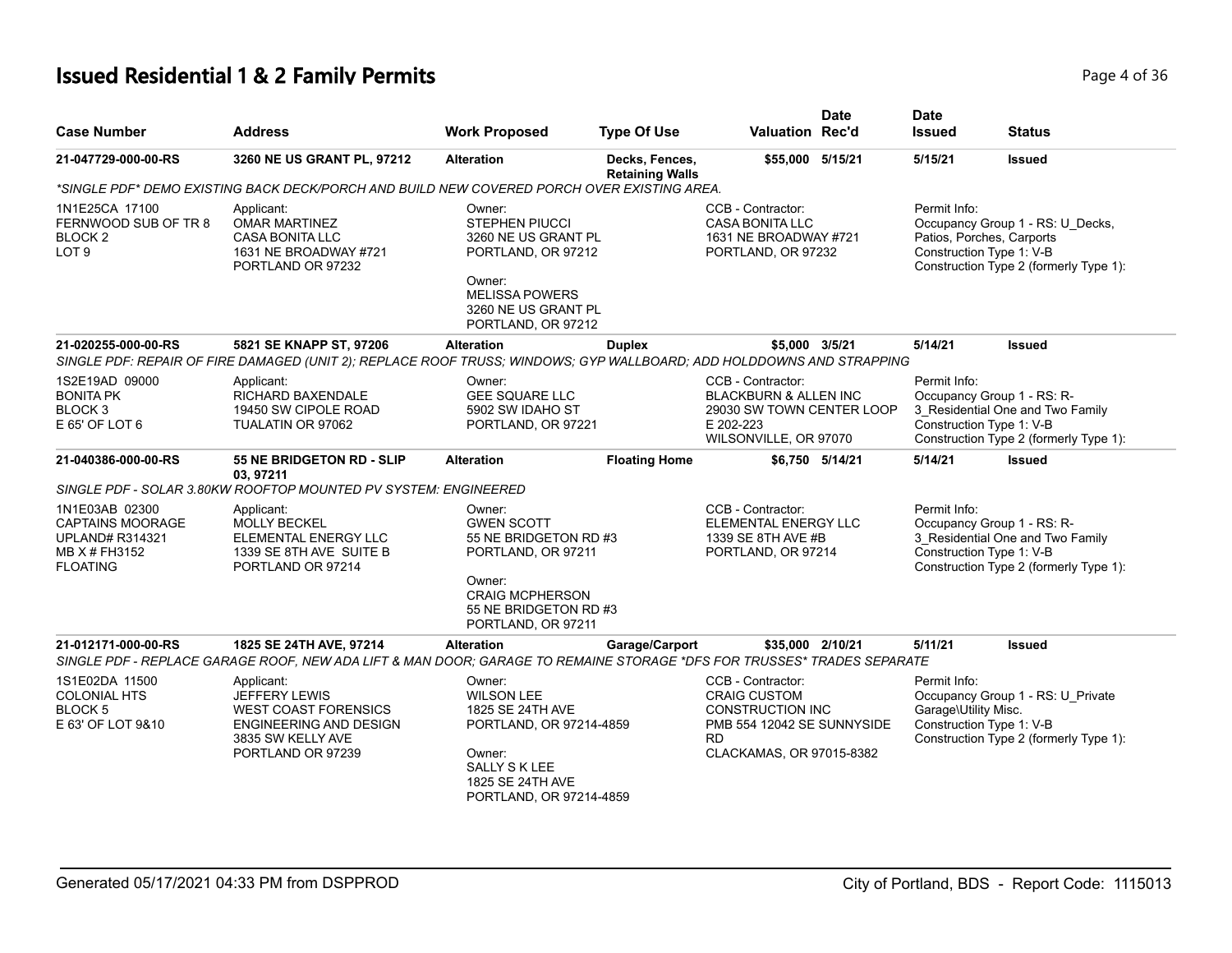# **Issued Residential 1 & 2 Family Permits Page 1 and 2012 12:36 Page 1 and 2013 12:47 Page 5 of 36 Page 5 of 36**

| <b>Case Number</b>                                                                                        | <b>Address</b>                                                                                                                                           | <b>Work Proposed</b>                                                                                                                              | <b>Type Of Use</b>                      | <b>Valuation Rec'd</b>                                                                                                                 | <b>Date</b>     | <b>Date</b><br><b>Issued</b>                                     | <b>Status</b>                                                                                                             |
|-----------------------------------------------------------------------------------------------------------|----------------------------------------------------------------------------------------------------------------------------------------------------------|---------------------------------------------------------------------------------------------------------------------------------------------------|-----------------------------------------|----------------------------------------------------------------------------------------------------------------------------------------|-----------------|------------------------------------------------------------------|---------------------------------------------------------------------------------------------------------------------------|
| 21-017472-000-00-RS                                                                                       | 7915 SE 34TH AVE, 97202<br>REMODEL EXISTING GARAGE, WITH NEW FOUNDATION                                                                                  | <b>Alteration</b>                                                                                                                                 | Garage/Carport                          | \$15,000 2/23/21                                                                                                                       |                 | 5/12/21                                                          | <b>Issued</b>                                                                                                             |
| 1S1E24DB 07000<br><b>EASTMORELAND</b><br>BLOCK <sub>52</sub><br>N 15' OF LOT 9<br>LOT 10, S 10' OF LOT 11 | Applicant:<br><b>JEREMY SMITH</b><br><b>JEREMY'S QUALITY</b><br><b>CONSTRUCTION CON</b><br>20736 SCAPPOOSE VERNONIA<br><b>HWY</b><br>SCAPPOOSE, OR 97006 | Owner:<br>CAHILL, SUSAN M TR<br>7915 SE 34TH AVE<br>PORTLAND, OR 97202<br>Owner:<br>CAHILL, DONALD E TR<br>7915 SE 34TH AVE<br>PORTLAND, OR 97202 |                                         | CCB - Contractor:<br><b>JEREMYS QUALITY</b><br><b>CONSTRUCTION CO</b><br>20736 SCAPPOOSE VERNONIA<br><b>HWY</b><br>SCAPPOOSE, OR 97056 |                 | Permit Info:<br>Garage\Utility Misc.<br>Construction Type 1: V-B | Occupancy Group 1 - RS: U_Private<br>Construction Type 2 (formerly Type 1):                                               |
| 21-041210-000-00-RS                                                                                       | 6307 NE 22ND AVE, 97211<br>*SINGLE PDF* GARAGE CONVERSION TO BATHROOM AND LIVING SPACE. NOT AN ADU. NO COOKING FACILITIES.                               | <b>Alteration</b>                                                                                                                                 | Garage/Carport                          | \$12,308 4/27/21                                                                                                                       |                 | 5/10/21                                                          | <b>Under Inspection</b>                                                                                                   |
| 1N1E14DA 06800<br><b>IRVINGTON PK</b><br>BLOCK <sub>5</sub><br><b>LOT 2&amp;4</b><br>LOT <sub>6</sub>     | Applicant:<br><b>SMITH HAYES</b><br><b>HAYES BROTHERS LLC</b><br>5423 NE 36TH AVE<br>PORTLAND, ORE 97211                                                 | Owner:<br>DELISSE ORTIZ-MENDEZ<br>6307 NE 22ND AVE<br>PORTLAND, OR 97211<br>Owner:<br>ELIZABETH TUTTLE<br>6307 NE 22ND AVE<br>PORTLAND, OR 97211  |                                         | CCB - Contractor:<br><b>SMITH HAYES</b><br><b>HAYES BROTHERS LLC</b><br>5423 NE 36TH AVE<br>PORTLAND, OR 97211                         |                 | Permit Info:<br>Garage\Utility Misc.<br>Construction Type 1: V-B | Occupancy Group 1 - RS: U Private<br>Construction Type 2 (formerly Type 1):<br>Total Square Footage - Display Only: 240   |
| 21-004539-000-00-RS                                                                                       | 3322 NW VAUGHN ST, 97210                                                                                                                                 | <b>Alteration</b>                                                                                                                                 | <b>Single Family</b><br><b>Dwelling</b> | \$24,737 2/25/21                                                                                                                       |                 | 5/13/21                                                          | <b>Issued</b>                                                                                                             |
|                                                                                                           | SINGLE PDF - CONVERT ATTIC TO HABITABLE SPACE *** TRADES SEPARATE                                                                                        |                                                                                                                                                   |                                         |                                                                                                                                        |                 |                                                                  |                                                                                                                           |
| 1N1E29CD 05300<br><b>WILLAMETTE HTS ADD</b><br>BLOCK <sub>29</sub><br>LOT <sub>14</sub>                   | Applicant:<br><b>VINCENT SANTO</b><br>3322 NW Vaughn St<br>PORTLAND, OR 97210                                                                            | Owner:<br><b>VINCENT J III SANTO</b><br>3322 NW VAUGHN ST<br>PORTLAND, OR 97210<br>Owner:                                                         |                                         |                                                                                                                                        |                 | Permit Info:<br>Construction Type 1: V-B                         | Occupancy Group 1 - RS: R-3_Remodel<br>Construction Type 2 (formerly Type 1):<br>Total Square Footage - Display Only: 606 |
|                                                                                                           |                                                                                                                                                          | NICOLE CONRAD<br>3322 NW VAUGHN ST<br>PORTLAND, OR 97210                                                                                          |                                         |                                                                                                                                        |                 |                                                                  |                                                                                                                           |
| 21-039761-000-00-RS                                                                                       | 7033 SE CARLTON ST, 97206                                                                                                                                | <b>Alteration</b>                                                                                                                                 | <b>Single Family</b><br><b>Dwelling</b> |                                                                                                                                        | \$6.750 5/14/21 | 5/14/21                                                          | <b>Issued</b>                                                                                                             |
|                                                                                                           | SINGLE PDF - SOLAR 6.00KW ROOF TOP MOUNTED PV SYSTEM WITH 225AMP PANEL UPGRADE: ENGINEERED                                                               |                                                                                                                                                   |                                         |                                                                                                                                        |                 |                                                                  |                                                                                                                           |
| 1S2E17CD 04400<br><b>POMONA</b><br>BLOCK <sub>2</sub><br>LOT <sub>9</sub><br>E 10' OF LOT 10              | Applicant:<br><b>MOLLY BECKEL</b><br>ELEMENTAL ENERGY LLC<br>1339 SE 8TH AVE SUITE B<br>PORTLAND OR 97214                                                | Owner:<br><b>DEBORAH CROWN</b><br>7033 SE CARLTON ST<br>PORTLAND, OR 97206-6549                                                                   |                                         | CCB - Contractor:<br>ELEMENTAL ENERGY LLC<br>1339 SE 8TH AVE #B<br>PORTLAND, OR 97214                                                  |                 | Permit Info:<br>Construction Type 1: V-B                         | Occupancy Group 1 - RS: R-3_Remodel<br>Construction Type 2 (formerly Type 1):                                             |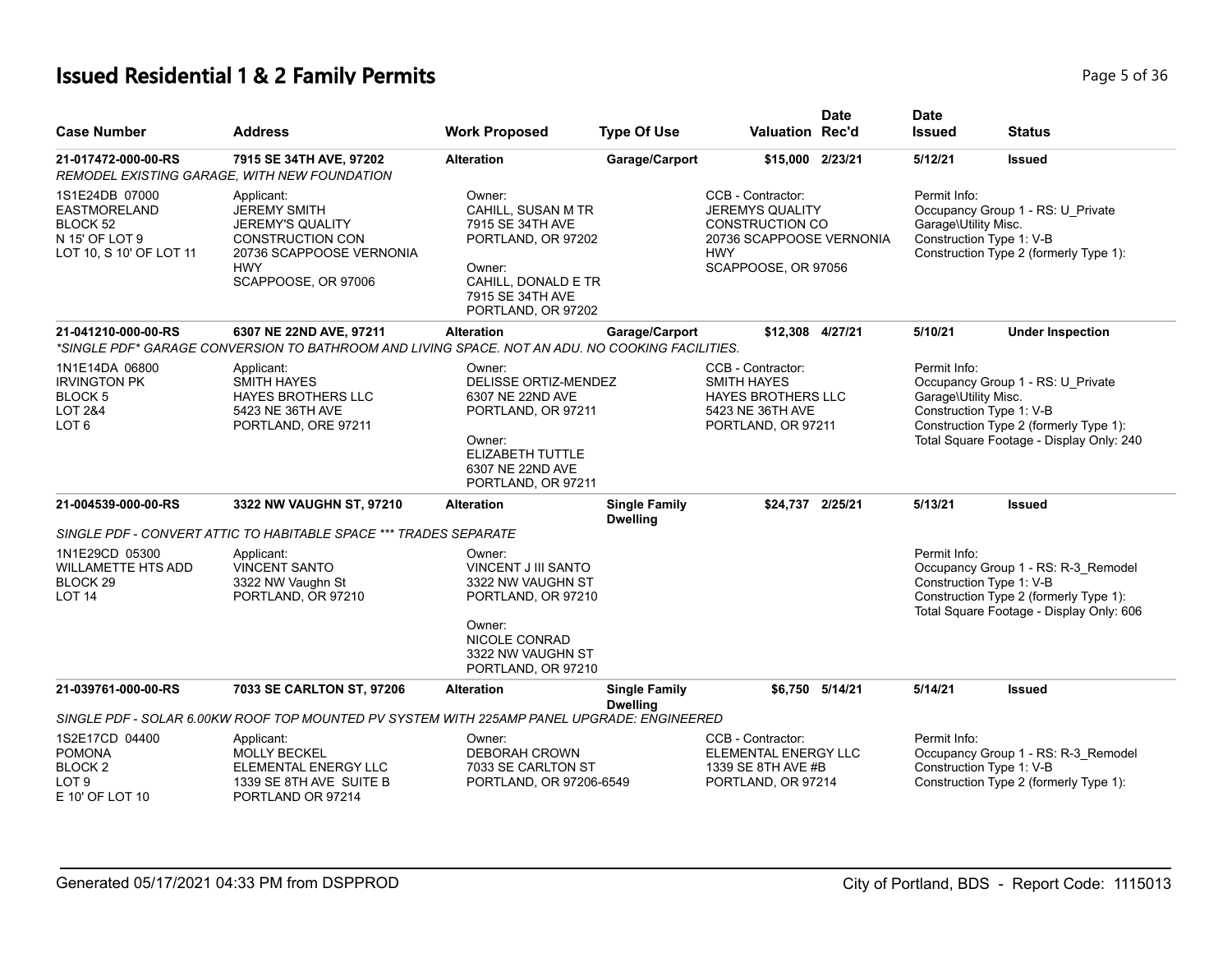# **Issued Residential 1 & 2 Family Permits Page 1 and 20 July 10 and 20 July 10 and 20 July 10 and 20 July 10 and 20 July 10 and 20 July 10 and 20 July 10 and 20 July 10 and 20 July 10 and 20 July 10 and 20 July 10 and 20**

| <b>Case Number</b>                                                                    | <b>Address</b>                                                                                                                         | <b>Work Proposed</b>                                                                                                                                                | <b>Type Of Use</b>                      | <b>Valuation Rec'd</b>                                                                                                 | <b>Date</b> | <b>Date</b><br><b>Issued</b>                                           | Status                                                                                                                    |
|---------------------------------------------------------------------------------------|----------------------------------------------------------------------------------------------------------------------------------------|---------------------------------------------------------------------------------------------------------------------------------------------------------------------|-----------------------------------------|------------------------------------------------------------------------------------------------------------------------|-------------|------------------------------------------------------------------------|---------------------------------------------------------------------------------------------------------------------------|
| 21-042238-000-00-RS                                                                   | 2706 SW ENGLISH CT, 97201                                                                                                              | <b>Alteration</b>                                                                                                                                                   | <b>Single Family</b><br><b>Dwelling</b> | \$16,970 4/30/21                                                                                                       |             | 5/12/21                                                                | <b>Issued</b>                                                                                                             |
| SINGLE PDF VOLUNTARY FOUNDATION REPAIR                                                |                                                                                                                                        |                                                                                                                                                                     |                                         |                                                                                                                        |             |                                                                        |                                                                                                                           |
| 1S1E08AB 01700<br>SECTION 08 1S 1E<br>TL 1700 0.28 ACRES                              | Applicant:<br><b>KELSEA ROSSOW</b><br><b>RAM JACK WEST</b><br>PO BOX 11701<br>EUGENE, OR 97440                                         | Owner:<br><b>CHARLES S ROOKS TR</b><br>2706 SW ENGLISH CT<br>PORTLAND, OR 97201-1627                                                                                |                                         | CCB - Contractor:<br>Abby Drummond<br><b>KEM LLC</b><br>PO BOX 11701<br>EUGENE, OR 97440                               |             | Permit Info:<br>Occupancy Group 1 - RS: R-<br>Construction Type 1: V-B | 3_Residential One and Two Family<br>Construction Type 2 (formerly Type 1):                                                |
| 21-039626-000-00-RS                                                                   | 4155 SE WOODWARD ST, 97202                                                                                                             | <b>Alteration</b>                                                                                                                                                   | <b>Single Family</b><br><b>Dwelling</b> | \$25,000 4/23/21                                                                                                       |             | 5/12/21                                                                | <b>Issued</b>                                                                                                             |
| <b>OBTAINED SEPARATELY</b>                                                            | SINGLE PDF - INTERIOR ALTERATION FOR KITCHEN REMODEL AND MUDROOM: REPLACE ATTIC ACCESS LADDER WITH NEW SHIPS LADDER**TRADES TO BE      |                                                                                                                                                                     |                                         |                                                                                                                        |             |                                                                        |                                                                                                                           |
| 1S2E07BB 21000<br><b>RICHMOND ADD</b><br>BLOCK 10<br><b>LOT 12</b><br>W 13' OF LOT 14 | Applicant:<br><b>ERIK MATTHEWS</b><br><b>EM ARCHITECTURE</b><br>1001 SE SANDY BLVD<br>PORTLAND, OR 97214                               | Owner:<br><b>ROBERT MUMFORD</b><br>4155 SE WOODWARD ST<br>PORTLAND, OR 97202-1670<br>Owner:<br>ANDREA L C MUMFORD<br>4155 SE WOODWARD ST<br>PORTLAND, OR 97202-1670 |                                         | CCB - Contractor:<br><b>STEVE DACHSEL</b><br>DACHSEL CONSTRUCTION LLC<br>14526 SE TENINO ST<br>PORTLAND, OR 97236-5301 |             | Permit Info:<br>Construction Type 1: V-B                               | Occupancy Group 1 - RS: R-3_Remodel<br>Construction Type 2 (formerly Type 1):<br>Total Square Footage - Display Only: 364 |
| 21-033699-000-00-RS                                                                   | 1717 SW CLIFTON ST, 97201                                                                                                              | <b>Alteration</b>                                                                                                                                                   | <b>Single Family</b><br><b>Dwelling</b> | \$70,000 4/7/21                                                                                                        |             | 5/11/21                                                                | <b>Issued</b>                                                                                                             |
| SEPARATE.***                                                                          | SINGLE PDF - RECONFIGURE 2ND FLOOR TO CREATE ADDITIONAL BEDROOM, REDUCE BATHROOM SIZE AND EXISTING HALLWAYS. ***TRADE PERMITS TO BE    |                                                                                                                                                                     |                                         |                                                                                                                        |             |                                                                        |                                                                                                                           |
| 1S1E04CA 02200<br>CARTERS ADD TO P<br>BLOCK 67<br>LOT 3&4&6 TL 2200                   | Applicant:<br><b>ANNE USHER</b><br>ANNIE USHER ARCHITECTURE<br><b>LLC</b><br>3338 NW FRANKLIN CT<br>PORTLAND OR 97210                  | Owner:<br><b>SEAN GROSS</b><br>1717 SW CLIFTON ST<br>PORTLAND, OR 97201-2507<br>Owner:<br><b>CARRIE GROSS</b><br>1717 SW CLIFTON ST<br>PORTLAND, OR 97201-2507      |                                         | CCB - Contractor:<br><b>MACY HOLDINGS LLC</b><br>13127 SW 61ST AVE<br>PORTLAND, OR 97219                               |             | Permit Info:<br>Construction Type 1: V-B                               | Occupancy Group 1 - RS: R-3_Remodel<br>Construction Type 2 (formerly Type 1):<br>Total Square Footage - Display Only: 690 |
| 21-000593-000-00-RS                                                                   | <b>15041 SE SHERMAN ST, 97233</b>                                                                                                      | <b>Alteration</b>                                                                                                                                                   | <b>Single Family</b><br><b>Dwelling</b> | \$50,000 2/23/21                                                                                                       |             | 5/12/21                                                                | <b>Issued</b>                                                                                                             |
| BATHROOM FIXTURES ** TRADE PERMITS SEPARATE**                                         | SINGLE PDF- REPAIR/REPLACE FIRE DAMAGED ROOF FRAMING AND REAR WALL. REPLACE SHEETROCK AND OTHER FINISHES. REPLACE KITCHEN CABINETS AND |                                                                                                                                                                     |                                         |                                                                                                                        |             |                                                                        |                                                                                                                           |
| 1S2E01CD 03300<br><b>TROPICANA PK</b><br>BLOCK <sub>3</sub><br>LOT <sub>3</sub>       | Applicant:<br><b>ANDY STEMBER</b><br><b>JAS ENGINEERING</b><br>1419 WASHINGTON ST #100<br>OREGON CITY, OR 97045                        | Owner:<br><b>STEPHANIE MCCLAIN</b><br>15041 SE SHERMAN ST<br>PORTLAND, OR 97233<br>Owner:<br><b>KRISTINA HO</b><br>15041 SE SHERMAN ST<br>PORTLAND, OR 97233        |                                         | CCB - Contractor:<br>AMERIDREAM CONSTRUCTION<br><b>LLC</b><br>4204 NE 78TH STREET<br>VANCOUVER, WA 98665               |             | Permit Info:<br>Construction Type 1: V-B                               | Occupancy Group 1 - RS: R-3_Remodel<br>Construction Type 2 (formerly Type 1):<br>Total Square Footage - Display Only: 50  |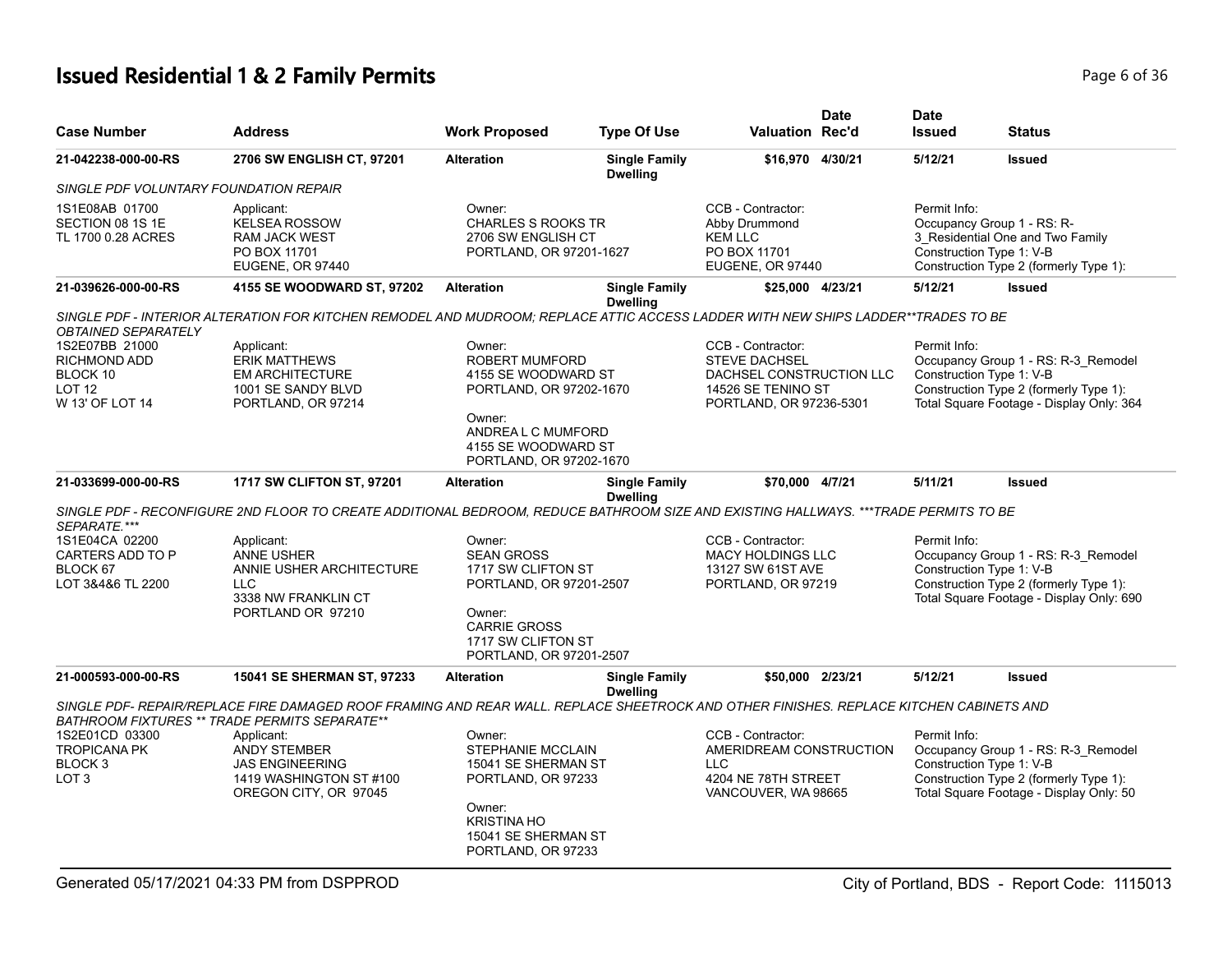# **Issued Residential 1 & 2 Family Permits Page 7 of 36 Page 7 of 36**

| <b>Case Number</b>                                                                     | <b>Address</b>                                                                                                      | <b>Work Proposed</b>                                                                                                                                                        | <b>Type Of Use</b>                      | <b>Valuation Rec'd</b>                                                                                                    | <b>Date</b>   | <b>Date</b><br><b>Issued</b>             | <b>Status</b>                                                                                                             |
|----------------------------------------------------------------------------------------|---------------------------------------------------------------------------------------------------------------------|-----------------------------------------------------------------------------------------------------------------------------------------------------------------------------|-----------------------------------------|---------------------------------------------------------------------------------------------------------------------------|---------------|------------------------------------------|---------------------------------------------------------------------------------------------------------------------------|
| 21-040324-000-00-RS                                                                    | 2126 NE 17TH AVE, 97212                                                                                             | <b>Alteration</b>                                                                                                                                                           | <b>Single Family</b><br><b>Dwelling</b> | \$23,658 4/26/21                                                                                                          |               | 5/12/21                                  | <b>Under Inspection</b>                                                                                                   |
|                                                                                        | * SINGLE PDF * REPAIR EXISTING FRONT PORCH FLOOR FRAMING, AND REBUILD STAIRWAY AND RAILINGS PER LU-129457 RS.       |                                                                                                                                                                             |                                         |                                                                                                                           |               |                                          |                                                                                                                           |
| 1N1E26DB 13800<br><b>IRVINGTON</b><br>BLOCK 49<br>LOT <sub>13</sub>                    | Applicant:<br><b>ISAAC FROST</b><br>AKOS CONSTRUCTION<br>5746 NE WYGANT ST<br>PORTLAND OR 97218                     | Owner:<br>ANDREW NORWOOD<br>2126 NE 17TH AVE<br>PORTLAND, OR 97212<br>Owner:<br>AMANDA NORWOOD<br>2126 NE 17TH AVE<br>PORTLAND, OR 97212                                    |                                         | CCB - Contractor:<br>AKOS CONSTRUCTION LLC<br>5746 NE WYGANT ST<br>PORTLAND, OR 97218                                     |               | Permit Info:<br>Construction Type 1: V-B | Occupancy Group 1 - RS: R-<br>3 Residential One and Two Family<br>Construction Type 2 (formerly Type 1):                  |
| 21-040679-000-00-RS                                                                    | 3434 SW RHINO WAY, 97239                                                                                            | <b>Alteration</b>                                                                                                                                                           | <b>Single Family</b><br><b>Dwelling</b> |                                                                                                                           | \$500 5/14/21 | 5/14/21                                  | Issued                                                                                                                    |
|                                                                                        | SINGLE PDF - SOLAR 8.16KW ROOFTOP MOUNTED PV SYSTEM: PRESCRIPTIVE                                                   |                                                                                                                                                                             |                                         |                                                                                                                           |               |                                          |                                                                                                                           |
| 1S1E17DB 08600<br>SECTION 17 1S 1E<br>TL 8600 0.70 ACRES                               | Applicant:<br><b>MELISSA FARIAS</b><br><b>TESLA</b><br>6132 NE 112TH AVE<br>PORTLAND, OR 97220                      | Owner:<br><b>BLAND, DIXIE L TR</b><br>3434 SW RHINO WAY<br>PORTLAND, OR 97239-1144<br>Owner:<br><b>BLAND, A STAN III TR</b><br>3434 SW RHINO WAY<br>PORTLAND, OR 97239-1144 |                                         | CCB - Contractor:<br><b>TESLA ENERGY OPERATIONS</b><br><b>INC</b><br>901 PAGE AVENUE<br>FREMONT, CA 94538                 |               | Permit Info:<br>Construction Type 1: V-B | Occupancy Group 1 - RS: R-<br>3 Residential One and Two Family<br>Construction Type 2 (formerly Type 1):                  |
| 20-140924-REV-02-RS                                                                    | 304 SE 22ND AVE, 97214                                                                                              | <b>Alteration</b>                                                                                                                                                           | <b>Single Family</b><br><b>Dwelling</b> | \$17,226 2/23/21                                                                                                          |               | 5/14/21                                  | <b>Issued</b>                                                                                                             |
|                                                                                        | SINGLE PDF VALUE ADDED REVISION TO ADD ADDITIONAL BEDROOM AND EGRESS WINDOW IN BASEMENT AREA                        |                                                                                                                                                                             |                                         |                                                                                                                           |               |                                          |                                                                                                                           |
| 1N1E35DD 12200<br><b>DUNNS ADD</b><br>BLOCK 15<br>N 33 1/3' OF N 66 2/3' OF<br>LOT 6&7 | Applicant:<br><b>MICHAEL BODINE</b><br>304 SE 22ND AVE<br>PORTLAND, OR 97214                                        | Owner:<br><b>MICHAEL BODINE</b><br>304 SE 22ND AVE<br>PORTLAND, OR 97214                                                                                                    |                                         |                                                                                                                           |               | Permit Info:<br>Construction Type 1: V-B | Occupancy Group 1 - RS: R-3_Remodel<br>Construction Type 2 (formerly Type 1):<br>Total Square Footage - Display Only: 422 |
| 21-045373-000-00-RS                                                                    | 3102 SE 66TH AVE, 97206                                                                                             | <b>Alteration</b>                                                                                                                                                           | <b>Single Family</b><br><b>Dwelling</b> | \$23,500 5/7/21                                                                                                           |               | 5/14/21                                  | <b>Under Inspection</b>                                                                                                   |
|                                                                                        | CONVERT BASEMENT TO HABITABLE SPACE AND CREATE A NEW BASEMENT BATHROOM(2nd).                                        |                                                                                                                                                                             |                                         |                                                                                                                           |               |                                          |                                                                                                                           |
| 1S2E08BC 02400<br><b>BONNE HOMES ADD</b><br><b>BLOCK1</b><br>LOT <sub>18</sub>         | Applicant:<br>Jason Rodarte<br>RODARTE DESIGN & REMODEL,<br><b>INC</b><br>1925 NE 53rd Avenue<br>Portland, OR 97213 | Owner:<br><b>MEGAN BORG</b><br>3102 SE 66TH AVE<br>PORTLAND, OR 97206<br>Owner:<br>ANNALISA WIRZ<br>3102 SE 66TH AVE<br>PORTLAND, OR 97206                                  |                                         | CCB - Contractor:<br><b>JASON RODARTE</b><br>RODARTE DESIGN & REMODEL<br><b>INC</b><br>1925 NE 53RD<br>PORTLAND, OR 97213 |               | Permit Info:<br>Construction Type 1: V-B | Occupancy Group 1 - RS: R-<br>3_Residential One and Two Family<br>Construction Type 2 (formerly Type 1):                  |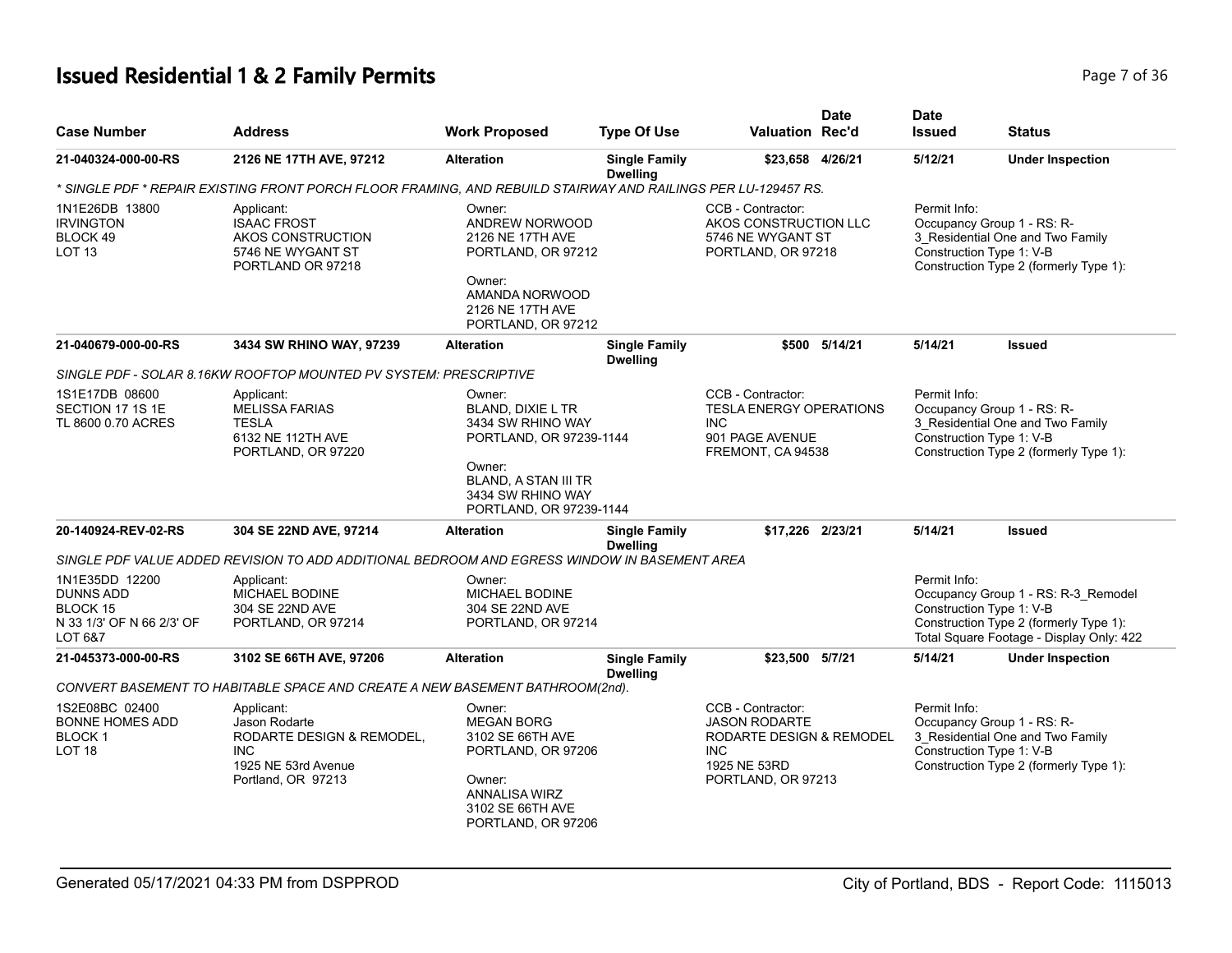# **Issued Residential 1 & 2 Family Permits Page 1 and 2011 12 and 2012 12 and 2013 12 and 2013 12 and 2013 136 Page 8 of 36**

| <b>Case Number</b>                                                 | <b>Address</b>                                                                                                                                                                                                                                                                      | <b>Work Proposed</b>                                                                | <b>Type Of Use</b>                      | <b>Valuation Rec'd</b>                                                 | <b>Date</b>     | <b>Date</b><br><b>Issued</b>             | Status                                                                                                                               |
|--------------------------------------------------------------------|-------------------------------------------------------------------------------------------------------------------------------------------------------------------------------------------------------------------------------------------------------------------------------------|-------------------------------------------------------------------------------------|-----------------------------------------|------------------------------------------------------------------------|-----------------|------------------------------------------|--------------------------------------------------------------------------------------------------------------------------------------|
| 21-045405-000-00-RS                                                | 6123 N COMMERCIAL AVE -<br><b>UNIT A, 97217</b>                                                                                                                                                                                                                                     | <b>Alteration</b>                                                                   | <b>Single Family</b><br><b>Dwelling</b> | \$75,000 5/8/21                                                        |                 | 5/10/21                                  | <b>Issued</b>                                                                                                                        |
| MECHANICAL, ELECTRICAL AND PLUMBING.                               | SINGLE PDF COMPLETE INTERIOR/PARTIAL EXTERIOR REMODEL OF HOUSE. BASEMENT CONVERSION TO LIVING SPACE. NEW BASEMENT SPACE TO INCLUDE 1<br>NEW BATHROOM, 2 BEDROOMS, FAMILY, LAUNDRY, AND DINING SPACE. 1 NEW BATHROOM IN ATTIC (TOTAL OF 3) REMODEL KITCHEN ON MAIN FLOOR. ASSOCIATED |                                                                                     |                                         |                                                                        |                 |                                          |                                                                                                                                      |
| 1N1E15DB 18400<br><b>PIEDMONT</b>                                  | Applicant:<br>ALEX D FLIKEMMA                                                                                                                                                                                                                                                       | Owner:<br><b>JLO INVESTMENTS LLC</b>                                                |                                         | CCB - Contractor:<br><b>NW EXECUTIVE HOMES &amp;</b>                   |                 | Permit Info:                             | Occupancy Group 1 - RS: R-                                                                                                           |
| BLOCK 31<br>LOT <sub>7</sub>                                       | NW Executive Homes &<br>Development LLC<br>PO BOX 818<br><b>BORING, OR 97009</b>                                                                                                                                                                                                    | 16869 SW 65TH AVE PMB 317<br>LAKE OSWEGO, OR 97035-7865                             |                                         | <b>DEVELOPMENT LLC</b><br><b>PO BOX 818</b><br><b>BORING, OR 97009</b> |                 |                                          | 3 Residential One and Two Family<br>Construction Type 1: V-B<br>Construction Type 2 (formerly Type 1):                               |
| 21-044470-000-00-RS                                                | 404 NE 67TH AVE, 97213                                                                                                                                                                                                                                                              | <b>Alteration</b>                                                                   | <b>Single Family</b><br><b>Dwelling</b> |                                                                        | \$7,400 5/13/21 | 5/14/21                                  | <b>Issued</b>                                                                                                                        |
|                                                                    | SINGLE PDF - FILL IN DOOR BETWEEN BEDROOM AND LIVING ROOM                                                                                                                                                                                                                           |                                                                                     |                                         |                                                                        |                 |                                          |                                                                                                                                      |
| 1N2E32CA 20100<br>NORTH MT TABOR<br>BLOCK 11<br>LOT <sub>8</sub>   | Applicant:<br><b>ERAC KAISER</b><br>404 NE 67th Ave<br>Portland, OR 97213                                                                                                                                                                                                           | Owner:<br><b>BARBARA MILDENBERGER</b><br>404 NE 67TH AVE<br>PORTLAND, OR 97213-5036 |                                         |                                                                        |                 | Permit Info:<br>Construction Type 1: V-B | Occupancy Group 1 - RS: R-3_Remodel<br>Construction Type 2 (formerly Type 1):<br>Total Square Footage - Display Only: 170            |
| 21-035521-000-00-RS                                                | 842 NE 74TH AVE, 97213                                                                                                                                                                                                                                                              | <b>Alteration</b>                                                                   | <b>Single Family</b><br><b>Dwelling</b> |                                                                        | \$1,500 5/11/21 | 5/11/21                                  | <b>Issued</b>                                                                                                                        |
|                                                                    | SINGLE PDF: VOLUNTARY INSTALLATION OF ANCHORS BETWEEN EXISITNG FRAMED STRUCTURE AND CONCRETE FOUDATION.                                                                                                                                                                             |                                                                                     |                                         |                                                                        |                 |                                          |                                                                                                                                      |
| 1N2E32AC 11800<br><b>BRAINARD</b><br>BLOCK <sub>8</sub><br>LOT 5&6 | Applicant:<br><b>CHRISTOPHER TINNIN</b><br>842 NE 74TH AVE<br>PORTLAND OR 97213                                                                                                                                                                                                     | Owner:<br><b>MEKALA TINNIN</b><br>842 NE 74TH AVE<br>PORTLAND, OR 97213             |                                         |                                                                        |                 | Permit Info:                             | Occupancy Group 1 - RS: R-<br>3 Residential One and Two Family<br>Construction Type 1: V-B<br>Construction Type 2 (formerly Type 1): |
|                                                                    |                                                                                                                                                                                                                                                                                     | Owner:<br><b>CHRISTOPHER TINNIN</b><br>842 NE 74TH AVE<br>PORTLAND, OR 97213        |                                         |                                                                        |                 |                                          |                                                                                                                                      |
| 21-037428-000-00-RS                                                | 2002 NE 61ST AVE, 97213                                                                                                                                                                                                                                                             | <b>Alteration</b>                                                                   | <b>Single Family</b><br><b>Dwelling</b> |                                                                        | \$4.000 4/15/21 | 5/12/21                                  | <b>Issued</b>                                                                                                                        |
|                                                                    | FINALS ONLY - CONVERT BASEMENT TO FAMILY/LAUNDRY/ BATHROOM ** SEE PERMIT 94-000517 RS                                                                                                                                                                                               |                                                                                     |                                         |                                                                        |                 |                                          |                                                                                                                                      |
| 1N2E30DD 00800<br><b>HARLEM ADD</b><br><b>BLOCK7</b><br>LOT 21&22  | Applicant:<br><b>BRANT MOORE</b><br>4056 NE 24TH AVE<br>PORTLAND, OR 97211                                                                                                                                                                                                          | Owner:<br><b>HALL, MARK A TR</b><br>2002 NE 61ST AVE<br>PORTLAND, OR 97213          |                                         |                                                                        |                 | Permit Info:                             | Occupancy Group 1 - RS: R-<br>3 Residential One and Two Family<br>Construction Type 1: V-N<br>Construction Type 2 (formerly Type 1): |
|                                                                    | Applicant:<br><b>MARK HALL</b><br>PORTLAND OR<br><b>USA</b>                                                                                                                                                                                                                         | Owner:<br>HALL, BARBARA L TR<br>2002 NE 61ST AVE<br>PORTLAND, OR 97213              |                                         |                                                                        |                 |                                          |                                                                                                                                      |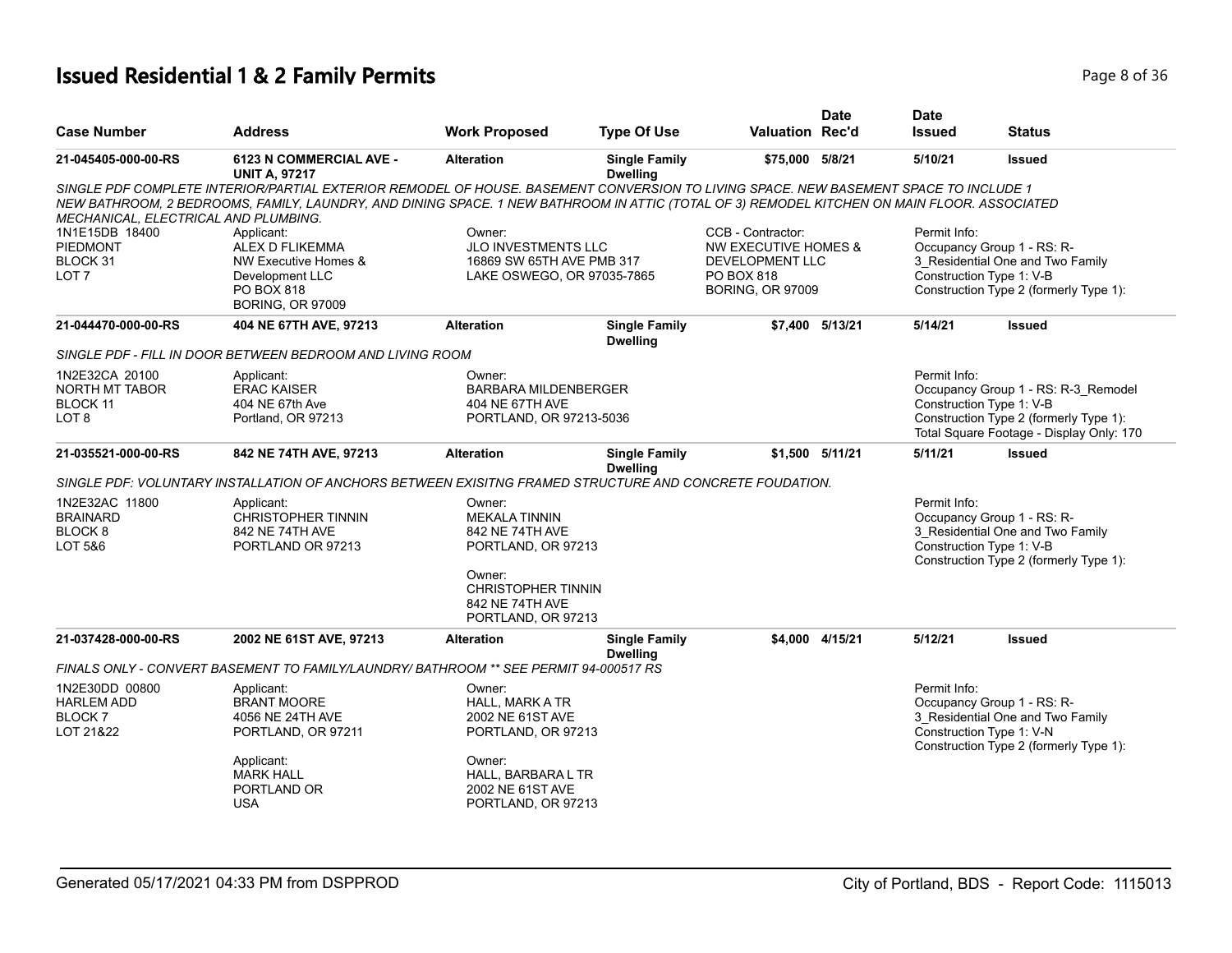# **Issued Residential 1 & 2 Family Permits Page 1 and 2012 12:36 Page 9 of 36**

| <b>Case Number</b>                                                      | <b>Address</b>                                                                                                                                                                                                                                                                                                  | <b>Work Proposed</b>                                                                                                                                   | <b>Type Of Use</b>                      | <b>Valuation Rec'd</b>                                                                                              | <b>Date</b>     | <b>Date</b><br><b>Issued</b> | <b>Status</b>                                                                                                                                         |
|-------------------------------------------------------------------------|-----------------------------------------------------------------------------------------------------------------------------------------------------------------------------------------------------------------------------------------------------------------------------------------------------------------|--------------------------------------------------------------------------------------------------------------------------------------------------------|-----------------------------------------|---------------------------------------------------------------------------------------------------------------------|-----------------|------------------------------|-------------------------------------------------------------------------------------------------------------------------------------------------------|
| 21-023266-000-00-RS                                                     | 3535 NE 77TH AVE, 97213                                                                                                                                                                                                                                                                                         | <b>Alteration</b>                                                                                                                                      | <b>Single Family</b><br><b>Dwelling</b> | \$73,658 3/9/21                                                                                                     |                 | 5/12/21                      | <b>Under Inspection</b>                                                                                                                               |
|                                                                         | REMODEL BASEMENT BEDROOM, BATHROOM, KITCHEN, LIVING ROOM. SECOND KITCHEN COVENANT REQUIRED.                                                                                                                                                                                                                     |                                                                                                                                                        |                                         |                                                                                                                     |                 |                              |                                                                                                                                                       |
| 1N2E20DC 19200<br>WELLESLEY<br><b>BLOCK 14</b><br>LOT 11&12             | Applicant:<br><b>GREG CAPEN</b><br><b>VERIDIS CONSTRUCTION INC</b><br>4213 NE ALBERTA ST<br>PORTLAND, OR 97218                                                                                                                                                                                                  | Owner:<br><b>LAUREN WAUDE</b><br>3535 NE 77TH AVE<br>PORTLAND, OR 97213<br>Owner:<br><b>CAROLE HAYASHIDA</b><br>3535 NE 77TH AVE<br>PORTLAND, OR 97213 |                                         | CCB - Contractor:<br><b>VERIDIS CONSTRUCTION INC</b><br>4213 NE ALBERTA ST<br>PORTLAND, OR 97218                    |                 | Permit Info:                 | Occupancy Group 1 - RS: R-<br>3_Residential One and Two Family<br>Construction Type 1: V-B<br>Construction Type 2 (formerly Type 1):                  |
| 21-019557-000-00-RS                                                     | 3655 SE SCHILLER ST, 97202                                                                                                                                                                                                                                                                                      | <b>Alteration</b>                                                                                                                                      | <b>Single Family</b><br><b>Dwelling</b> | \$15,000 3/26/21                                                                                                    |                 | 5/14/21                      | <b>Issued</b>                                                                                                                                         |
| 1S1E13AA 18600<br><b>LEONE PK</b><br><b>BLOCK 5</b><br>LOT <sub>7</sub> | SINGLE PDF ADD TUB AND TOILET ROOMS IN BASEMENT; INCLUDES REMOVAL OF EXISTING SHOWER AND TOILET ROOM; NEW WALLS AND REMOVAL OF<br>CONCRETE SLAB: LEGALIZE TWO WINDOW WELLS *MECHANICAL, ELECTRICAL, AND PLUMBING PERMITS SEPARATE<br>Applicant:<br><b>JOSHUA HILTON</b><br>616 NE 28TH AVE<br>PORTLAND OR 97232 | Owner:<br><b>JIMENA ALVARADO</b><br>3655 SE SCHILLER ST<br>PORTLAND, OR 97202                                                                          |                                         |                                                                                                                     |                 | Permit Info:                 | Occupancy Group 1 - RS: R-3 Remodel<br>Construction Type 1: V-B<br>Construction Type 2 (formerly Type 1):<br>Total Square Footage - Display Only: 228 |
| 21-046192-000-00-RS                                                     | 6333 N BOWDOIN ST, 97203                                                                                                                                                                                                                                                                                        | <b>Alteration</b>                                                                                                                                      | <b>Single Family</b><br><b>Dwelling</b> |                                                                                                                     | \$3.425 5/11/21 | 5/11/21                      | <b>Under Inspection</b>                                                                                                                               |
|                                                                         | <b>VOLUNTARY CONNECTION F FRAMING TO FOUNDATION</b>                                                                                                                                                                                                                                                             |                                                                                                                                                        |                                         |                                                                                                                     |                 |                              |                                                                                                                                                       |
| 1N1E07AC 14900<br><b>MCKENNA PK</b><br><b>BLOCK1</b><br><b>LOT 13</b>   | Applicant:<br>Michael Weber<br><b>NW Seismic Retrofitters</b><br>P O BOX 18058<br>PORTLAND OR 97212                                                                                                                                                                                                             | Owner:<br><b>KEVIN TIEMAN</b><br>6333 N BOWDOIN ST<br>PORTLAND, OR 97203                                                                               |                                         | CCB - Contractor:<br><b>MICHAEL WIEBER</b><br><b>ELYSIUM CONSTRUCTION LLC</b><br>PO BOX 18058<br>PORTLAND, OR 97218 |                 | Permit Info:                 | Occupancy Group 1 - RS: R-<br>3 Residential One and Two Family<br>Construction Type 1: V-B<br>Construction Type 2 (formerly Type 1):                  |
| 21-040508-000-00-RS                                                     | 1508 SE 120TH AVE, 97216                                                                                                                                                                                                                                                                                        | <b>Alteration</b>                                                                                                                                      | <b>Single Family</b><br><b>Dwelling</b> |                                                                                                                     | \$6.750 5/14/21 | 5/14/21                      | <b>Issued</b>                                                                                                                                         |
|                                                                         | SINGLE PDF - SOLAR 6.00KW ROOFTOP MOUNTED PV SYSTEM: ENGINEERED                                                                                                                                                                                                                                                 |                                                                                                                                                        |                                         |                                                                                                                     |                 |                              |                                                                                                                                                       |
| 1S2E03AD 07100<br>PATRICIA ADD<br><b>BLOCK1</b><br><b>LOT 13</b>        | Applicant:<br><b>MOLLY BECKEL</b><br>ELEMENTAL ENERGY LLC<br>1339 SE 8TH AVE SUITE B<br>PORTLAND OR 97214                                                                                                                                                                                                       | Owner:<br><b>MELISSA GUTIERREZ</b><br>1508 SE 120TH AVE<br>PORTLAND, OR 97216                                                                          |                                         | CCB - Contractor:<br><b>ELEMENTAL ENERGY LLC</b><br>1339 SE 8TH AVE #B<br>PORTLAND, OR 97214                        |                 | Permit Info:                 | Occupancy Group 1 - RS: R-<br>3_Residential One and Two Family<br>Construction Type 1: V-B<br>Construction Type 2 (formerly Type 1):                  |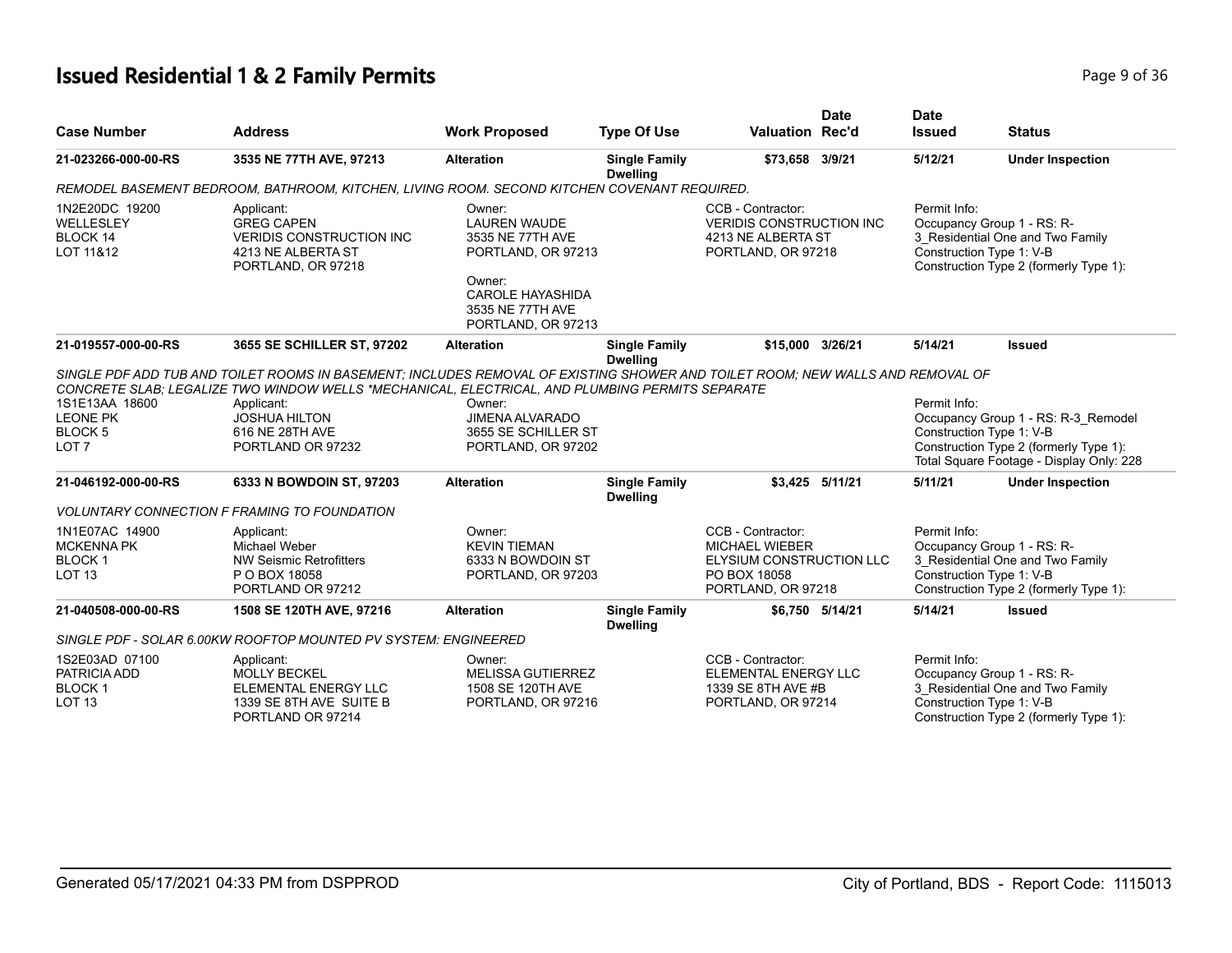# **Issued Residential 1 & 2 Family Permits Page 10 of 36 Page 10 of 36**

| <b>Case Number</b>                                                                   | <b>Address</b>                                                                                                                                                                                                                        | <b>Work Proposed</b>                                                                                                                                                        | <b>Type Of Use</b>                      | <b>Valuation Rec'd</b>                                                                                       | <b>Date</b>     | <b>Date</b><br><b>Issued</b>             | Status                                                                                                                    |
|--------------------------------------------------------------------------------------|---------------------------------------------------------------------------------------------------------------------------------------------------------------------------------------------------------------------------------------|-----------------------------------------------------------------------------------------------------------------------------------------------------------------------------|-----------------------------------------|--------------------------------------------------------------------------------------------------------------|-----------------|------------------------------------------|---------------------------------------------------------------------------------------------------------------------------|
| 21-006902-000-00-RS                                                                  | 7625 SE FLAVEL ST, 97206                                                                                                                                                                                                              | <b>Alteration</b>                                                                                                                                                           | <b>Single Family</b><br><b>Dwelling</b> | \$24,000 1/29/21                                                                                             |                 | 5/14/21                                  | <b>Issued</b>                                                                                                             |
|                                                                                      | SINGLE PDF: CONVERT PORTION OF ATTACHED GARAGE TO HABITABLE SPACE; 2 NEW BEDROOMS (8 TOTAL); 1 NEW BATHROOM (6 TOTAL), LIVING AREA;<br>REVIEWED UNDER ORSC AS ADULT CARE FACILITY PER APPEAL #24812 (4/21/21) *** ET, PT, MT SEPARATE |                                                                                                                                                                             |                                         |                                                                                                              |                 |                                          |                                                                                                                           |
| 1S2E20AC 04300<br>SECTION 20 1S 2E<br>TL 4300 0.32 ACRES                             | Applicant:<br><b>TONY ZAGARYUK</b><br>UKA CONSTRUCTION<br>11016 SE HAPPY VALLEY DR<br>HAPPY VALLEY, OR 97086                                                                                                                          | Owner:<br>YANA KASIM<br>7625 SE FLAVEL ST<br>PORTLAND, OR 97206-7812<br>Owner:<br><b>BEKR KASIM</b><br>7625 SE FLAVEL ST<br>PORTLAND, OR 97206-7812                         |                                         | CCB - Contractor:<br>Vira Gavrishov<br>UKA CONSTRUCTION LLC<br>14732 SE WYEAST AVE<br>DAMASCUS, OR 97089     |                 | Permit Info:<br>Construction Type 1: V-B | Occupancy Group 1 - RS: R-3_Remodel<br>Construction Type 2 (formerly Type 1):<br>Total Square Footage - Display Only: 280 |
| 21-028837-000-00-RS                                                                  | 402 S FLORIDA ST, 97219                                                                                                                                                                                                               | <b>Alteration</b>                                                                                                                                                           | <b>Single Family</b>                    | \$5,307 4/7/21                                                                                               |                 | 5/14/21                                  | <b>Issued</b>                                                                                                             |
|                                                                                      | SINGLE PDF - REMOVE WALLS ON MAIN LEVEL BETWEEN TWO BEDROOMS TO CREATE ONE LARGER BEDROOM. *** TRADES SEPARATE                                                                                                                        |                                                                                                                                                                             | <b>Dwelling</b>                         |                                                                                                              |                 |                                          |                                                                                                                           |
| 1S1E22BA 16900<br>SOUTHERN PORTLAND<br>BLOCK 19<br><b>LOT 21</b>                     | Applicant:<br><b>ADRIENNE RACKLEY</b><br>402 S FLORIDA ST<br>PORTLAND, OR 97219                                                                                                                                                       | Owner:<br><b>JUSTIN RACKLEY</b><br>402 S FLORIDA ST<br>PORTLAND, OR 97219-2979<br>Owner:<br><b>ADRIENNE RACKLEY</b><br>402 S FLORIDA ST<br>PORTLAND, OR 97219-2979          |                                         |                                                                                                              |                 | Permit Info:<br>Construction Type 1: V-B | Occupancy Group 1 - RS: R-3_Remodel<br>Construction Type 2 (formerly Type 1):<br>Total Square Footage - Display Only: 130 |
| 21-032763-000-00-RS                                                                  | 6605 SE RHONE ST, 97206                                                                                                                                                                                                               | <b>Alteration</b>                                                                                                                                                           | <b>Single Family</b>                    | \$21,800 4/5/21                                                                                              |                 | 5/13/21                                  | <b>Issued</b>                                                                                                             |
|                                                                                      | REMODEL EXISTING FAMILY ROOM INTO FOUR NEW BEDROOMS. REMODEL KITCHEN. RELOCATE LAUNDRY AND DINING ROOM. CREATE A NEW BATHROOM(3rd).                                                                                                   |                                                                                                                                                                             | <b>Dwelling</b>                         |                                                                                                              |                 |                                          |                                                                                                                           |
| 1S2E08CB 01400<br>LAURELWOOD PK<br>BLOCK 5<br><b>LOT 15</b>                          | Applicant:<br>Wendy Sahyoun<br><b>CHALET HOMES LLC</b><br>8733 SE DIVISION ST, SUITE 201<br>PORTLAND, OR 97266                                                                                                                        | Owner:<br>DONALD COREY<br>6605 SE RHONE ST<br>PORTLAND, OR 97206                                                                                                            |                                         | CCB - Contractor:<br><b>CHALET HOMES LLC</b><br>8733 SE DIVISION ST 201<br>PORTLAND, OR 97266                |                 | Permit Info:<br>Construction Type 1: V-B | Occupancy Group 1 - RS: R-<br>3 Residential One and Two Family<br>Construction Type 2 (formerly Type 1):                  |
| 21-045694-000-00-RS                                                                  | 5706 NE AINSWORTH ST, 97218                                                                                                                                                                                                           | <b>Alteration</b>                                                                                                                                                           | <b>Single Family</b>                    |                                                                                                              | \$7.445 5/10/21 | 5/10/21                                  | <b>Under Inspection</b>                                                                                                   |
|                                                                                      | <b>VOLUNTARY CONNECTION OF FRAMING TO FOUNDATION</b>                                                                                                                                                                                  |                                                                                                                                                                             | <b>Dwelling</b>                         |                                                                                                              |                 |                                          |                                                                                                                           |
| 1N2E18DD 07900<br><b>KILLINGSWORTH</b><br><b>GARDENS</b><br>BLOCK 6<br>LOT 1 TL 7900 | Applicant:<br>Michael Weber<br><b>NW Seismic Retrofitters</b><br>P O BOX 18058<br>PORTLAND OR 97212                                                                                                                                   | Owner:<br><b>LORRAINE PASCHALL</b><br>5706 NE AINSWORTH ST<br>PORTLAND, OR 97218-2372<br>Owner:<br><b>BRENDA BENTLEY</b><br>5706 NE AINSWORTH ST<br>PORTLAND, OR 97218-2372 |                                         | CCB - Contractor:<br><b>MICHAEL WIEBER</b><br>ELYSIUM CONSTRUCTION LLC<br>PO BOX 18058<br>PORTLAND, OR 97218 |                 | Permit Info:<br>Construction Type 1: V-B | Occupancy Group 1 - RS: R-<br>3_Residential One and Two Family<br>Construction Type 2 (formerly Type 1):                  |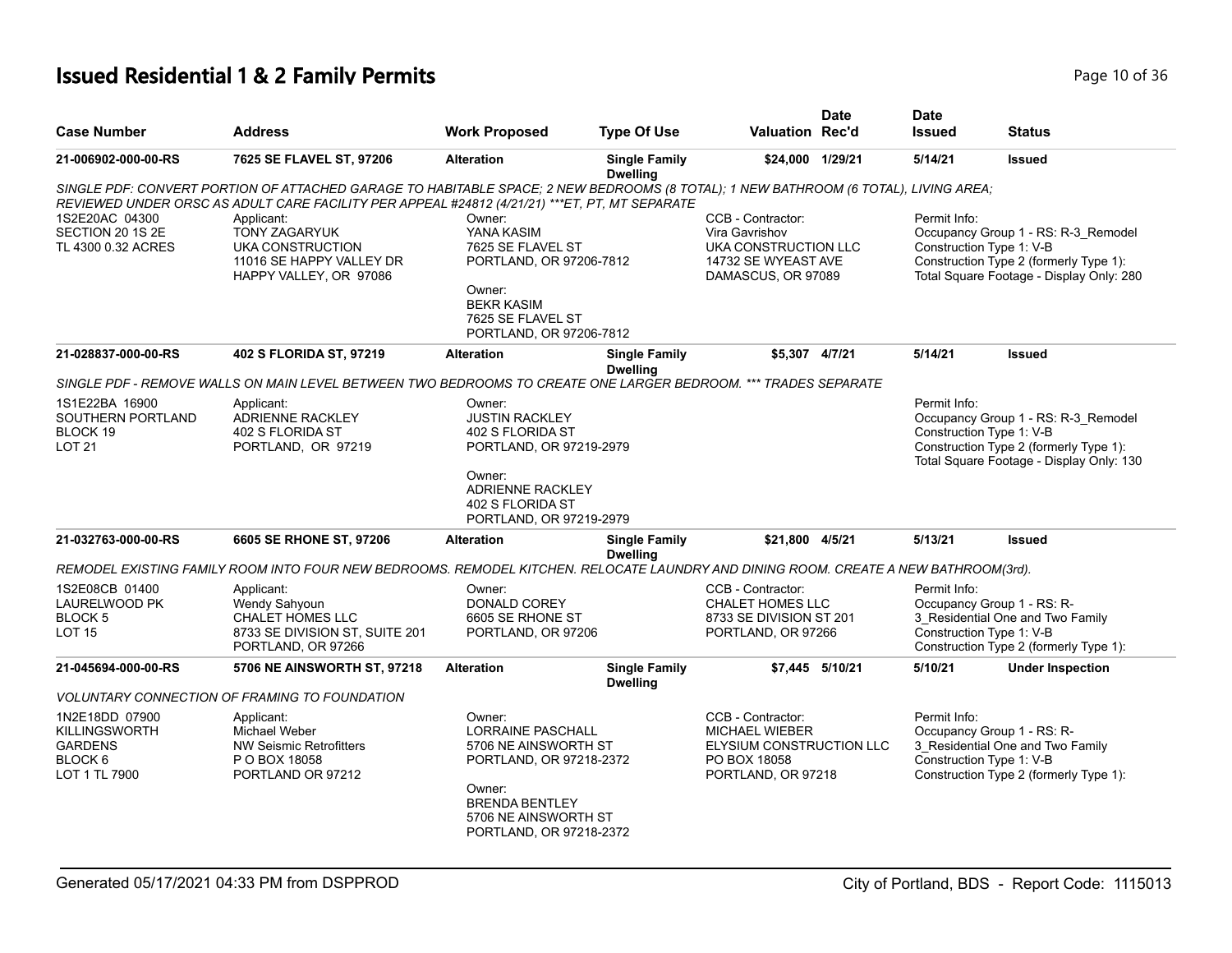# **Issued Residential 1 & 2 Family Permits Page 11 of 36 Page 11 of 36**

| <b>Case Number</b>                                                                              | <b>Address</b>                                                                                                                                                                                                                                                                                                                                                                                                                | <b>Work Proposed</b>                                                             | <b>Type Of Use</b>                      | <b>Valuation Rec'd</b>                                                                        | <b>Date</b>       | <b>Date</b><br><b>Issued</b> | <b>Status</b>                                                                                                                                         |
|-------------------------------------------------------------------------------------------------|-------------------------------------------------------------------------------------------------------------------------------------------------------------------------------------------------------------------------------------------------------------------------------------------------------------------------------------------------------------------------------------------------------------------------------|----------------------------------------------------------------------------------|-----------------------------------------|-----------------------------------------------------------------------------------------------|-------------------|------------------------------|-------------------------------------------------------------------------------------------------------------------------------------------------------|
| 21-042211-000-00-RS                                                                             | 9310 SE DUKE ST, 97266                                                                                                                                                                                                                                                                                                                                                                                                        | <b>Alteration</b>                                                                | <b>Single Family</b><br><b>Dwelling</b> | \$12,900 4/30/21                                                                              |                   | 5/12/21                      | <b>Issued</b>                                                                                                                                         |
|                                                                                                 | CONVERT GARAGE TO HABITABLE SPACE, INCLUDING NEW BATHROOM(2nd), AND RELOCATE LAUNDRY.                                                                                                                                                                                                                                                                                                                                         |                                                                                  |                                         |                                                                                               |                   |                              |                                                                                                                                                       |
| 1S2E16DC 05400<br><b>PINEHURST</b><br><b>BLOCK7</b><br>LOT 9&10                                 | Applicant:<br>Wendy Sahyoun<br><b>CHALET HOMES LLC</b><br>8733 SE DIVISION ST, SUITE 201<br>PORTLAND, OR 97266                                                                                                                                                                                                                                                                                                                | Owner:<br>PATRICK GEFRE<br>18695 NESTUCCA DR<br>CLOVERDALE, OR 97112             |                                         | CCB - Contractor:<br><b>CHALET HOMES LLC</b><br>8733 SE DIVISION ST 201<br>PORTLAND, OR 97266 |                   | Permit Info:                 | Occupancy Group 1 - RS: R-<br>3_Residential One and Two Family<br>Construction Type 1: V-B<br>Construction Type 2 (formerly Type 1):                  |
| 20-227008-000-00-RS                                                                             | 5545 N BURRAGE AVE, 97217                                                                                                                                                                                                                                                                                                                                                                                                     | <b>Alteration</b>                                                                | <b>Single Family</b><br><b>Dwelling</b> | \$35,309 1/7/21                                                                               |                   | 5/14/21                      | <b>Issued</b>                                                                                                                                         |
|                                                                                                 | SINGLE PDF CREATE HABITABLE SPACE IN BASEMENT SEE 20 135103 HS ET PT MT SEPARATE *WORK IN DETACHED STRUCTURE REQUIRES SEPARATE PERMIT                                                                                                                                                                                                                                                                                         |                                                                                  |                                         |                                                                                               |                   |                              |                                                                                                                                                       |
| 1N1E16CD 16300<br><b>WILLAMETTE</b><br>BLOCK 12<br>LOT <sub>8</sub>                             | Applicant:<br><b>CLIFTON PAGE</b><br><b>CLIFTON PAGE CONSTRUCTION</b><br>16620 SE BUSH ST<br>PORTLAND, OR 97236                                                                                                                                                                                                                                                                                                               | Owner:<br><b>AMIN VIJAN</b><br>6010 E SONORAN TRAIL<br>SCOTTSDALE, AZ 85266      |                                         | CCB - Contractor:<br><b>CLIFTON PAGE</b><br>16620 SE BUSH ST<br>PORTLAND, OR 97236            |                   | Permit Info:                 | Occupancy Group 1 - RS: R-3_Remodel<br>Construction Type 1: V-B<br>Construction Type 2 (formerly Type 1):<br>Total Square Footage - Display Only: 865 |
| 20-196115-000-00-RS                                                                             | 3542 N MISSOURI AVE, 97227                                                                                                                                                                                                                                                                                                                                                                                                    | <b>Alteration</b>                                                                | <b>Single Family</b><br><b>Dwelling</b> | \$45,000 12/1/20                                                                              |                   | 5/10/21                      | <b>Issued</b>                                                                                                                                         |
|                                                                                                 | SINGLE PDF ALTERATION TO CREATE HABITABLE SPACE IN BASEMENT 2 BEDROOMS WITH EGRESS WINDOWS, FAMILY ROOM, BATHROOM****NOT AN<br>ADU****REMODEL ON 1ST FLOOR AND CREATE BEDROOM AND BATHROOM ON 2ND FLOOR*****TRADE PERMITS TO BE OBTAINED SEPERATELY*****                                                                                                                                                                      |                                                                                  |                                         |                                                                                               |                   |                              |                                                                                                                                                       |
| 1N1E22CC 03100<br><b>MULTNOMAH</b><br>BLOCK 34<br>LOT <sub>16</sub>                             | Applicant:<br><b>SASHA BECKWITH</b><br>SAB DESIGN & DRAFTING LLC<br>7115 SW Garden Home Rd #28<br>Portland OR 97223                                                                                                                                                                                                                                                                                                           | Owner:<br>RELIABLE REAL ESTATE LLC<br>3542 N MISSOURI AVE<br>PORTLAND, OR 97227  |                                         | CCB - Contractor:<br><b>BOWEN CONSTRUCTION LLC</b><br>905 15TH ST<br>LAFAYETTE, OR 97127      |                   | Permit Info:<br>1034         | Occupancy Group 1 - RS: R-3_Remodel<br>Construction Type 1: V-B<br>Construction Type 2 (formerly Type 1):<br>Total Square Footage - Display Only:     |
| 20-216866-000-00-RS                                                                             | 4409 SE 89TH AVE, 97266                                                                                                                                                                                                                                                                                                                                                                                                       | <b>Alteration</b>                                                                | <b>Single Family</b><br><b>Dwelling</b> |                                                                                               | \$31.819 11/24/20 | 5/14/21                      | <b>Issued</b>                                                                                                                                         |
| OBTAINED SEPARATELY***                                                                          | SINGLE PDF - CONVERSION OF EXISTING STORAGE ROOMS ADJOINING AND ABOVE GARAGE TO HABITABLE SPACE INCLUDING LIVING ROOM, BEDROOM, AND HALF<br>BATHROOM (5th Toilet) (NOT AN ADU); AT MAIN FLOOR OF EXISTING HOUSE,REMODEL OF SINGLE LARGE BATHROOM INTO TWO SMALLER BATHROOMS (BETWEEN<br>BEDROOMS 3 & 4), ANDCONVERSION OF EXISTING FAMILY ROOM TO BEDROOM. NEW DECK AND STAIRCASE. **INCLUDES PT** ***ET AND MT PERMITS TO BE |                                                                                  |                                         |                                                                                               |                   |                              |                                                                                                                                                       |
| 1S2E09CD 10800<br><b>ARDEN PARK</b><br>BLOCK <sub>9</sub><br>LOT <sub>5</sub><br>N 20' OF LOT 6 | Applicant:<br><b>Carlos Nunez Quinard</b><br>4409 SE 89th Ave                                                                                                                                                                                                                                                                                                                                                                 | Owner:<br><b>CARLOS A N QUINARD</b><br>680 NW ALTISHIN PL<br>BEAVERTON, OR 97006 |                                         | CCB - Contractor:<br>SIMPLY REMODELING LLC<br>10148 N CALHOUN AVENUE<br>PORTLAND, OR 97203    |                   | Permit Info:                 | Occupancy Group 1 - RS: R-3_Remodel<br>Construction Type 1: V-B<br>Construction Type 2 (formerly Type 1): V-                                          |
|                                                                                                 |                                                                                                                                                                                                                                                                                                                                                                                                                               |                                                                                  |                                         | CCB - Contractor:<br>MEP PROS INC<br>3901 SE NAEF RD                                          |                   |                              | Total Square Footage - Display Only: 804                                                                                                              |

PORTLAND, OR 97219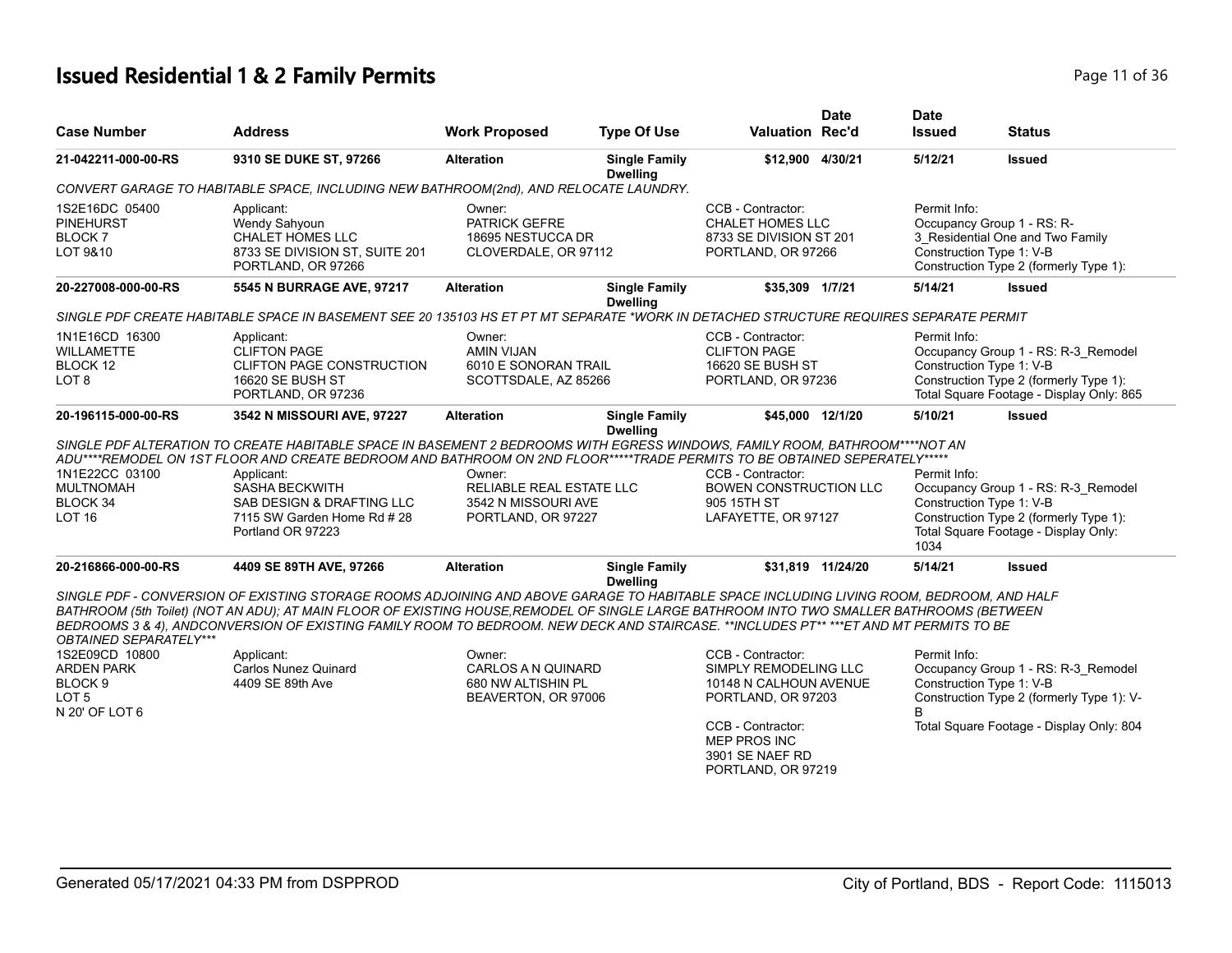# **Issued Residential 1 & 2 Family Permits Page 12 of 36 Page 12 of 36**

| <b>Case Number</b>                                                                         | <b>Address</b>                                                                                                                                                                                                                                                                                                                                                                                 | <b>Work Proposed</b>                                                                                                                                         | <b>Type Of Use</b>                      | <b>Valuation Rec'd</b>                                                                                      | <b>Date</b> | <b>Date</b><br><b>Issued</b> | <b>Status</b>                                                                                                                                         |
|--------------------------------------------------------------------------------------------|------------------------------------------------------------------------------------------------------------------------------------------------------------------------------------------------------------------------------------------------------------------------------------------------------------------------------------------------------------------------------------------------|--------------------------------------------------------------------------------------------------------------------------------------------------------------|-----------------------------------------|-------------------------------------------------------------------------------------------------------------|-------------|------------------------------|-------------------------------------------------------------------------------------------------------------------------------------------------------|
| 21-027464-000-00-RS                                                                        | 3836 N HAIGHT AVE, 97227                                                                                                                                                                                                                                                                                                                                                                       | <b>Alteration</b>                                                                                                                                            | <b>Single Family</b><br><b>Dwelling</b> | \$75,000 3/20/21                                                                                            |             | 5/12/21                      | <b>Issued</b>                                                                                                                                         |
| 1N1E22DC 08300<br><b>CENTRAL ALBINA</b><br>BLOCK <sub>26</sub><br>N 40' OF W 95' OF LOT 16 | *SINGLE PDF* REMOVE EXISTING REAR DECK AND REBUILD IN SAME FOOTPRINT. NEW ROOF FRAMING OVER EXISTING GARAGE TO UPGRADE DRAINAGE OF<br>EXISTING ROOF DECK. REMODEL KITCHEN. CONVERT EXISTING MAIN FLOOR BATHROOM INTO A POWDER ROOM. REMODEL EXISTING SECOND FLOOR BATHROOM.<br>Applicant:<br>EDUARD VALIK<br><b>IBUILD PDX COMPANY, LLC</b><br>8835 SW CANYON LN, STE 408<br>PORTLAND OR 97225 | Owner:<br><b>KRISTOPHER HUTCHISON</b><br>3836 N HAIGHT AVE<br>PORTLAND, OR 97227<br>Owner:<br>KATHERINE BURNETT<br>3836 N HAIGHT AVE<br>PORTLAND, OR 97227   |                                         | CCB - Contractor:<br><b>IBUILDPDX COMPANY LLC</b><br>8835 SW CANYON LANE SUITE<br>408<br>PORTLAND, OR 97225 |             | Permit Info:                 | Occupancy Group 1 - RS: R-<br>3 Residential One and Two Family<br>Construction Type 1: V-B<br>Construction Type 2 (formerly Type 1):                  |
| 21-035568-000-00-RS                                                                        | 3208 NE 29TH AVE, 97212                                                                                                                                                                                                                                                                                                                                                                        | <b>Alteration</b>                                                                                                                                            | <b>Single Family</b><br><b>Dwelling</b> | \$20,000 4/12/21                                                                                            |             | 5/11/21                      | <b>Issued</b>                                                                                                                                         |
| SEPARATELY***                                                                              | SINGLE PDF CREATE HABITABLE SPACE IN BASEMENT: LIVING AREA: LAUNDRY AND BATHROOM ***ELECTRICAL, MECHANICAL, AND PLUMBING TO BE OBTAINED                                                                                                                                                                                                                                                        |                                                                                                                                                              |                                         |                                                                                                             |             |                              |                                                                                                                                                       |
| 1N1E25BA 10600<br><b>DUNSMEADE</b><br><b>BLOCK1</b><br><b>LOT 17</b>                       | Applicant:<br><b>DAVE SPITZER</b><br><b>DMS ARCHITECTS</b><br>2325 NE 19TH AVE<br>PORTLAND OR 97212                                                                                                                                                                                                                                                                                            | Owner:<br><b>CIBI ARUMGAM</b><br>3208 NE 29TH AVE<br>PORTLAND, OR 97212<br>Owner:<br>THERESA ARUMUGAM<br>3208 NE 29TH AVE<br>PORTLAND, OR 97212              |                                         | CCB - Contractor:<br>SENN CARPENTRY LLC<br>3305 NE LIBERTY ST<br>PORTLAND, OR 97211                         |             | Permit Info:                 | Occupancy Group 1 - RS: R-3_Remodel<br>Construction Type 1: V-B<br>Construction Type 2 (formerly Type 1):<br>Total Square Footage - Display Only: 640 |
| 21-042212-000-00-RS                                                                        | 1732 SE 47TH AVE, 97215                                                                                                                                                                                                                                                                                                                                                                        | <b>Alteration</b>                                                                                                                                            | <b>Single Family</b><br><b>Dwelling</b> | \$20,720 4/30/21                                                                                            |             | 5/10/21                      | <b>Issued</b>                                                                                                                                         |
| SINGLE PDF VOLUNTARY FOUNDATION REPAIR                                                     |                                                                                                                                                                                                                                                                                                                                                                                                |                                                                                                                                                              |                                         |                                                                                                             |             |                              |                                                                                                                                                       |
| 1S2E06CA 19300<br><b>NEWPORT</b><br>BLOCK <sub>2</sub><br>N 35' OF LOT 10                  | Applicant:<br><b>KELSEA ROSSOW</b><br><b>RAM JACK WEST</b><br>PO BOX 11701<br><b>EUGENE, OR 97440</b>                                                                                                                                                                                                                                                                                          | Owner:<br><b>MARK PRENOVITZ</b><br>1732 SE 47TH AVE<br>PORTLAND, OR 97215-3206<br>Owner:<br><b>AMIE DAVIS</b><br>1732 SE 47TH AVE<br>PORTLAND, OR 97215-3206 |                                         | CCB - Contractor:<br>Abby Drummond<br><b>KEM LLC</b><br>PO BOX 11701<br>EUGENE, OR 97440                    |             | Permit Info:                 | Occupancy Group 1 - RS: R-<br>3 Residential One and Two Family<br>Construction Type 1: V-B<br>Construction Type 2 (formerly Type 1):                  |
| 21-042176-000-00-RS                                                                        | 9220 SE HENRY ST, 97266                                                                                                                                                                                                                                                                                                                                                                        | <b>Alteration</b>                                                                                                                                            | <b>Single Family</b><br><b>Dwelling</b> | \$24,800 4/29/21                                                                                            |             | 5/12/21                      | <b>Issued</b>                                                                                                                                         |
|                                                                                            | RELOCATE KITCHEN AND CREATE A NEW MAIN FLOOR BATHROOM. CONVERT GARAGE TO HABITABLE SPACE AND CREATE A NEW BATHROOM(3RD).                                                                                                                                                                                                                                                                       |                                                                                                                                                              |                                         |                                                                                                             |             |                              |                                                                                                                                                       |
| 1S2E16DC 07000<br><b>WEBBS ADD</b><br>BLOCK 5<br>E 85' OF LOT 1<br>E 85' OF N 37' OF LOT 2 | Applicant:<br>Wendy Sahyoun<br><b>CHALET HOMES LLC</b><br>8733 SE DIVISION ST, SUITE 201<br>PORTLAND, OR 97266                                                                                                                                                                                                                                                                                 | Owner:<br><b>DIANA SCOTT</b><br>9220 SE HENRY ST<br>PORTLAND, OR 97266-5261                                                                                  |                                         | CCB - Contractor:<br><b>CHALET HOMES LLC</b><br>8733 SE DIVISION ST 201<br>PORTLAND, OR 97266               |             | Permit Info:                 | Occupancy Group 1 - RS: R-<br>3_Residential One and Two Family<br>Construction Type 1: V-B<br>Construction Type 2 (formerly Type 1):                  |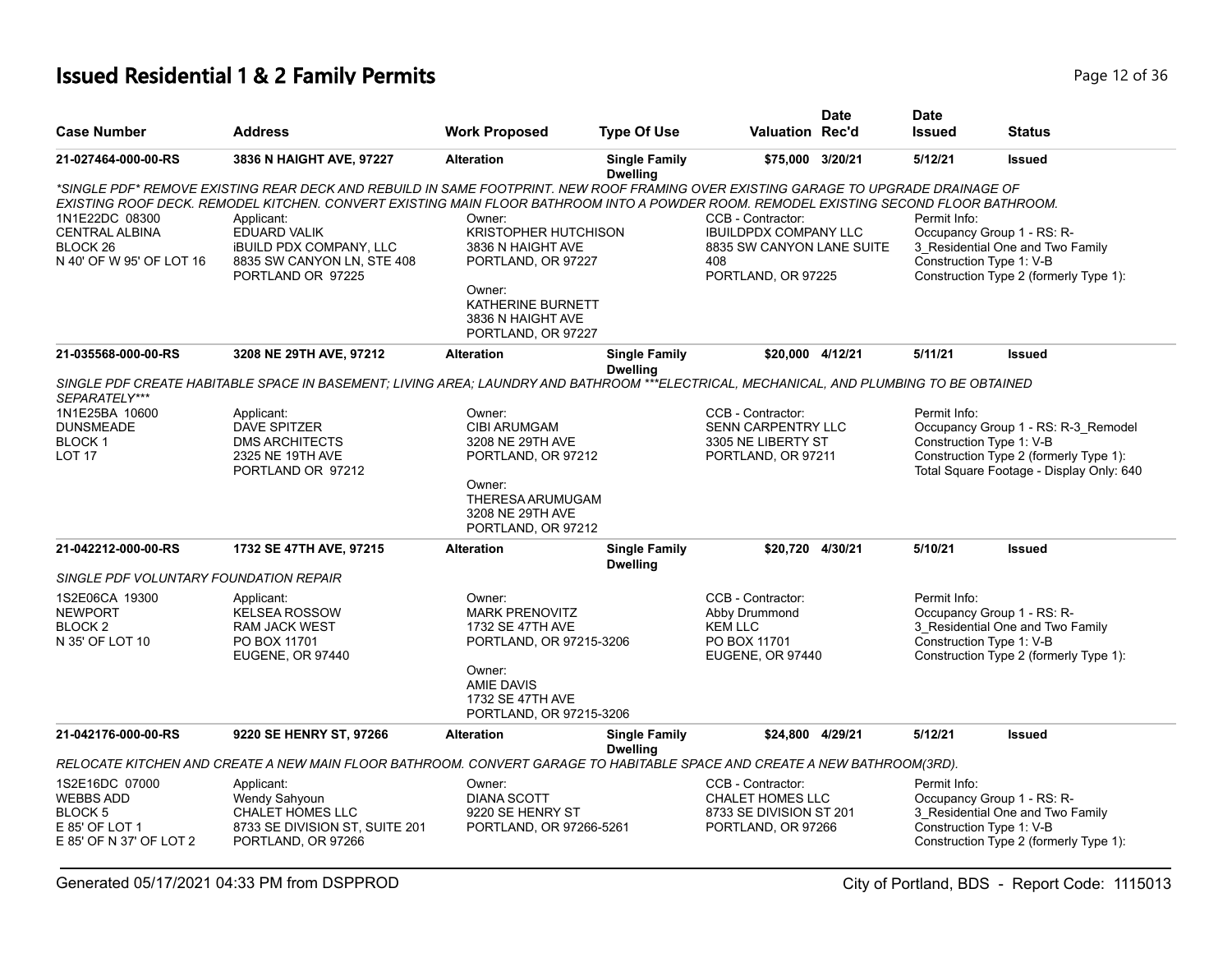# **Issued Residential 1 & 2 Family Permits Page 13 of 36** 2011 12:36

|                                   |                                                                                                                                       |                                         |                                         |                                        | <b>Date</b> | <b>Date</b>              |                                                              |
|-----------------------------------|---------------------------------------------------------------------------------------------------------------------------------------|-----------------------------------------|-----------------------------------------|----------------------------------------|-------------|--------------------------|--------------------------------------------------------------|
| <b>Case Number</b>                | Address                                                                                                                               | <b>Work Proposed</b>                    | <b>Type Of Use</b>                      | <b>Valuation Rec'd</b>                 |             | <b>Issued</b>            | <b>Status</b>                                                |
| 21-046053-000-00-RS               | 3125 NE 15TH AVE - UNIT A,<br>97212                                                                                                   | <b>Alteration</b>                       | <b>Single Family</b><br><b>Dwelling</b> | \$20,000 5/11/21                       |             | 5/11/21                  | Issued                                                       |
|                                   | *SINGLE PDF* REMODEL OF KITCHEN AND SECOND STORY BATHROOM. REPLACEMENT OF WINDOWS ON 2ND STORY NORTH ELEVATION PER IRVINGTON HISTORIC |                                         |                                         |                                        |             |                          |                                                              |
|                                   | DISTRICT REVIEW BOARD APPROVAL., REWIRE KITCHEN/BATHROOM, KITCHEN VENT HOOD AND BATHROOM FAN INSTALL, KITCHEN FIXTURES.               |                                         |                                         |                                        |             |                          |                                                              |
| 1N1E26AB 10500                    | Applicant:                                                                                                                            | Owner:                                  |                                         | CCB - Contractor:                      |             | Permit Info:             |                                                              |
| <b>IRVINGTON</b>                  | <b>MIKE ANDERSON</b>                                                                                                                  | <b>KEITH PITT</b>                       |                                         | <b>JOHN BOYLES</b>                     |             |                          | Occupancy Group 1 - RS: R-                                   |
| BLOCK 69                          | <b>CREATIVE DESIGN &amp;</b>                                                                                                          | 3125 NE 15TH AVE                        |                                         | <b>BOYLES ELECTRIC INC</b>             |             |                          | 3 Residential One and Two Family<br>Construction Type 1: V-B |
| LOT 8<br>N 20' OF LOT 9,          | CONSTRUCTION LLC<br>PO BOX 68391                                                                                                      | PORTLAND, OR 97212                      |                                         | PO BOX 1227<br><b>BORING, OR 97009</b> |             |                          | Construction Type 2 (formerly Type 1):                       |
| POTENTIAL ADDITIONAL              | PORTLAND OR, OR 97268                                                                                                                 | Owner:                                  |                                         |                                        |             |                          |                                                              |
| <b>TAX</b>                        |                                                                                                                                       | <b>STEPHANIE MIX</b>                    |                                         | CCB - Contractor:                      |             |                          |                                                              |
|                                   |                                                                                                                                       | 3125 NE 15TH AVE                        |                                         | <b>CONNECT PLUMBING LLC</b>            |             |                          |                                                              |
|                                   |                                                                                                                                       | PORTLAND, OR 97212                      |                                         | <b>PO BOX 429</b>                      |             |                          |                                                              |
|                                   |                                                                                                                                       |                                         |                                         | COLTON, OR 97017                       |             |                          |                                                              |
|                                   |                                                                                                                                       |                                         |                                         | CCB - Contractor:                      |             |                          |                                                              |
|                                   |                                                                                                                                       |                                         |                                         | <b>MIKE ANDERSON</b>                   |             |                          |                                                              |
|                                   |                                                                                                                                       |                                         |                                         | <b>CREATIVE DESIGN &amp;</b>           |             |                          |                                                              |
|                                   |                                                                                                                                       |                                         |                                         | <b>CONSTRUCTION LLC</b>                |             |                          |                                                              |
|                                   |                                                                                                                                       |                                         |                                         | PO BOX 68391<br>PORTLAND OR, OR 97268  |             |                          |                                                              |
|                                   |                                                                                                                                       |                                         |                                         |                                        |             |                          |                                                              |
|                                   |                                                                                                                                       |                                         |                                         | CCB - Contractor:                      |             |                          |                                                              |
|                                   |                                                                                                                                       |                                         |                                         | <b>EVERGREEN GAS INC</b>               |             |                          |                                                              |
|                                   |                                                                                                                                       |                                         |                                         | <b>PO BOX 388</b>                      |             |                          |                                                              |
|                                   |                                                                                                                                       |                                         |                                         | <b>WEST LINN OR</b>                    |             |                          |                                                              |
| 21-015291-000-00-RS               | 4159 N OVERLOOK TER, 97217                                                                                                            | <b>Alteration</b>                       | <b>Single Family</b><br><b>Dwelling</b> | \$32,003 2/28/21                       |             | 5/14/21                  | <b>Under Inspection</b>                                      |
|                                   | SINGLE PDF - CREATE HABITABLE SPACE IN BASEMENT NEW BEDROOM & BATHROOM (3 TOILETS TOTAL) WITH EXTERIOR ACCESS ONLY; RECONFIGURE       |                                         |                                         |                                        |             |                          |                                                              |
|                                   | BATHROOM WALLS ON MAIN FLOOR. REPLACE WINDOW, DECREASE OPENING SIZE, AND NEW HEADER FOR OFFICE WINDOW. *** TRADES SEPARATE            |                                         |                                         |                                        |             | Permit Info:             |                                                              |
| 1N1E21DB 03500<br><b>OVERLOOK</b> | Applicant:<br><b>MATT CLARK</b>                                                                                                       | Owner:<br>MILK AND HONEY RESTORATION    |                                         | CCB - Contractor:<br>MILK AND HONEY    |             |                          | Occupancy Group 1 - RS: R-3_Remodel                          |
| BLOCK B TL 3500                   | MILK AND HONEY RENOVATIONS                                                                                                            | <b>LLC</b>                              |                                         | <b>INVESTMENTS LLC</b>                 |             |                          | Construction Type 1: V-B                                     |
|                                   | 2720 N RUSSET ST                                                                                                                      | PORTLAND OR                             |                                         | PO BOX 12166                           |             |                          | Construction Type 2 (formerly Type 1):                       |
|                                   | PORTLAND OR 97217                                                                                                                     | <b>USA</b>                              |                                         | PORTLAND, OR 97212                     |             |                          | Total Square Footage - Display Only: 784                     |
| 21-046579-000-00-RS               | 12448 SW 62ND AVE, 97219                                                                                                              | <b>Alteration</b>                       | <b>Single Family</b><br><b>Dwelling</b> | \$15,850 5/12/21                       |             | 5/12/21                  | Issued                                                       |
|                                   | **NON-PRESCRIPTIVE** 7.48KW SOLAR ROOF MOUNTED SYSTEM WITH STRUCTURAL UPGRADES                                                        |                                         |                                         |                                        |             |                          |                                                              |
| 1S1E31CC 04200                    | Applicant:                                                                                                                            | Owner:                                  |                                         | CCB - Contractor:                      |             | Permit Info:             |                                                              |
| <b>SOUTHVIEW</b>                  | ZANE GOFF                                                                                                                             | <b>MICHAEL R MACHINSKI</b>              |                                         | ZANE GOFF                              |             |                          | Occupancy Group 1 - RS: R-                                   |
| LOT <sub>4</sub>                  | NEIL KELLY CO INC                                                                                                                     | &PENELOPE J MACHINSKI REV LIV           |                                         | NEIL KELLY CO INC                      |             |                          | 3 Residential One and Two Family                             |
|                                   | 804 N ALBERTA ST                                                                                                                      | TR.                                     |                                         | 804 N ALBERTA ST                       |             | Construction Type 1: V-B |                                                              |
|                                   | PORTLAND, OR 97217-2639                                                                                                               | 12448 SW 62ND AVE<br>PORTLAND, OR 97219 |                                         | PORTLAND, OR 97217-2693                |             |                          | Construction Type 2 (formerly Type 1):                       |
|                                   |                                                                                                                                       |                                         |                                         |                                        |             |                          |                                                              |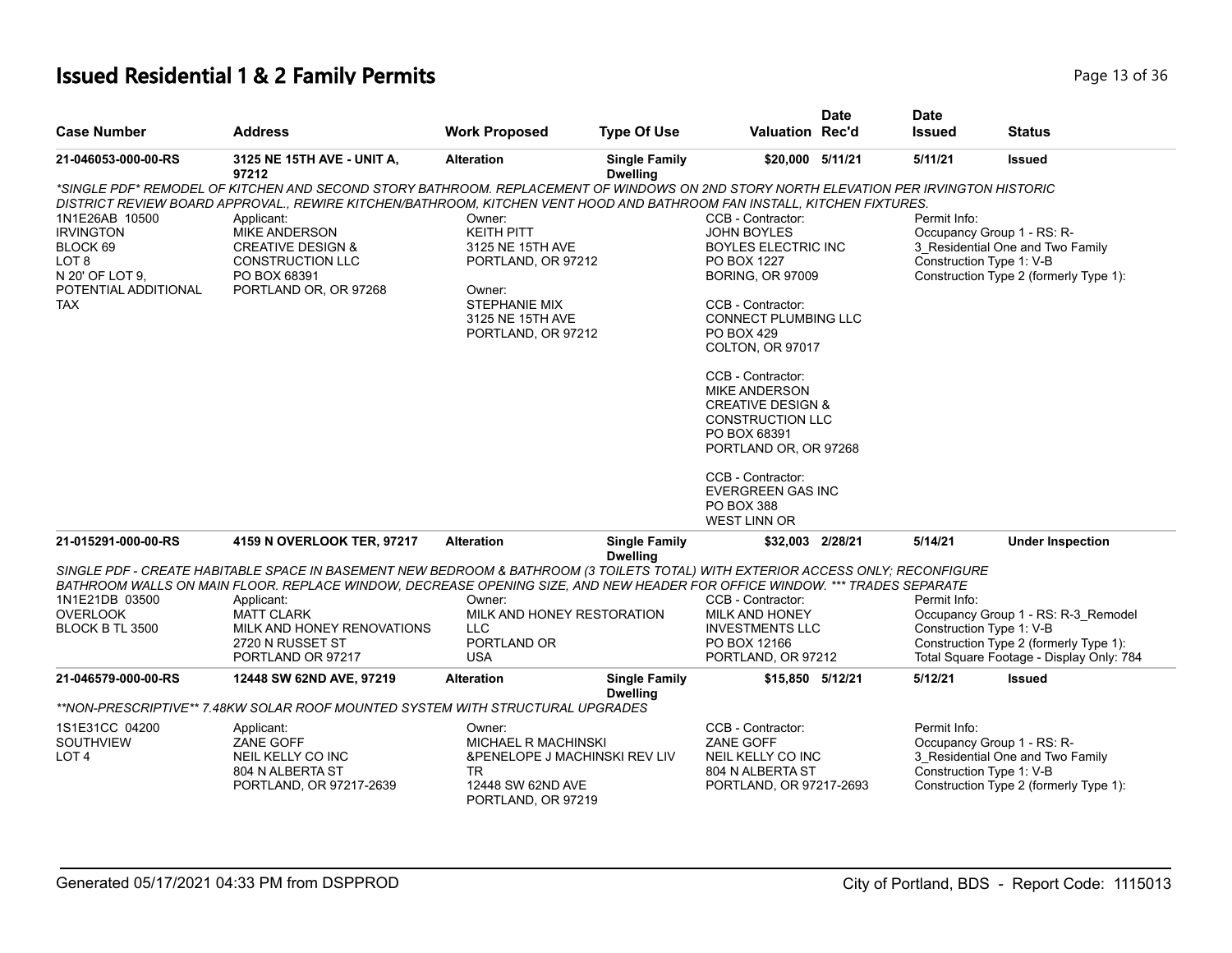# **Issued Residential 1 & 2 Family Permits Page 14 of 36 Page 14 of 36**

| <b>Case Number</b>                                                          | <b>Address</b>                                                                                                                                                                         | <b>Work Proposed</b>                                                                                                                                     | <b>Type Of Use</b>                      | <b>Valuation Rec'd</b>                                                                                                         | <b>Date</b>   | <b>Date</b><br><b>Issued</b> | Status                                                                                                                               |
|-----------------------------------------------------------------------------|----------------------------------------------------------------------------------------------------------------------------------------------------------------------------------------|----------------------------------------------------------------------------------------------------------------------------------------------------------|-----------------------------------------|--------------------------------------------------------------------------------------------------------------------------------|---------------|------------------------------|--------------------------------------------------------------------------------------------------------------------------------------|
| 21-026432-000-00-RS                                                         | 9613 N PIER PARK PL, 97203                                                                                                                                                             | <b>Alteration</b>                                                                                                                                        | <b>Single Family</b><br><b>Dwelling</b> |                                                                                                                                | \$500 5/14/21 | 5/14/21                      | <b>Issued</b>                                                                                                                        |
|                                                                             | SINGLE PDF - SOLAR 7.14KW ROOF TOP MOUNTED PV SYSTEM WITH TWO TESLA POWERWALLS : PRESCRIPTIVE                                                                                          |                                                                                                                                                          |                                         |                                                                                                                                |               |                              |                                                                                                                                      |
| 1N1W01AC 05702<br><b>BAILEYS ADD</b><br>BLOCK <sub>3</sub><br><b>LOT 31</b> | Applicant:<br><b>MELISSA FARIAS</b><br><b>TESLA</b><br>6132 NE 112TH AVE<br>PORTLAND, OR 97220                                                                                         | Owner:<br><b>KELLY HICKMAN</b><br>9613 N PIER PARK PL<br>PORTLAND, OR 97203<br>Owner:<br><b>TRACY MEADE</b><br>9613 N PIER PARK PL<br>PORTLAND, OR 97203 |                                         | CCB - Contractor:<br><b>TESLA ENERGY OPERATIONS</b><br>INC.<br>901 PAGE AVENUE<br>FREMONT, CA 94538                            |               | Permit Info:                 | Occupancy Group 1 - RS: R-<br>3_Residential One and Two Family<br>Construction Type 1: V-B<br>Construction Type 2 (formerly Type 1): |
| 21-038570-000-00-RS                                                         | 6908 SE ASH ST, 97215                                                                                                                                                                  | <b>Alteration</b>                                                                                                                                        | <b>Single Family</b><br><b>Dwelling</b> | \$40,000 4/20/21                                                                                                               |               | 5/14/21                      | <b>Issued</b>                                                                                                                        |
|                                                                             | SINGLE PDF - CONVERT BASEMENT TO HABITABLE SPACE W/ NEW LAYOUT FOR BEDROOM, LOUNGE, AND NEW WATER CLOSET. INCLUDES RETROACTIVE<br>PERMITTING FOR PRIOR CONVERSION. *** TRADES SEPARATE |                                                                                                                                                          |                                         |                                                                                                                                |               |                              |                                                                                                                                      |
| 1N2E32CD 07700                                                              | Applicant:                                                                                                                                                                             | Owner:                                                                                                                                                   |                                         |                                                                                                                                |               | Permit Info:                 |                                                                                                                                      |
| <b>MORNINGSIDE</b>                                                          | <b>NATE MENEER</b>                                                                                                                                                                     | <b>EMILY MENEER</b>                                                                                                                                      |                                         |                                                                                                                                |               |                              | Occupancy Group 1 - RS: R-3_Remodel                                                                                                  |
| <b>BLOCK 5</b>                                                              | 6908 SE ASH ST                                                                                                                                                                         | 6908 SE ASH ST                                                                                                                                           |                                         |                                                                                                                                |               |                              | Construction Type 1: V-B                                                                                                             |
| <b>LOT 1-3</b>                                                              | PORTLAND, OR 97215                                                                                                                                                                     | PORTLAND, OR 97215                                                                                                                                       |                                         |                                                                                                                                |               |                              | Construction Type 2 (formerly Type 1):                                                                                               |
| 21-038387-000-00-RS                                                         | 56 NE 134TH PL                                                                                                                                                                         | <b>Alteration</b>                                                                                                                                        | Townhouse (3<br>or more units)          |                                                                                                                                | $$1$ 4/19/21  | 5/12/21                      | <b>Issued</b>                                                                                                                        |
|                                                                             | SINGLE PDF REVIEW TRUSSES SUBMITTED UNDER 20 119760 RS BUILDING 5 - LOT 18                                                                                                             |                                                                                                                                                          |                                         |                                                                                                                                |               |                              |                                                                                                                                      |
| 1N2E35DB 07619                                                              | Applicant:<br><b>TERRY LAMASTERS</b><br><b>LGI HOMES</b><br>1450 LAKE ROBBINS DR., STE<br>430                                                                                          | Owner:<br>SABLE ASKEW<br>56 NE 134TH PL<br>PORTLAND, OR 97230                                                                                            |                                         | CCB - Contractor:<br>LEFTCO INCORPORATED<br>PO BOX 5945<br><b>SALEM, OR 97304</b>                                              |               | Permit Info:                 | Occupancy Group 1 - RS: R-<br>3_Residential One and Two Family<br>Construction Type 1: V-B<br>Construction Type 2 (formerly Type 1): |
|                                                                             | THE WOODLANDS, TX 77380                                                                                                                                                                | Owner:<br><b>ANTONIO ASKEW</b><br>56 NE 134TH PL<br>PORTLAND, OR 97230                                                                                   |                                         | CCB - Contractor:<br>LGI HOMES OREGON LLC<br>1450 LAKE ROBBINS DR STE<br>430<br>THE WOODLANDS, TX 77380                        |               |                              |                                                                                                                                      |
| 21-038381-000-00-RS                                                         | 60 NE 134TH PL                                                                                                                                                                         | <b>Alteration</b>                                                                                                                                        | Townhouse (3<br>or more units)          |                                                                                                                                | \$1 4/19/21   | 5/12/21                      | <b>Issued</b>                                                                                                                        |
|                                                                             | SINGLE PDF: REVIEW OF TRUSSES SUBMITTED UNDER 20 119763 RS (BUILDING 5 - LOT 19 - BLACKBERRY)                                                                                          |                                                                                                                                                          |                                         |                                                                                                                                |               |                              |                                                                                                                                      |
| 1N2E35DB 07620                                                              | Applicant:<br><b>TERRY LAMASTERS</b><br><b>LGI HOMES</b><br>1450 LAKE ROBBINS DR., STE<br>430<br>THE WOODLANDS, TX 77380                                                               | Owner:<br>LGI HOMES - OREGON LLC<br>1450 LAKE ROBBINS DR #430<br>THE WOODLANDS, TX 77380                                                                 |                                         | CCB - Contractor:<br>LEFTCO INCORPORATED<br>PO BOX 5945<br><b>SALEM, OR 97304</b><br>CCB - Contractor:<br>LGI HOMES OREGON LLC |               | Permit Info:                 | Occupancy Group 1 - RS: R-<br>3 Residential One and Two Family<br>Construction Type 1: V-B<br>Construction Type 2 (formerly Type 1): |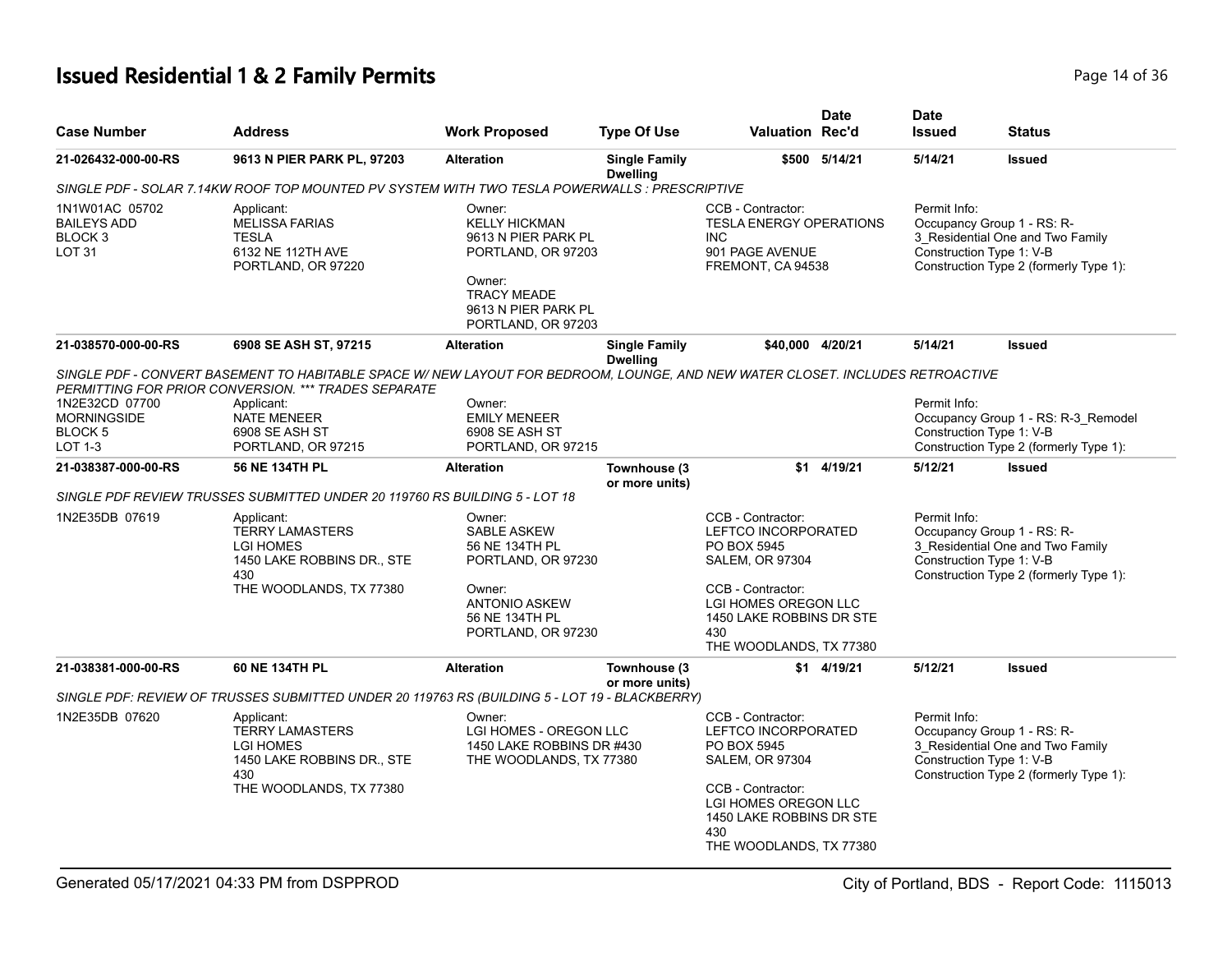# **Issued Residential 1 & 2 Family Permits Page 15 of 36** 2 Page 15 of 36

| <b>Case Number</b>                                                           | <b>Address</b>                                                                                                                                                                                                                                                                               | <b>Work Proposed</b>                                                                                                                                                         | <b>Type Of Use</b>                      | <b>Valuation Rec'd</b>                                                                                                                                                                 | <b>Date</b>     | <b>Date</b><br><b>Issued</b>                                     | <b>Status</b>                                                                                            |
|------------------------------------------------------------------------------|----------------------------------------------------------------------------------------------------------------------------------------------------------------------------------------------------------------------------------------------------------------------------------------------|------------------------------------------------------------------------------------------------------------------------------------------------------------------------------|-----------------------------------------|----------------------------------------------------------------------------------------------------------------------------------------------------------------------------------------|-----------------|------------------------------------------------------------------|----------------------------------------------------------------------------------------------------------|
| Total # of RS Alteration permits issued: 43                                  |                                                                                                                                                                                                                                                                                              |                                                                                                                                                                              |                                         |                                                                                                                                                                                        |                 |                                                                  | Total valuation of RS Alteration permits issued: \$1,006,587                                             |
| 21-007056-000-00-RS                                                          | 7747 SE LAMBERT ST, 97206<br>SINGLE PDF - SB871: DECONSTRUCT DETACHED GARAGE. REMOVE ALL DEBRIS. W/ 20-223082-RS (HOUSE)                                                                                                                                                                     | <b>Demolition</b>                                                                                                                                                            | Garage/Carport                          |                                                                                                                                                                                        | \$2,000 5/10/21 | 5/10/21                                                          | <b>Issued</b>                                                                                            |
| 1S2E20DA 10200<br>D & O LITTLE HMS SUB 2<br>LOT 20 TL 10200                  | Applicant:<br><b>JOHN REILLY</b><br>REILLY SIGNATURE HOMES LLC<br>3231 NE US GRANT PLACE<br>PORTLAND OR 97212                                                                                                                                                                                | Owner:<br><b>JOHN REILLY</b><br>3231 NE US GRANT PL<br>PORTLAND, OR 97212-5144<br>Owner:<br><b>JENNIFER DOHERTY-REILLY</b><br>3231 NE US GRANT PL<br>PORTLAND, OR 97212-5144 |                                         | CCB - Contractor:<br><b>JOHN REILLY</b><br>REILLY SIGNATURE HOMES LLC<br>3231 NE US GRANT PL<br>PORTLAND, OR 97212                                                                     |                 | Permit Info:<br>Garage\Utility Misc.<br>Construction Type 1: V-B | Occupancy Group 1 - RS: U_Private<br>Construction Type 2 (formerly Type 1):                              |
| 21-023341-000-00-RS                                                          | 226 NE 99TH AVE, 97220<br>SB871: DEMOLISH DETACHED GARAGE. REMOVE ALL DEBRIS. *** W/ 21-023326-RS (HOUSE)                                                                                                                                                                                    | <b>Demolition</b>                                                                                                                                                            | Garage/Carport                          |                                                                                                                                                                                        | \$2.000 3/25/21 | 5/12/21                                                          | <b>Issued</b>                                                                                            |
| 1N2E33DA 05500<br>LEWIS PK<br>BLOCK <sub>2</sub><br>LOT <sub>33</sub>        | Applicant:<br>DARYL RETZLAFF<br><b>EVERGREEN BUILDERS LLC</b><br>7420 SW HUNZIKER RD SUITE A<br><b>TIGARD, OR 97223</b>                                                                                                                                                                      | Owner:<br><b>WISTARIA HEIGHTS APARTMENTS</b><br><b>LLC</b><br>7420 SW HUNZIKER RD STE A<br><b>TIGARD, OR 97223</b>                                                           |                                         | CCB - Contractor:<br>PAUL A OBRIST<br><b>G &amp; P OBRIST EXCAVATING INC</b><br>31619 LUSTED RD<br>GRESHAM, OR 97080                                                                   |                 | Permit Info:<br>Garage\Utility Misc.<br>Construction Type 1: V-B | Occupancy Group 1 - RS: U_Private<br>Construction Type 2 (formerly Type 1):                              |
| 21-023326-000-00-RS                                                          | 226 NE 99TH AVE, 97220                                                                                                                                                                                                                                                                       | <b>Demolition</b>                                                                                                                                                            | <b>Single Family</b><br><b>Dwelling</b> | \$16,000 3/25/21                                                                                                                                                                       |                 | 5/12/21                                                          | <b>Issued</b>                                                                                            |
|                                                                              | SB871: DEMOLISH SINGLE FAMILY RESIDENCE (NO BASEMENT), CAP SEWER, REMOVE ALL DEBRIS *** SUBJECT TO 35-DAY DEMO DELAY *** w/ 21-02334-RS (GARAGE)<br>*** DEMOLITION DELAY 35-DAY APPEAL PERIOD UNTIL 4:30 PM, Thursday, April 29, 2021.                                                       |                                                                                                                                                                              |                                         |                                                                                                                                                                                        |                 |                                                                  |                                                                                                          |
| 1N2E33DA 05500<br><b>LEWIS PK</b><br>BLOCK <sub>2</sub><br>LOT <sub>33</sub> | Applicant:<br><b>DARYL RETZLAFF</b><br><b>EVERGREEN BUILDERS LLC</b><br>7420 SW HUNZIKER RD SUITE A<br><b>TIGARD, OR 97223</b>                                                                                                                                                               | Owner:<br>WISTARIA HEIGHTS APARTMENTS<br><b>LLC</b><br>7420 SW HUNZIKER RD STE A<br><b>TIGARD, OR 97223</b>                                                                  |                                         | CCB - Contractor:<br>PAUL A OBRIST<br><b>G &amp; P OBRIST EXCAVATING INC</b><br>31619 LUSTED RD<br>GRESHAM, OR 97080                                                                   |                 | Permit Info:<br>Construction Type 1: V-B                         | Occupancy Group 1 - RS: R-<br>3 Residential One and Two Family<br>Construction Type 2 (formerly Type 1): |
| 20-223082-000-00-RS                                                          | 7747 SE LAMBERT ST, 97206                                                                                                                                                                                                                                                                    | <b>Demolition</b>                                                                                                                                                            | <b>Single Family</b><br><b>Dwelling</b> |                                                                                                                                                                                        | \$5,000 1/29/21 | 5/10/21                                                          | <b>Under Inspection</b>                                                                                  |
| Decommissioning Required. Call for Inspection 842.                           | SINGLE PDF - SB871: DECONSTRUCT SINGLE FAMILY RESIDENCE. NO BASEMENT. REMOVE ALL DEBRIS. CAP SEWER. *** SUBJECT TO 35-DAY DEMO DELAY *** W/21-<br>007056-RS (GARAGE)***SEPTIC DECOMMISSIONING REQUIRED*** DEMOLITION DELAY 35-DAY APPEAL PERIOD UNTIL 4:30 PM, Friday, March 5, 2021. Septic |                                                                                                                                                                              |                                         |                                                                                                                                                                                        |                 |                                                                  |                                                                                                          |
| 1S2E20DA 10200<br>D & O LITTLE HMS SUB 2<br>LOT 20 TL 10200                  | Applicant:<br><b>JOHN REILLY</b><br>REILLY SIGNATURE HOMES LLC<br>3231 NE US GRANT PLACE<br>PORTLAND OR 97212                                                                                                                                                                                | Owner:<br><b>JOHN REILLY</b><br>3231 NE US GRANT PL<br>PORTLAND, OR 97212-5144<br>Owner:<br><b>JENNIFER DOHERTY-REILLY</b><br>3231 NE US GRANT PL<br>PORTLAND, OR 97212-5144 |                                         | CCB - Contractor:<br><b>JOHN REILLY</b><br>REILLY SIGNATURE HOMES LLC<br>3231 NE US GRANT PL<br>PORTLAND, OR 97212<br>CCB - Contractor:<br><b>ECO EMERGENCY RESPONSE</b><br><b>LLC</b> |                 | Permit Info:<br>Construction Type 1: V-B                         | Occupancy Group 1 - RS: R-<br>3_Residential One and Two Family<br>Construction Type 2 (formerly Type 1): |
|                                                                              |                                                                                                                                                                                                                                                                                              |                                                                                                                                                                              |                                         | 539 DEPOT ST<br>FAIRVIEW, OR 97024                                                                                                                                                     |                 |                                                                  |                                                                                                          |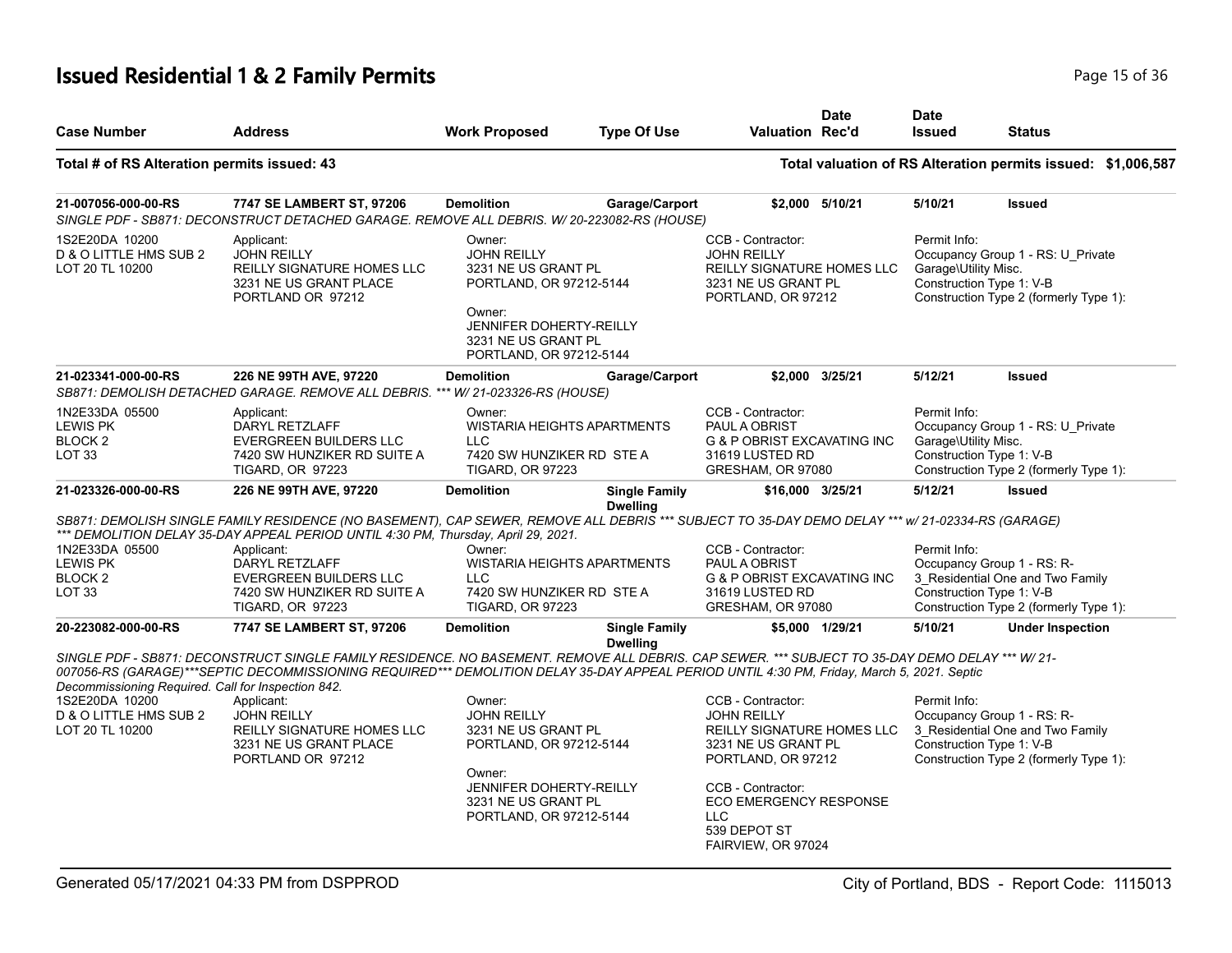# **Issued Residential 1 & 2 Family Permits Page 16 of 36 and 20 July 10 and 20 July 10 and 20 July 10 and 20 July 10 and 20 July 10 and 20 July 10 and 20 July 10 and 20 July 10 and 20 July 10 and 20 July 10 and 20 July 10**

| <b>Case Number</b>                                                     | <b>Address</b>                                                                                                   | <b>Work Proposed</b>                                                                                                                                    | <b>Type Of Use</b>                      | <b>Valuation Rec'd</b>                                                                                                 | <b>Date</b>     | <b>Date</b><br><b>Issued</b>                                     | <b>Status</b>                                                                                            |  |
|------------------------------------------------------------------------|------------------------------------------------------------------------------------------------------------------|---------------------------------------------------------------------------------------------------------------------------------------------------------|-----------------------------------------|------------------------------------------------------------------------------------------------------------------------|-----------------|------------------------------------------------------------------|----------------------------------------------------------------------------------------------------------|--|
| Total # of RS Demolition permits issued: 4                             |                                                                                                                  |                                                                                                                                                         |                                         |                                                                                                                        |                 |                                                                  | Total valuation of RS Demolition permits issued: \$25,000                                                |  |
| 21-047707-000-00-RS                                                    | 1815 SW MONTGOMERY DR,<br>97201                                                                                  | <b>Interior Alteration Only</b>                                                                                                                         | Garage/Carport                          | \$36,000 5/15/21                                                                                                       |                 | 5/15/21                                                          | <b>Issued</b>                                                                                            |  |
|                                                                        | *SINGLE PDF* CONVERTING DAYLIGHT BASEMENT SPACE UNDER GARAGE TO UNCONDITIONED REC ROOM. NO EXTERIOR ALTERATIONS. |                                                                                                                                                         |                                         |                                                                                                                        |                 |                                                                  |                                                                                                          |  |
| 1S1E04BC 00400<br>CARTERS ADD TO P<br>BLOCK 65<br>LOT 2 TL 400         | Applicant:<br>Matthew McCarthy<br>JDL Development, Inc.<br>2314 NW SAVIER<br>PORTLAND, OR 97210                  | Owner:<br>ANDREW MOORE<br>1815 SW MONTGOMERY DR<br>PORTLAND, OR 97201                                                                                   |                                         | CCB - Contractor:<br><b>JEFF JOHNSON</b><br><b>JDL DEVELOPMENT INC</b><br>2314 NW SAVIER ST<br>PORTLAND, OR 97210-2514 |                 | Permit Info:<br>Garage\Utility Misc.<br>Construction Type 1: V-B | Occupancy Group 1 - RS: U_Private<br>Construction Type 2 (formerly Type 1):                              |  |
| 21-045753-000-00-RS                                                    | 2633 SW VISTA AVE, 97201                                                                                         | <b>Interior Alteration Only</b>                                                                                                                         | <b>Single Family</b>                    |                                                                                                                        | \$9.175 5/10/21 | 5/10/21                                                          | <b>Final</b>                                                                                             |  |
|                                                                        | VOLUNTARY CONNECTION OF FRAMING TO FOUNDATION. INSTALL AUTOMATIC GAS SHUT-OFF VALVE                              |                                                                                                                                                         | <b>Dwelling</b>                         |                                                                                                                        |                 |                                                                  |                                                                                                          |  |
| 1S1E05DD 03900<br><b>ALTAVISTA</b><br>LOT 1 EXC PT IN ST               | Applicant:<br>Michael Weber<br><b>NW Seismic Retrofitters</b><br>P O BOX 18058<br>PORTLAND OR 97212              | Owner:<br><b>ROBIN SKARSTAD</b><br>2633 SW VISTA AVE<br>PORTLAND, OR 97201<br>Owner:<br><b>ERIK SKARSTAD</b><br>2633 SW VISTA AVE<br>PORTLAND, OR 97201 |                                         | CCB - Contractor:<br><b>MICHAEL WIEBER</b><br>ELYSIUM CONSTRUCTION LLC<br>PO BOX 18058<br>PORTLAND, OR 97218           |                 | Permit Info:<br>Construction Type 1: V-B                         | Occupancy Group 1 - RS: R-<br>3 Residential One and Two Family<br>Construction Type 2 (formerly Type 1): |  |
| 21-047010-000-00-RS                                                    | 3316 NE 11TH AVE, 97212                                                                                          | <b>Interior Alteration Only</b>                                                                                                                         | <b>Single Family</b><br><b>Dwelling</b> |                                                                                                                        | \$4.140 5/13/21 | 5/13/21                                                          | Final                                                                                                    |  |
| <b>VOLUNTARY EARTHQUAKE RETRO FIT</b>                                  |                                                                                                                  |                                                                                                                                                         |                                         |                                                                                                                        |                 |                                                                  |                                                                                                          |  |
| 1N1E26BA 05200<br><b>IRVINGTON</b><br>BLOCK 85<br>LOT <sub>12</sub>    | Applicant:<br><b>STEVE GEMMELL</b><br><b>GEMMELL CONSTRUCTION LLC</b><br>2310 N KERBY AVE<br>PORTLAND, OR 97227  | Owner:<br><b>RENSLA PROPERTIES LLC</b><br>3015 NE DUNCKLEY ST<br>PORTLAND, OR 97212                                                                     |                                         | CCB - Contractor:<br><b>STEVE GEMMELL</b><br><b>GEMMELL CONSTRUCTION LLC</b><br>2310 N KERBY AVE<br>PORTLAND, OR 97227 |                 | Permit Info:<br>Construction Type 1: V-B                         | Occupancy Group 1 - RS: R-<br>3_Residential One and Two Family<br>Construction Type 2 (formerly Type 1): |  |
| 21-045700-000-00-RS                                                    | 123 NE 56TH AVE, 97213                                                                                           | <b>Interior Alteration Only</b>                                                                                                                         | <b>Single Family</b><br><b>Dwelling</b> |                                                                                                                        | \$2,630 5/10/21 | 5/13/21                                                          | <b>Final</b>                                                                                             |  |
|                                                                        | <b>VOLUNTARY CONNECTION OF FRAMING TO FONDATION.</b>                                                             |                                                                                                                                                         |                                         |                                                                                                                        |                 |                                                                  |                                                                                                          |  |
| 1N2E31DB 05200<br><b>CAPITAN ADD</b><br>BLOCK 11<br>E 1/2 OF LOT 15-18 | Applicant:<br>Michael Weber<br><b>NW Seismic Retrofitters</b><br>P O BOX 18058<br>PORTLAND OR 97212              | Owner:<br><b>ALICIA MILES</b><br>123 NE 56TH AVE<br>PORTLAND, OR 97213                                                                                  |                                         | CCB - Contractor:<br><b>MICHAEL WIEBER</b><br>ELYSIUM CONSTRUCTION LLC<br>PO BOX 18058<br>PORTLAND, OR 97218           |                 | Permit Info:<br>Construction Type 1: V-B                         | Occupancy Group 1 - RS: R-<br>3_Residential One and Two Family<br>Construction Type 2 (formerly Type 1): |  |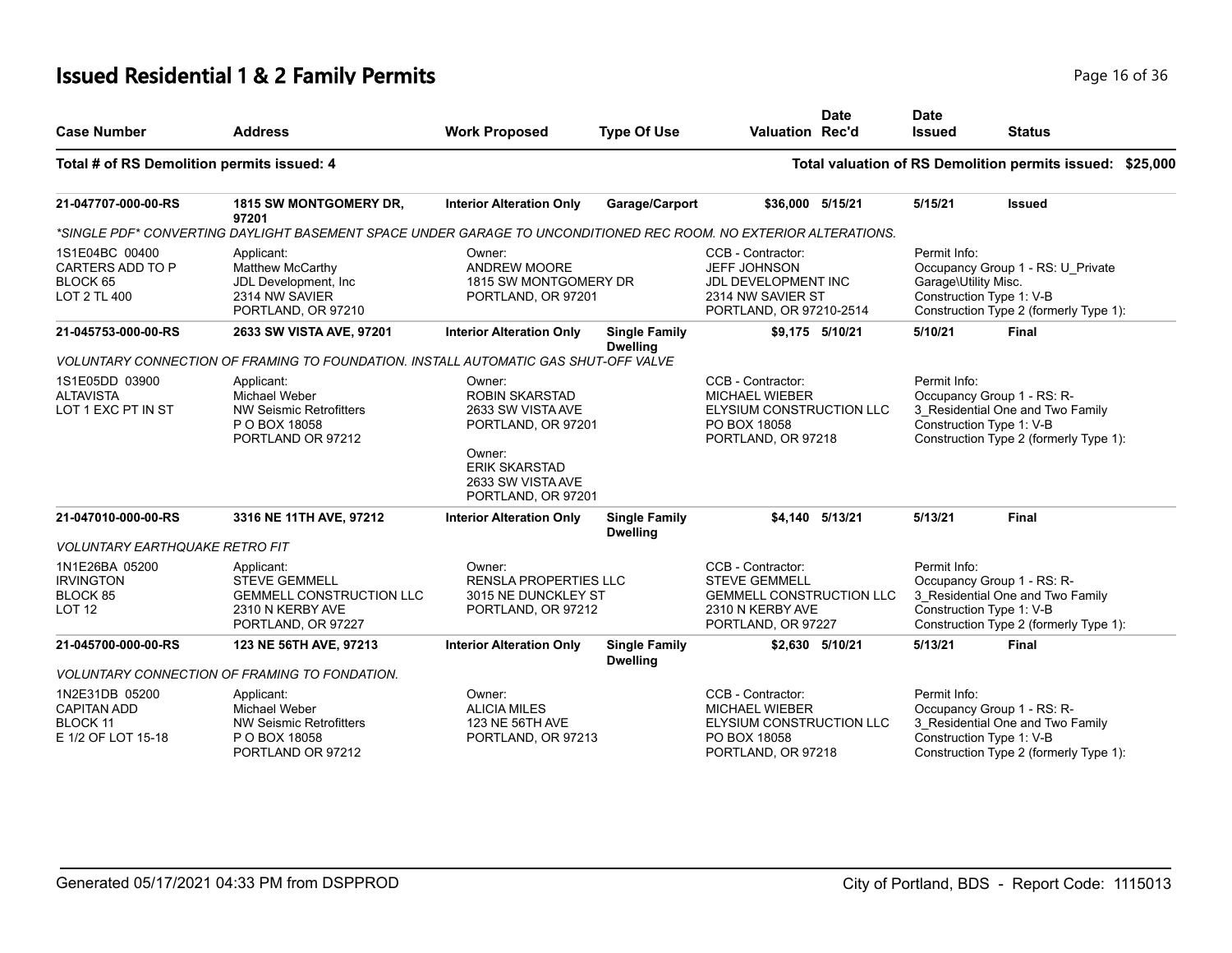# **Issued Residential 1 & 2 Family Permits Page 17 of 36 Page 17 of 36**

| <b>Case Number</b>                                               | <b>Address</b>                                                                                                  | <b>Work Proposed</b>                                                                                                                                        | <b>Type Of Use</b>                      | <b>Valuation Rec'd</b>                                                                                                 | <b>Date</b> | <b>Date</b><br><b>Issued</b>             | <b>Status</b>                                                                                            |
|------------------------------------------------------------------|-----------------------------------------------------------------------------------------------------------------|-------------------------------------------------------------------------------------------------------------------------------------------------------------|-----------------------------------------|------------------------------------------------------------------------------------------------------------------------|-------------|------------------------------------------|----------------------------------------------------------------------------------------------------------|
| 21-047320-000-00-RS                                              | 601 SE MANCHESTER PL, 97202                                                                                     | <b>Interior Alteration Only</b>                                                                                                                             | <b>Single Family</b><br><b>Dwelling</b> | \$6.180 5/14/21                                                                                                        |             | 5/14/21                                  | <b>Issued</b>                                                                                            |
| <b>VOLUNTARY EARTHQUAKE UPGRADE</b>                              |                                                                                                                 |                                                                                                                                                             |                                         |                                                                                                                        |             |                                          |                                                                                                          |
| 11E26AB05700                                                     | Applicant:<br><b>STEVE GEMMELL</b><br><b>GEMMELL CONSTRUCTION LLC</b><br>2310 N KERBY AVE<br>PORTLAND, OR 97227 |                                                                                                                                                             |                                         | CCB - Contractor:<br><b>STEVE GEMMELL</b><br><b>GEMMELL CONSTRUCTION LLC</b><br>2310 N KERBY AVE<br>PORTLAND, OR 97227 |             | Permit Info:<br>Construction Type 1: V-B | Occupancy Group 1 - RS: R-<br>3_Residential One and Two Family<br>Construction Type 2 (formerly Type 1): |
| 21-046942-000-00-RS                                              | 610 NW 22ND AVE, 97210                                                                                          | <b>Interior Alteration Only</b>                                                                                                                             | <b>Single Family</b><br><b>Dwelling</b> | \$12,000 5/13/21                                                                                                       |             | 5/13/21                                  | <b>Under Inspection</b>                                                                                  |
|                                                                  | REMODEL EXISTING SECOND FLOOR BATHROOM. TRADE WORK ONLY-NO PLANS REQUIRED.                                      |                                                                                                                                                             |                                         |                                                                                                                        |             |                                          |                                                                                                          |
| 1N1E33BD 07600<br>KINGS 2ND ADD<br>BLOCK 11<br>S 30' OF LOT 17   | Applicant:<br>Erik Smith<br>ERIK SMITH CONTRACTING LLC<br>1318 SE 53rd Avenue<br>Portland, OR 97215             | Owner:<br><b>DAVID STEELE</b><br>610 NW 22ND AVE<br>PORTLAND, OR 97210-3203<br>Owner:<br><b>LORIEN STEELE</b><br>610 NW 22ND AVE<br>PORTLAND, OR 97210-3203 |                                         | CCB - Contractor:<br><b>ERIK SMITH</b><br>ERIK SMITH CONTRACTING LLC<br>1318 SE 53RD AVE<br>PORTLAND, OR 97215         |             | Permit Info:<br>Construction Type 1: V-B | Occupancy Group 1 - RS: R-<br>3_Residential One and Two Family<br>Construction Type 2 (formerly Type 1): |
| 21-040320-000-00-RS                                              | 4232 SE CORA ST, 97206                                                                                          | <b>Interior Alteration Only</b>                                                                                                                             | <b>Single Family</b><br><b>Dwelling</b> | \$24,000 4/26/21                                                                                                       |             | 5/11/21                                  | <b>Under Inspection</b>                                                                                  |
| *SINGLE PDF* remodel kitchen/dinning room                        |                                                                                                                 |                                                                                                                                                             |                                         |                                                                                                                        |             |                                          |                                                                                                          |
| 1S2E07CC 15400<br><b>LENOX</b><br>BLOCK 10<br>LOT 10&11 TL 15400 | Applicant:<br><b>BARB GOODRICH</b><br><b>GOODRICH RENOVATIONS</b><br>12470 SW 9TH ST.<br>BEAVERTON OREGON 97005 | Owner:<br><b>JOHN MILLER</b><br>4232 SE CORA ST<br>PORTLAND, OR 97206                                                                                       |                                         | CCB - Contractor:<br><b>GOODRICH RENOVATIONS LLC</b><br>12470 SW 9TH ST<br>BEAVERTON, OR 97005                         |             | Permit Info:<br>Construction Type 1: V-B | Occupancy Group 1 - RS: R-<br>3_Residential One and Two Family<br>Construction Type 2 (formerly Type 1): |
| 21-042907-000-00-RS                                              | 3419 SE CORA DR                                                                                                 | <b>Interior Alteration Only</b>                                                                                                                             | <b>Single Family</b><br><b>Dwelling</b> | \$9.000 5/3/21                                                                                                         |             | 5/10/21                                  | <b>Issued</b>                                                                                            |
|                                                                  | SIMPLE BATHROOM PERMIT - NEW BATHROOM IN BASEMENT. PLUMBING PERMIT SEPARATE.                                    |                                                                                                                                                             |                                         |                                                                                                                        |             |                                          |                                                                                                          |
| 1S1E12DC 06500                                                   | Applicant:<br><b>QUINN KURANZ</b><br>3419-3421 SE CORA DR<br>PORTLAND, OR 97202                                 | Owner:<br><b>QUINN KURANZ</b><br>3419-3421 SE CORA DR<br>PORTLAND, OR 97202                                                                                 |                                         |                                                                                                                        |             | Permit Info:<br>Construction Type 1: V-B | Occupancy Group 1 - RS: R-<br>3 Residential One and Two Family<br>Construction Type 2 (formerly Type 1): |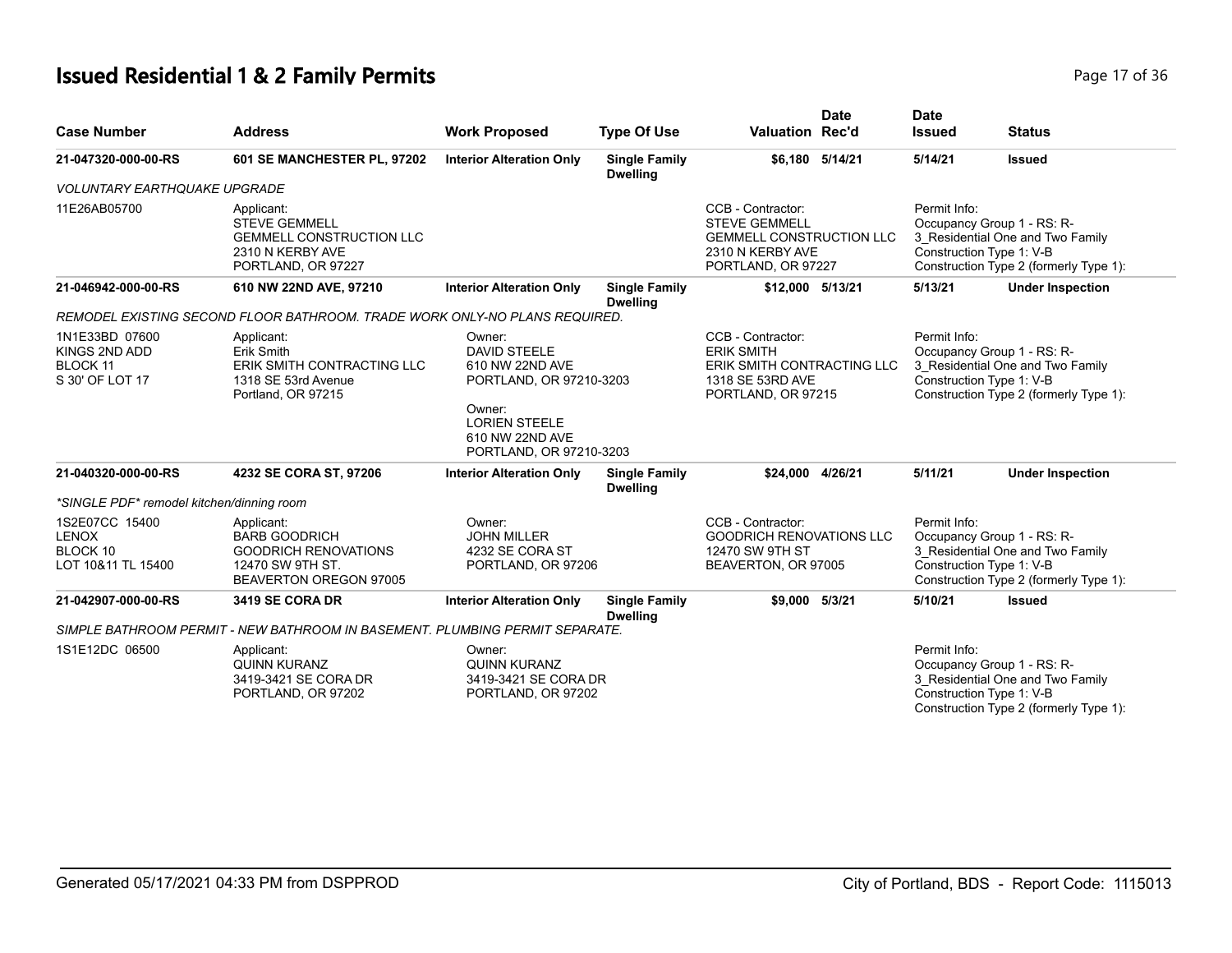# **Issued Residential 1 & 2 Family Permits Page 18 of 36 and 20 July 10 and 20 July 10 and 20 July 10 and 20 July 10 and 20 July 10 and 20 July 10 and 20 July 10 and 20 July 10 and 20 July 10 and 20 July 10 and 20 July 10**

| <b>Case Number</b>                                                                | <b>Address</b>                                                                                                    | <b>Work Proposed</b>                                                                                                                               | <b>Type Of Use</b>                      | <b>Valuation Rec'd</b>                                                                                                                                                                         | <b>Date</b> | <b>Date</b><br><b>Issued</b>             | <b>Status</b>                                                                                            |
|-----------------------------------------------------------------------------------|-------------------------------------------------------------------------------------------------------------------|----------------------------------------------------------------------------------------------------------------------------------------------------|-----------------------------------------|------------------------------------------------------------------------------------------------------------------------------------------------------------------------------------------------|-------------|------------------------------------------|----------------------------------------------------------------------------------------------------------|
| 21-047370-000-00-RS                                                               | 6235 NE DAVIS ST, 97213                                                                                           | <b>Interior Alteration Only</b>                                                                                                                    | <b>Single Family</b><br><b>Dwelling</b> | \$4,485 5/14/21                                                                                                                                                                                |             | 5/14/21                                  | <b>Issued</b>                                                                                            |
|                                                                                   | VOLUNTARY CONNECTION OF FRAMING TO FOUNDATION. INSTALL AUTOMATIC GAS SHUT-OFF VALVE                               |                                                                                                                                                    |                                         |                                                                                                                                                                                                |             |                                          |                                                                                                          |
| 1N2E32CB 07400<br><b>ORCHARD HOMES</b><br>BLOCK <sub>8</sub><br>LOT <sub>17</sub> | Applicant:<br>Michael Weber<br><b>NW Seismic Retrofitters</b><br>P O BOX 18058<br>PORTLAND OR 97212               | Owner:<br><b>JULIE NIX</b><br>6235 NE DAVIS ST<br>PORTLAND, OR 97213<br>Owner:<br><b>KATHRYN MCCURDY</b><br>6235 NE DAVIS ST<br>PORTLAND, OR 97213 |                                         | CCB - Contractor:<br><b>MICHAEL WIEBER</b><br>ELYSIUM CONSTRUCTION LLC<br>PO BOX 18058<br>PORTLAND, OR 97218                                                                                   |             | Permit Info:<br>Construction Type 1: V-B | Occupancy Group 1 - RS: R-<br>3_Residential One and Two Family<br>Construction Type 2 (formerly Type 1): |
| 21-046088-000-00-RS                                                               | 3144 NE 80TH AVE, 97213                                                                                           | <b>Interior Alteration Only</b>                                                                                                                    | <b>Single Family</b><br><b>Dwelling</b> | \$4.000 5/11/21                                                                                                                                                                                |             | 5/11/21                                  | <b>Under Inspection</b>                                                                                  |
|                                                                                   | SIMPLE BATHROOM PERMIT - NEW HALF BATHROOM ON SECOND FLOOR. TRADE PERMITS SEPARATE.                               |                                                                                                                                                    |                                         |                                                                                                                                                                                                |             |                                          |                                                                                                          |
| 1N2E29AA 19100<br><b>GREGORY HTS</b><br>BLOCK 12<br>LOT 33&34                     | Applicant:<br><b>GARRETT HAYS</b><br>3144 NE 80TH AVE<br>PORTLAND, OR 97213                                       | Owner:<br><b>GARRETT HAYS</b><br>3144 NE 80TH AVE<br>PORTLAND, OR 97213                                                                            |                                         |                                                                                                                                                                                                |             | Permit Info:<br>Construction Type 1: V-B | Occupancy Group 1 - RS: R-<br>3 Residential One and Two Family<br>Construction Type 2 (formerly Type 1): |
| 21-047338-000-00-RS                                                               | 1729 SE 36TH AVE, 97214                                                                                           | <b>Interior Alteration Only</b>                                                                                                                    | <b>Single Family</b><br><b>Dwelling</b> | \$21,000 5/14/21                                                                                                                                                                               |             | 5/14/21                                  | <b>Under Inspection</b>                                                                                  |
|                                                                                   | REMODEL KITCHEN. TRADE WORK ONLY-NO PLANS REQUIRED.                                                               |                                                                                                                                                    |                                         |                                                                                                                                                                                                |             |                                          |                                                                                                          |
| 1S1E01DB 06300<br>SECTION 01 1S 1E<br>TL 6300 0.06 ACRES                          | Applicant:<br>PHILIP MANLEY<br>PHIL MANLEY CONSTRUCTION<br><b>LLC</b><br>5803 SE LINCOLN ST<br>PORTLAND, OR 97214 | Owner:<br><b>KELLY MULLER</b><br>1729 SE 36TH AVE<br>PORTLAND, OR 97214                                                                            |                                         | CCB - Contractor:<br><b>ECOHEAT INC</b><br>2710 SE 50TH AVE<br>PORTLAND, OR 97206<br>CCB - Contractor:<br>PHILIP MANLEY<br><b>CONSTRUCTION LLC</b><br>3803 SE LINCOLN ST<br>PORTLAND, OR 97214 |             | Permit Info:<br>Construction Type 1: V-B | Occupancy Group 1 - RS: R-<br>3 Residential One and Two Family<br>Construction Type 2 (formerly Type 1): |
| 21-047102-000-00-RS                                                               | 633 NE EMERSON ST, 97211                                                                                          | <b>Interior Alteration Only</b>                                                                                                                    | <b>Single Family</b><br><b>Dwelling</b> | \$4,500 5/13/21                                                                                                                                                                                |             | 5/13/21                                  | <b>Under Inspection</b>                                                                                  |
|                                                                                   | SIMPLE BATHROOM PERMIT - NEW BATHROOM IN BASEMENT. TRADE PERMITS SEPARATE.                                        |                                                                                                                                                    |                                         |                                                                                                                                                                                                |             |                                          |                                                                                                          |
| 1N1E23BB 05600<br>WAITS CLOVERDALE ANX<br><b>BLOCK5</b><br>S 1/2 OF LOT 5         | Applicant:<br>DWELL PROPERTY SOLUTIONS<br><b>INC</b><br>11330 SW AMBIANCE PL<br>PORTLAND, OR 97223                | Owner:<br>DWELL PROPERTY SOLUTIONS<br><b>INC</b><br>11330 SW AMBIANCE PL<br>PORTLAND, OR 97223                                                     |                                         | CCB - Contractor:<br><b>IRON FIST CONSTRUCTION LLC</b><br>74835 DEPOT LN<br>IRRIGON, OR 97844                                                                                                  |             | Permit Info:<br>Construction Type 1: V-B | Occupancy Group 1 - RS: R-<br>3 Residential One and Two Family<br>Construction Type 2 (formerly Type 1): |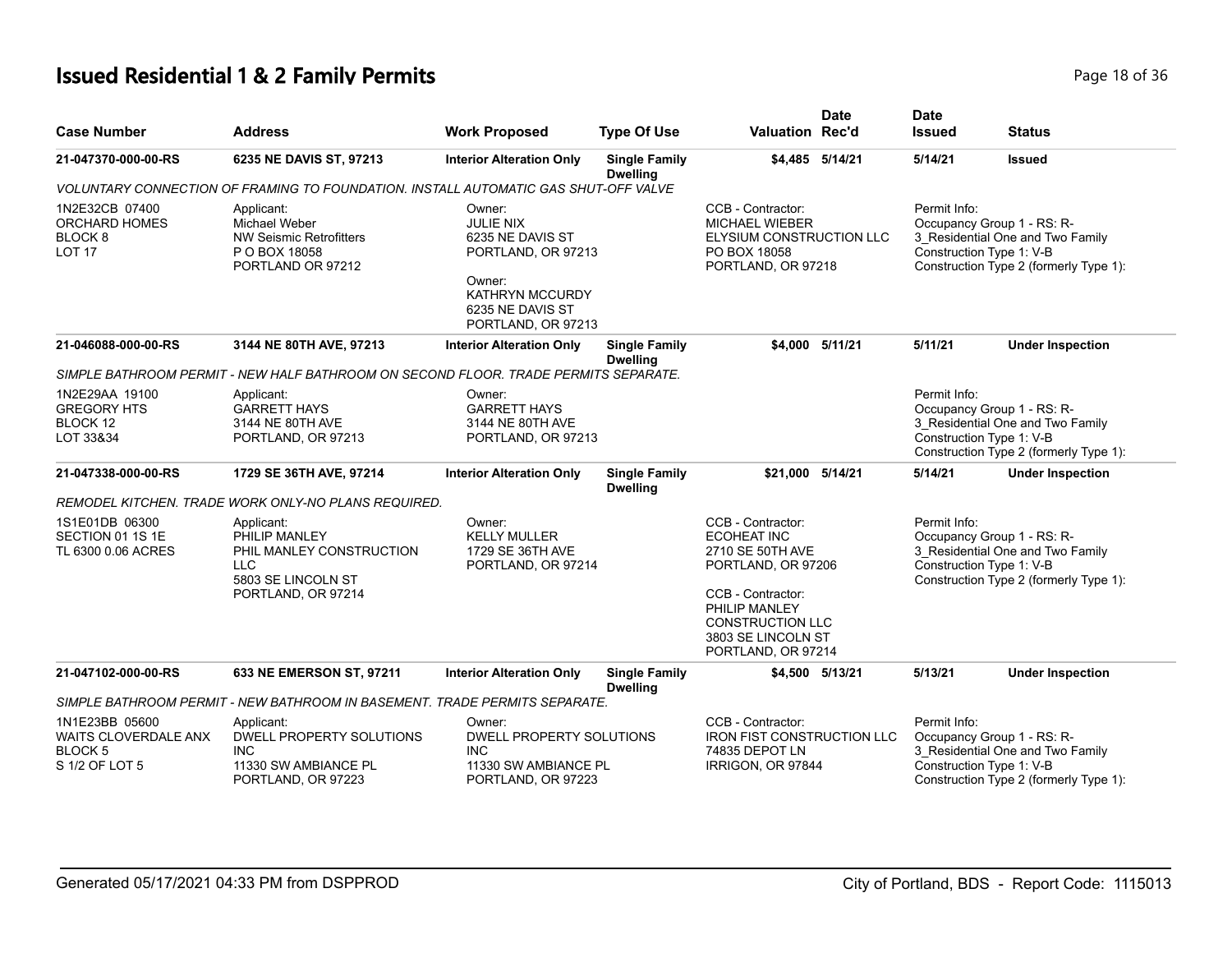# **Issued Residential 1 & 2 Family Permits Page 19 of 36 Page 19 of 36**

| <b>Case Number</b>                                                                                            | <b>Address</b>                                                                                                  | <b>Work Proposed</b>                                                                                                                                                  | <b>Type Of Use</b>                      | <b>Date</b><br><b>Valuation Rec'd</b>                                                                                  | <b>Date</b><br><b>Issued</b>             | Status                                                                                                   |
|---------------------------------------------------------------------------------------------------------------|-----------------------------------------------------------------------------------------------------------------|-----------------------------------------------------------------------------------------------------------------------------------------------------------------------|-----------------------------------------|------------------------------------------------------------------------------------------------------------------------|------------------------------------------|----------------------------------------------------------------------------------------------------------|
| 21-045676-000-00-RS                                                                                           | 3139 SE 62ND AVE, 97206                                                                                         | <b>Interior Alteration Only</b>                                                                                                                                       | <b>Single Family</b><br><b>Dwelling</b> | \$4,225 5/10/21                                                                                                        | 5/10/21                                  | <b>Issued</b>                                                                                            |
|                                                                                                               | <i>VOLUNTARY CONNECTION OF FRAMING TO FOUNDATION</i>                                                            |                                                                                                                                                                       |                                         |                                                                                                                        |                                          |                                                                                                          |
| 1S2E07AD 01700<br><b>MERRILLS ADD</b><br>BLOCK <sub>2</sub><br>INC 14' STRIP W OF & ADJ<br>LOT 1 EXC PT IN ST | Applicant:<br>Michael Weber<br><b>NW Seismic Retrofitters</b><br>P O BOX 18058<br>PORTLAND OR 97212             | Owner:<br><b>MCKENZIE MILLER</b><br>3139 SE 62ND AVE<br>PORTLAND, OR 97206<br>Owner:<br><b>CHRISTOPHER COLLINS</b><br>3139 SE 62ND AVE<br>PORTLAND, OR 97206          |                                         | CCB - Contractor:<br><b>MICHAEL WIEBER</b><br>ELYSIUM CONSTRUCTION LLC<br>PO BOX 18058<br>PORTLAND, OR 97218           | Permit Info:<br>Construction Type 1: V-B | Occupancy Group 1 - RS: R-<br>3_Residential One and Two Family<br>Construction Type 2 (formerly Type 1): |
| 21-047330-000-00-RS                                                                                           | 4904 NE 24TH AVE, 97211                                                                                         | <b>Interior Alteration Only</b>                                                                                                                                       | <b>Single Family</b><br><b>Dwelling</b> | \$30.000 5/14/21                                                                                                       | 5/14/21                                  | <b>Issued</b>                                                                                            |
|                                                                                                               | CONVERT 3RD FLOOR DORMER INTO A BATHROOM, UP DATE PLUMBING IN 2ND FLOOR BATHROOM                                |                                                                                                                                                                       |                                         |                                                                                                                        |                                          |                                                                                                          |
| 1N1E24BC 08700<br><b>LESTER PK</b><br><b>BLOCK1</b><br>LOT <sub>6</sub>                                       | Applicant:<br><b>JOHN GRAY</b><br>JOHN GRAY DESIGN/BUILD LLC<br>1717 NW 24TH AVENUE<br>PORTLAND, OR 97210       | Owner:<br><b>DORIS RINK</b><br>4904 NE 24TH AVE<br>PORTLAND, OR 97211                                                                                                 |                                         | CCB - Contractor:<br>JOHN GRAY DESIGN LLC<br>1717 NW 24TH AVE<br>PORTLAND, OR 97210                                    | Permit Info:<br>Construction Type 1: V-B | Occupancy Group 1 - RS: R-<br>3 Residential One and Two Family<br>Construction Type 2 (formerly Type 1): |
| 21-047325-000-00-RS                                                                                           | 7011 SE 42ND AVE, 97206                                                                                         | <b>Interior Alteration Only</b>                                                                                                                                       | <b>Single Family</b><br><b>Dwelling</b> | \$4.655 5/14/21                                                                                                        | 5/14/21                                  | <b>Issued</b>                                                                                            |
| <b>VOLUNTARY EARTHQUAKE UPGRADE</b>                                                                           |                                                                                                                 |                                                                                                                                                                       |                                         |                                                                                                                        |                                          |                                                                                                          |
| 1S2E19BB 08500<br><b>DOVER</b><br>BLOCK 10<br>LOT <sub>1</sub>                                                | Applicant:<br><b>STEVE GEMMELL</b><br><b>GEMMELL CONSTRUCTION LLC</b><br>2310 N KERBY AVE<br>PORTLAND, OR 97227 | Owner:<br>CAMELA H RAYMOND TR<br>7011 SE 42ND AVE<br>PORTLAND, OR 97206                                                                                               |                                         | CCB - Contractor:<br><b>STEVE GEMMELL</b><br><b>GEMMELL CONSTRUCTION LLC</b><br>2310 N KERBY AVE<br>PORTLAND, OR 97227 | Permit Info:<br>Construction Type 1: V-B | Occupancy Group 1 - RS: R-<br>3_Residential One and Two Family<br>Construction Type 2 (formerly Type 1): |
| 21-046121-000-00-RS                                                                                           | 3723 SE 10TH AVE, 97202                                                                                         | <b>Interior Alteration Only</b>                                                                                                                                       | <b>Single Family</b><br><b>Dwelling</b> | \$24,629 5/11/21                                                                                                       | 5/11/21                                  | <b>Issued</b>                                                                                            |
|                                                                                                               | SIMPLE BATHROOM PERMIT - CONVERT EXISTING UPSTAIRS STORAGE ROOM TO NEW HALF BATHROOM. TRADE PERMITS SEPARATE.   |                                                                                                                                                                       |                                         |                                                                                                                        |                                          |                                                                                                          |
| 1S1E11CA 06500<br><b>STROWBRIDGE ADD</b><br>BLOCK 3<br>LOT <sub>6</sub>                                       | Applicant:<br>TRANSPARENT CONTRACTING<br><b>SOLUTIONS LLC</b><br>14230 SE 120TH PL<br>CLACKAMAS, OR 97015       | Owner:<br>FOGLEMAN, WILLIAM J JR TR<br>3723 SE 10TH AVE<br>PORTLAND, OR 97202-3713<br>Owner:<br>WALKER, CLAUDIA ANN TR<br>3723 SE 10TH AVE<br>PORTLAND, OR 97202-3713 |                                         | CCB - Contractor:<br><b>TRANSPARENT CONTRACTING</b><br>SOLUTIONS LLC<br>14230 SE 120TH PL<br>CLACKAMAS, OR 97015       | Permit Info:<br>Construction Type 1: V-B | Occupancy Group 1 - RS: R-<br>3_Residential One and Two Family<br>Construction Type 2 (formerly Type 1): |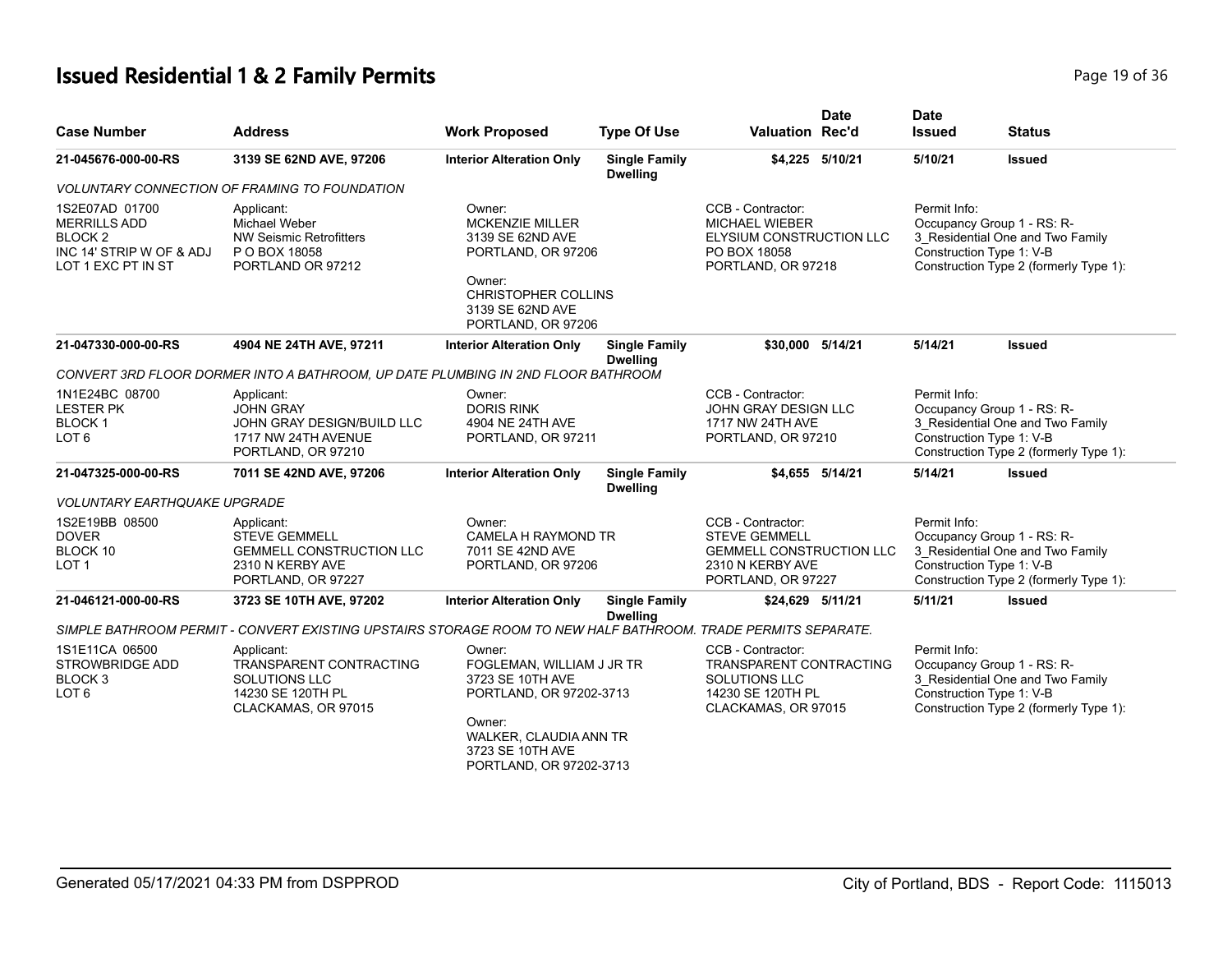# **Issued Residential 1 & 2 Family Permits Page 20 of 36 Page 20 of 36**

| <b>Case Number</b>                                  | <b>Address</b>                                                                                                                       | <b>Work Proposed</b>                                                                                                                                                            | <b>Type Of Use</b>                       | <b>Valuation Rec'd</b>                                                                                                                                                                                             | <b>Date</b> | <b>Date</b><br><b>Issued</b>             | <b>Status</b>                                                                                                                                                                           |
|-----------------------------------------------------|--------------------------------------------------------------------------------------------------------------------------------------|---------------------------------------------------------------------------------------------------------------------------------------------------------------------------------|------------------------------------------|--------------------------------------------------------------------------------------------------------------------------------------------------------------------------------------------------------------------|-------------|------------------------------------------|-----------------------------------------------------------------------------------------------------------------------------------------------------------------------------------------|
| 21-047316-000-00-RS                                 | 208 SE CESAR E CHAVEZ BLVD,<br>97214                                                                                                 | <b>Interior Alteration Only</b>                                                                                                                                                 | <b>Single Family</b><br><b>Dwelling</b>  | \$24,000 5/14/21                                                                                                                                                                                                   |             | 5/14/21                                  | <b>Under Inspection</b>                                                                                                                                                                 |
|                                                     | REMODEL EXISTING MASTER BATHROOM. REMOVE BATH TUB AND REPLACE WITH SHOWER. TRADE WORK ONLY-NO PLANS REQUIRED.                        |                                                                                                                                                                                 |                                          |                                                                                                                                                                                                                    |             |                                          |                                                                                                                                                                                         |
| 1N1E36DD 04000<br>LAURELHURST<br>BLOCK 100<br>LOT 1 | Applicant:<br>MICHAEL DAGOSTINO<br><b>MEADOWLARK ENTERPRISES</b><br><b>INC</b><br>1631 NE BROADWAY #439<br>PORTLAND, OR 97232        | Owner:<br><b>JUSTIN WASSINGER</b><br>208 SE CESAR E CHAVEZ BLVD<br>PORTLAND, OR 97214<br>Owner:<br><b>CHRISTOPHER MASON</b><br>208 SE CESAR E CHAVEZ BLVD<br>PORTLAND, OR 97214 |                                          | CCB - Contractor:<br>ANCTIL HEATING & COOLING<br>INC.<br>2150 N LEWIS AVE<br>PORTLAND, OR 97227<br>CCB - Contractor:<br>MEADOWLARK ENTERPRISE<br>INC.<br>1631 NE BROADWAY #439<br>PORTLAND, OR 97232               |             | Permit Info:<br>Construction Type 1: V-B | Occupancy Group 1 - RS: R-<br>3_Residential One and Two Family<br>Construction Type 2 (formerly Type 1):                                                                                |
| 21-047357-000-00-RS                                 | 6112 NE PRESCOTT ST, 97218                                                                                                           | <b>Interior Alteration Only</b>                                                                                                                                                 | <b>Single Family</b><br><b>Dwelling</b>  | \$6,410 5/14/21                                                                                                                                                                                                    |             | 5/14/21                                  | <b>Issued</b>                                                                                                                                                                           |
|                                                     | VOLUNTARY CONNECTION OF FRAMING TO FOUNDATION. INSTALL AUTOMATIC GAS SHUT-OFF VALVE                                                  |                                                                                                                                                                                 |                                          |                                                                                                                                                                                                                    |             |                                          |                                                                                                                                                                                         |
| 1N2E19DA 00101<br>PARTITION PLAT 2008-83<br>LOT 1   | Applicant:<br>Michael Weber<br><b>NW Seismic Retrofitters</b><br>P O BOX 18058<br>PORTLAND OR 97212                                  | Owner:<br><b>ALLYN YORK</b><br>6112 NE PRESCOTT ST<br>PORTLAND, OR 97218                                                                                                        |                                          | CCB - Contractor:<br><b>MICHAEL WIEBER</b><br>ELYSIUM CONSTRUCTION LLC<br>PO BOX 18058<br>PORTLAND, OR 97218                                                                                                       |             | Permit Info:<br>Construction Type 1: V-B | Occupancy Group 1 - RS: R-<br>3_Residential One and Two Family<br>Construction Type 2 (formerly Type 1):                                                                                |
|                                                     | Total # of RS Interior Alteration Only permits issued: 18                                                                            |                                                                                                                                                                                 |                                          |                                                                                                                                                                                                                    |             |                                          | Total valuation of RS Interior Alteration Only permits issued: \$231,029                                                                                                                |
| 21-007075-000-00-RS                                 | 4215 NE 15TH AVE - Unit B,<br>97211<br>SINGLE PDF - NEW DETACHED ACCESSORY DWELLING UNIT / 1-STORY / NO GARAGE / SLOPED LOT / SIMPLE | <b>New Construction</b>                                                                                                                                                         | <b>Accessory</b><br><b>Dwelling Unit</b> | \$53,515 2/8/21                                                                                                                                                                                                    |             | 5/14/21                                  | <b>Issued</b>                                                                                                                                                                           |
| 1N1E23DB 07700                                      | Applicant:<br><b>JOE ROBERTSON</b><br>SHELTER SOLUTIONS LLC<br>1912 SE COUCH ST<br>PORTLAND, OR 97232                                | Owner:<br><b>MICHAEL DILTZ</b><br>4215 NE 15TH AVE<br>PORTLAND, OR 97211-5113<br>Owner:<br><b>HALLIE CLARK</b><br>4215 NE 15TH AVE<br>PORTLAND, OR 97211-5113                   |                                          | CCB - Contractor:<br><b>GARNER ELECTRIC CO</b><br>2890 SE BROOKWOOD AVE<br>HILLSBORO, OR 97123<br>CCB - Contractor:<br><b>RIGID PLUMBING INC</b><br>PO BOX 345<br>FOREST GROVE, OR 97116-0345<br>CCB - Contractor: |             | Permit Info:<br>Construction Type 1: V-B | Occupancy Group 1 - RS: R-<br>3_Residential One and Two Family<br>Construction Type 2 (formerly Type 1):<br>Total Square Footage - Display Only: 437<br>Number of New Dwelling Units: 1 |
|                                                     |                                                                                                                                      |                                                                                                                                                                                 |                                          | <b>CLEAN ENERGY COMFORT INC</b><br>3816 RIVER RD N<br><b>KEIZER, OR 97303</b><br><b>SALEM OR 97305</b>                                                                                                             |             |                                          |                                                                                                                                                                                         |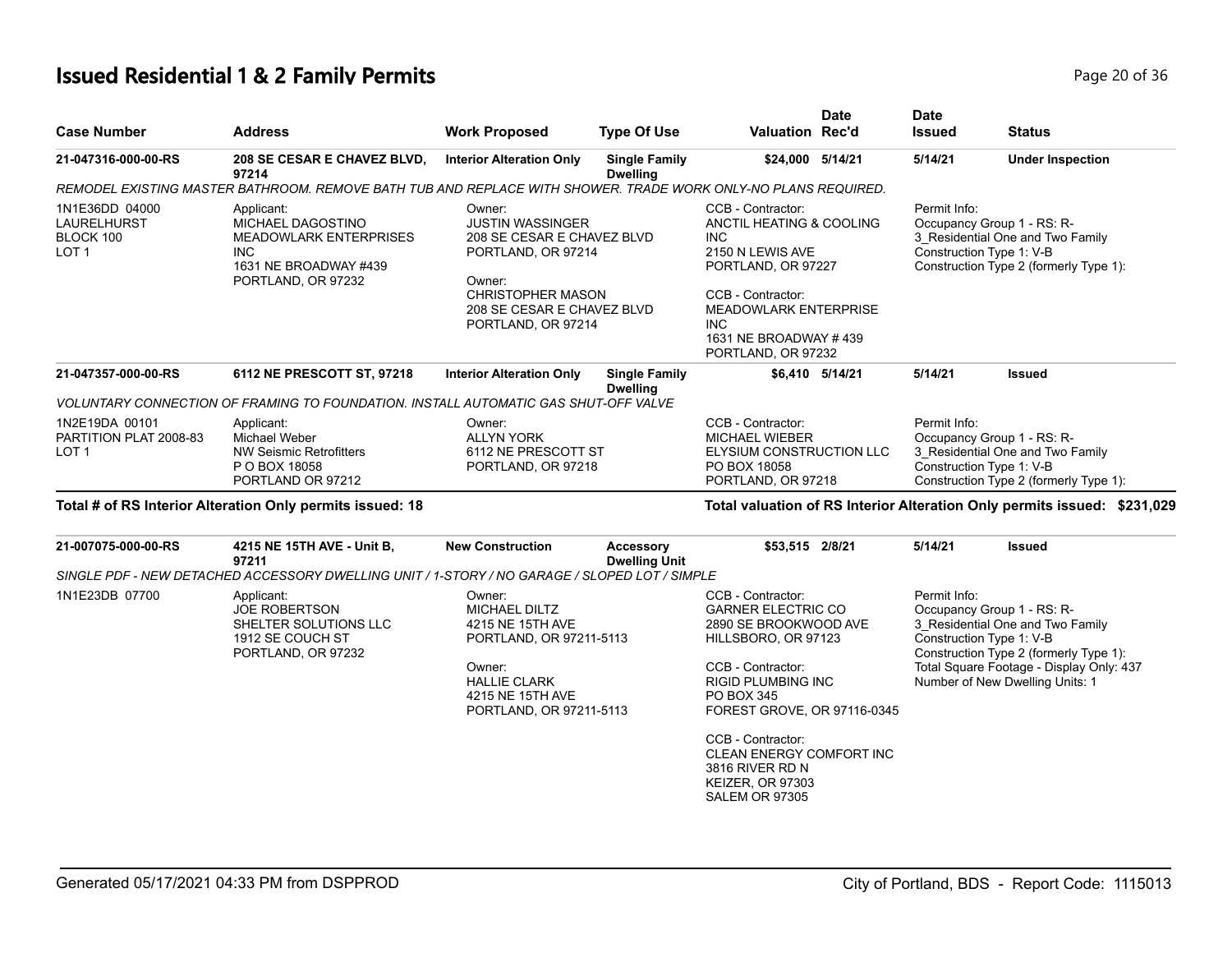# **Issued Residential 1 & 2 Family Permits Page 21 of 36 Page 21 of 36**

| <b>Case Number</b>                                       | <b>Address</b>                                                                                                                            | <b>Work Proposed</b>                                                                                                                                                       | <b>Type Of Use</b>                       | <b>Valuation Rec'd</b>                                                                                                             | <b>Date</b> | <b>Date</b><br><b>Issued</b>                 | <b>Status</b>                                                                                                                                                                                                      |
|----------------------------------------------------------|-------------------------------------------------------------------------------------------------------------------------------------------|----------------------------------------------------------------------------------------------------------------------------------------------------------------------------|------------------------------------------|------------------------------------------------------------------------------------------------------------------------------------|-------------|----------------------------------------------|--------------------------------------------------------------------------------------------------------------------------------------------------------------------------------------------------------------------|
| 20-181002-000-00-RS                                      | <b>3406 SE JOHNSON CREEK</b><br><b>BLVD - Unit B, 97222</b>                                                                               | <b>New Construction</b>                                                                                                                                                    | <b>Accessory</b><br><b>Dwelling Unit</b> | \$80,779 8/24/20                                                                                                                   |             | 5/12/21                                      | <b>Issued</b>                                                                                                                                                                                                      |
| SEPERATE*** W/ 20-176091-RS                              | SINGLE PDF - NEW DETACHED ACCESSORY DWELLING UNIT / 2-STORY / ATTACHED GARAGE / FLAT LOT / COMPLEX *** ELECTRICAL MECHANICAL AND PLUMBING |                                                                                                                                                                            |                                          |                                                                                                                                    |             |                                              |                                                                                                                                                                                                                    |
| 1S1E24DC 05300                                           | Applicant:<br><b>HOPE TELFORD</b><br>TELFORD + BROWN STUDIO<br><b>ARCHITECTURE</b><br>239 NW 13TH AVE<br>PORTLAND, OR 97212               | Owner:<br><b>LORI MASON</b><br>3003 NE 13TH AVE<br>PORTLAND, OR 97212<br>Owner:<br><b>ANDREW MASON</b><br>3003 NE 13TH AVE<br>PORTLAND, OR 97212                           |                                          | CCB - Contractor:<br>R S WALLACE CONSTRUCTION<br><sub>CO</sub><br>7024 SE 52ND AVE<br>PORTLAND, OR 97206                           |             | Permit Info:<br>B<br>1003                    | Occupancy Group 1 - RS: R-<br>3 Residential One and Two Family<br>Construction Type 1: V-B<br>Construction Type 2 (formerly Type 1): V-<br>Total Square Footage - Display Only:<br>Number of New Dwelling Units: 1 |
| 21-031363-000-00-RS                                      | 3908 SW SCHOLLS FERRY RD.<br>97221                                                                                                        | <b>New Construction</b>                                                                                                                                                    | <b>Accessory</b><br><b>Structure</b>     | \$55,255 4/2/21                                                                                                                    |             | 5/14/21                                      | <b>Issued</b>                                                                                                                                                                                                      |
|                                                          | SINGLE PDF - NEW IN-GROUND POOL AND SPA W/ AUTO-COVER *** TRADES SEPARATE                                                                 |                                                                                                                                                                            |                                          |                                                                                                                                    |             |                                              |                                                                                                                                                                                                                    |
| 1S1E07CB 03000<br>SECTION 07 1S 1E<br>TL 3000 2.03 ACRES | Applicant:<br><b>STEPHANIE CARLOS</b><br><b>CUSTOM POOLS AND SPAS</b><br>16467 S SEA HORSE LN<br>OREGON CITY, OR 97045                    | Owner:<br><b>JOSEPH ELIA</b><br>3908 SW SCHOLLS FERRY RD<br>PORTLAND, OR 97221-1269<br>Owner:<br><b>ALISON ELIA</b><br>3908 SW SCHOLLS FERRY RD<br>PORTLAND, OR 97221-1269 |                                          | CCB - Contractor:<br>STEPHANIE VIRGINIA CARLOS &<br><b>VALENTIN RIVERA CARLOS</b><br>16467 S SEA HORSE LN<br>OREGON CITY, OR 97045 |             | Permit Info:<br>Garage\Utility Misc.<br>1144 | Occupancy Group 1 - RS: U Private<br>Construction Type 1: V-B<br>Construction Type 2 (formerly Type 1):<br>Total Square Footage - Display Only:                                                                    |
| 20-171674-REV-01-RS                                      | 1621 SW STEPHENSON ST,<br>97219                                                                                                           | <b>New Construction</b>                                                                                                                                                    | <b>Accessory</b><br><b>Structure</b>     | \$0                                                                                                                                | 5/7/21      | 5/10/21                                      | <b>Issued</b>                                                                                                                                                                                                      |
|                                                          | SINGLE PDF - REVISION TO UPDATE TREE PROTECTION PLAN PER ARBORIST REPORT                                                                  |                                                                                                                                                                            |                                          |                                                                                                                                    |             |                                              |                                                                                                                                                                                                                    |
| 1S1E33BD 03400<br><b>ALDERCREST</b><br>LOT 4 TL 3400     | Applicant:<br><b>RICHARD ADAMS</b><br><b>FASTER PERMITS</b><br>2000 SW 1ST AVENUE SUITE 420<br>PORTLAND, OR 97201                         | Owner:<br><b>SHASTA MACLEAN</b><br>1621 SW STEPHENSON ST<br>PORTLAND, OR 97219<br>Owner:<br><b>PAUL PRIVITERA</b><br>1621 SW STEPHENSON ST<br>PORTLAND, OR 97219           |                                          | CCB - Contractor:<br>RUSS AARON SLOTHOWER<br>14543 SE WEST PARK CT<br>DAMASCUS, OR 97089                                           |             | Permit Info:                                 | Occupancy Group 1 - RS: U_Decks,<br>Patios, Porches, Carports<br>Construction Type 1: V-B<br>Construction Type 2 (formerly Type 1):                                                                                |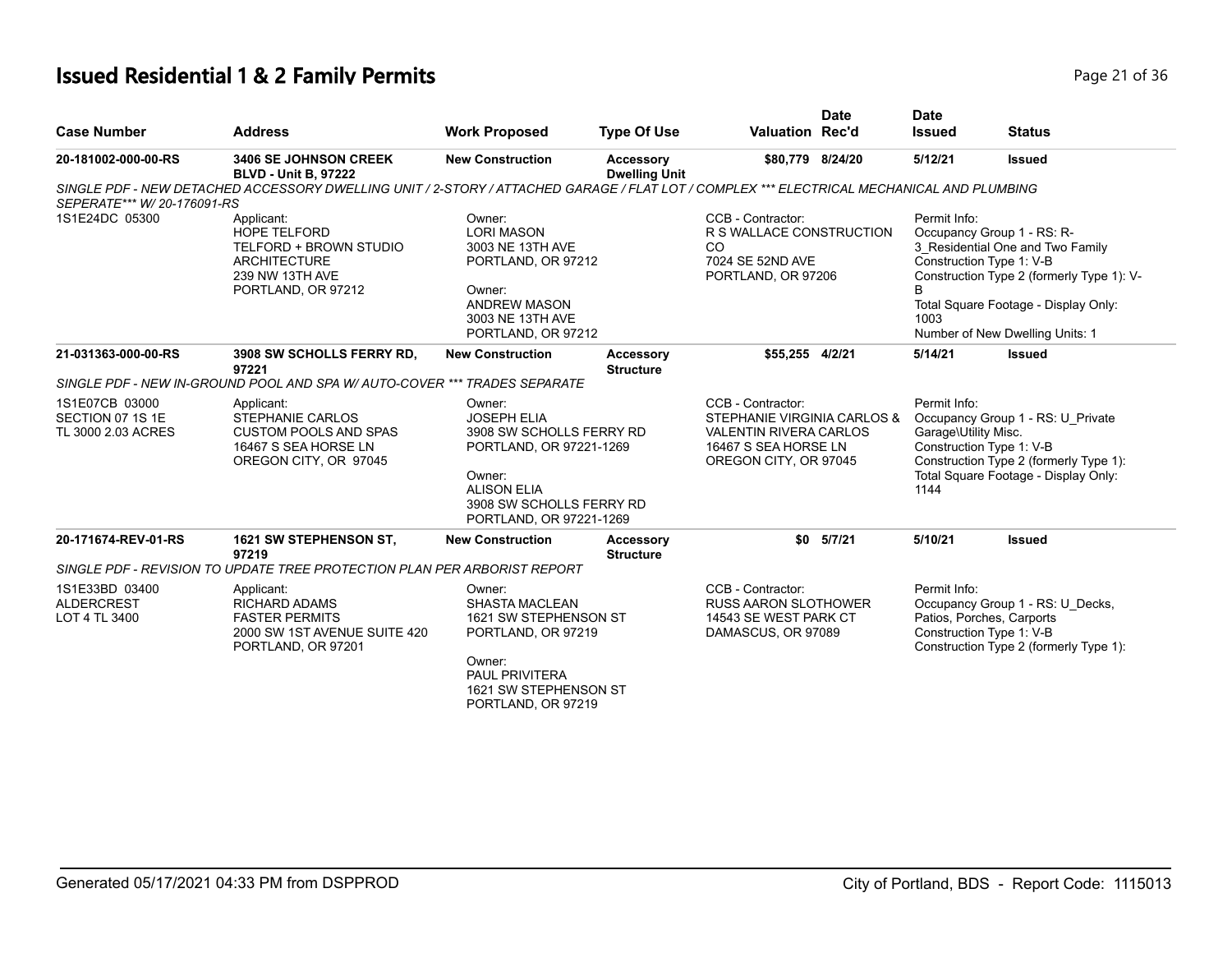# **Issued Residential 1 & 2 Family Permits Page 22 of 36 Page 22 of 36**

| <b>Case Number</b>                                                             | <b>Address</b>                                                                                                                                   | <b>Work Proposed</b>                                                                                                                                   | <b>Type Of Use</b>                      | <b>Valuation Rec'd</b>                                                                                                                                                                                                                                                                                                                                                                                                                                                    | <b>Date</b> | <b>Date</b><br><b>Issued</b>                                     | <b>Status</b>                                                                                                                                                                           |
|--------------------------------------------------------------------------------|--------------------------------------------------------------------------------------------------------------------------------------------------|--------------------------------------------------------------------------------------------------------------------------------------------------------|-----------------------------------------|---------------------------------------------------------------------------------------------------------------------------------------------------------------------------------------------------------------------------------------------------------------------------------------------------------------------------------------------------------------------------------------------------------------------------------------------------------------------------|-------------|------------------------------------------------------------------|-----------------------------------------------------------------------------------------------------------------------------------------------------------------------------------------|
| 20-217171-000-00-RS                                                            | 5630 SE 52ND AVE, 97206<br>*SINGLE PDF* CONSTRUCT NEW 21' X 24' DETACHED GARAGE, ADJACENT TO ALLEY. 1 SUBPANEL AND CKTS FOR LIGHTING AND POWER.  | <b>New Construction</b>                                                                                                                                | Garage/Carport                          | \$22.218 11/19/20                                                                                                                                                                                                                                                                                                                                                                                                                                                         |             | 5/13/21                                                          | <b>Final</b>                                                                                                                                                                            |
| 1S2E18DB 03800<br><b>TREMONT PK</b><br>BLOCK <sub>1</sub><br>LOT <sub>10</sub> | Applicant:<br><b>BRUCE ZIELSDORF</b><br>PDX PROPERTY INNOVATIONS<br><b>LLC</b><br>6792 SW FLORENCE LANE<br>PORTLAND, OR 97223                    | Owner:<br><b>MICHAEL GILL</b><br>5630 SE 52ND AVE<br>PORTLAND, OR 97206<br>Owner:<br><b>JILL TRUSKOLASKI</b><br>5630 SE 52ND AVE<br>PORTLAND, OR 97206 |                                         | CCB - Contractor:<br>PDX PROPERTY INNOVATIONS<br><b>LLC</b><br>6792 SW FLORENCE LN<br>PORTLAND, OR 97223                                                                                                                                                                                                                                                                                                                                                                  |             | Permit Info:<br>Garage\Utility Misc.<br>Construction Type 1: V-B | Occupancy Group 1 - RS: U_Private<br>Construction Type 2 (formerly Type 1):<br>Total Square Footage - Display Only: 460                                                                 |
| 20-198270-000-00-RS                                                            | 3851 NE 150TH AVE, 97230                                                                                                                         | <b>New Construction</b>                                                                                                                                | <b>Single Family</b><br><b>Dwelling</b> | \$254,296 10/8/20                                                                                                                                                                                                                                                                                                                                                                                                                                                         |             | 5/10/21                                                          | <b>Under Inspection</b>                                                                                                                                                                 |
|                                                                                | SINGLE PDF - NEW SINGLE FAMILY RESIDENCE / 2-STORY / ATTACHED GARAGE / FLAT LOT / COMPLEX **DFS NFPA 13D FIRE SPRINKLERS REQUIRED PER LU FILE*** |                                                                                                                                                        |                                         |                                                                                                                                                                                                                                                                                                                                                                                                                                                                           |             |                                                                  |                                                                                                                                                                                         |
| 1N2E24CD 02205                                                                 | Applicant:<br><b>TRACY REYNOLDS</b><br>DARTER CONSTRUCTION LLC<br>1826 NW COLUMBIA SUMMIT DR.<br>CAMAS, WA 98607                                 | Owner:<br><b>SGS DEVELOPMENT LLC</b><br>62765 POWELL BUTTE HWY<br>BEND, OR 97701-8010                                                                  |                                         | CCB - Contractor:<br><b>JOSEPH P HAMMES</b><br>ALL SEASONS HEATING &<br><b>COOLING INC</b><br>13213 NE KERR RD STE 200<br>VANCOUVER, WA 98682<br>CCB - Contractor:<br>MCGEE PLUMBING COMPANY<br>PO BOX 829<br>WASHOUGAL, WA 98671-0829<br>CCB - Contractor:<br><b>TRACY REYNOLDS</b><br>DARTER CONSTRUCTION LLC<br>7640 NE AIRPORT WAY 56115<br>PORTLAND, OR 97238<br>CCB - Contractor:<br><b>GRIZZLY ELECTRIC INC</b><br>2114 MAIN ST STE 100-117<br>VANCOUVER, WA 98660 |             | Permit Info:<br>Construction Type 1: V-B<br>B<br>2297            | Occupancy Group 1 - RS: R-<br>3_Residential One and Two Family<br>Construction Type 2 (formerly Type 1): V-<br>Total Square Footage - Display Only:<br>Number of New Dwelling Units: 1  |
| 21-000564-000-00-RS                                                            | 8500 NE SISKIYOU ST - UNIT A,<br>97220                                                                                                           | <b>New Construction</b>                                                                                                                                | <b>Single Family</b><br><b>Dwelling</b> | \$45,800 1/5/21                                                                                                                                                                                                                                                                                                                                                                                                                                                           |             | 5/12/21                                                          | <b>Under Inspection</b>                                                                                                                                                                 |
|                                                                                | SINGLE PDF - NEW SINGLE FAMILY RESIDENCE / 1-STORY / NO GARAGE / SLOPED LOT/COMPLEX ***ELECTRICAL MECHANICAL AND PLUMBING SEPARATE***            |                                                                                                                                                        |                                         |                                                                                                                                                                                                                                                                                                                                                                                                                                                                           |             |                                                                  |                                                                                                                                                                                         |
| 1N2E28BC 00100<br>PARTITION PLAT 1998-22<br>LOT 3 TL 100                       | Applicant:<br>KAKUMYO LOWE-CHARDE<br>DHARMA RAIN ZEN CENTER<br>8500 NE SISKIYOU ST<br>PORTLAND, OR 97220                                         | Owner:<br>NORTHWEST ZEN SANGHA<br>8500 NE SISKIYOU ST<br>PORTLAND, OR 97220-5287                                                                       |                                         |                                                                                                                                                                                                                                                                                                                                                                                                                                                                           |             | Permit Info:<br>Construction Type 1: V-B                         | Occupancy Group 1 - RS: R-<br>3 Residential One and Two Family<br>Construction Type 2 (formerly Type 1):<br>Total Square Footage - Display Only: 374<br>Number of New Dwelling Units: 1 |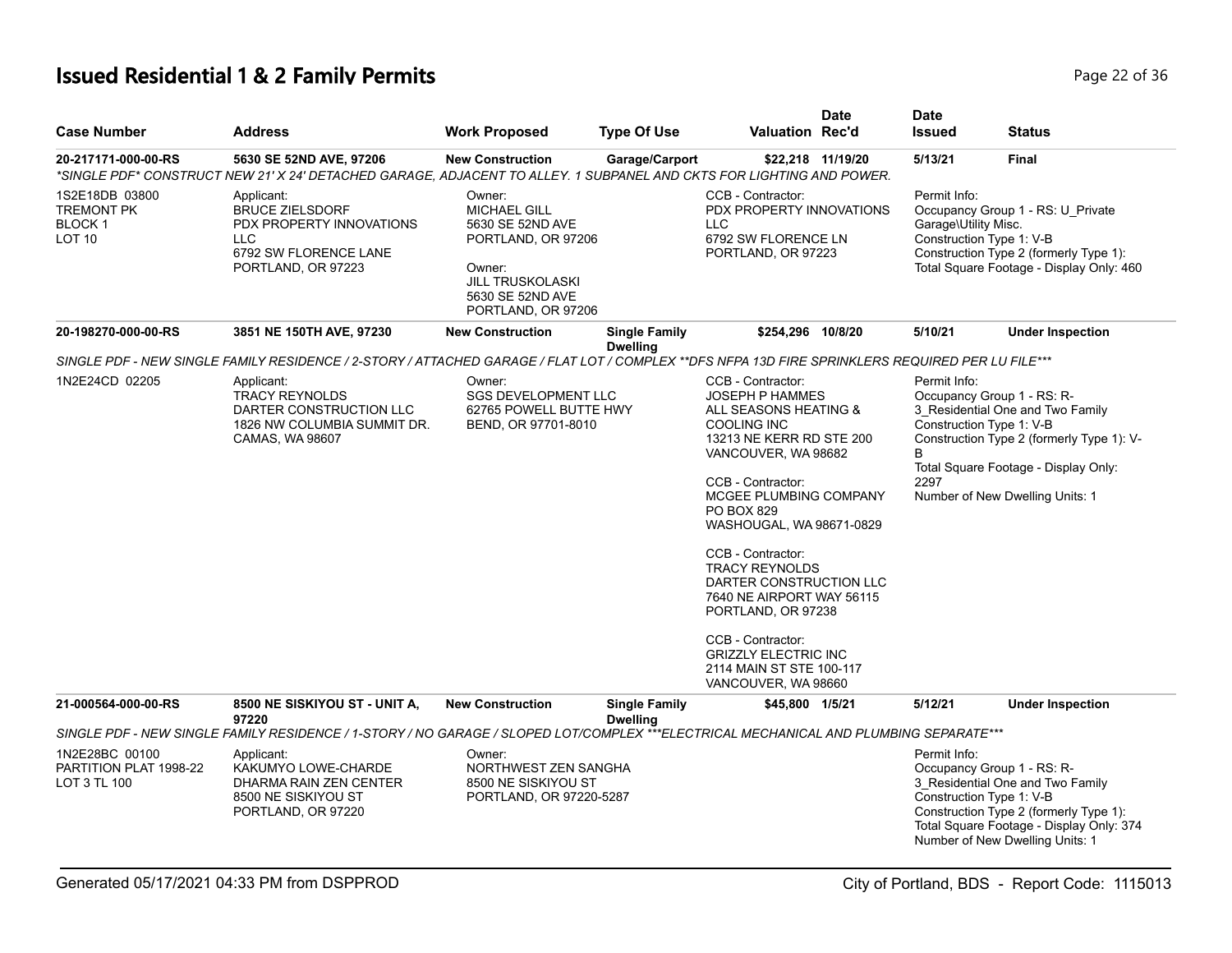# **Issued Residential 1 & 2 Family Permits Page 23 of 36 Page 23 of 36**

| <b>Case Number</b>                                        | <b>Address</b>                                                                                                         | <b>Work Proposed</b>                                                                      | <b>Type Of Use</b>                      | <b>Valuation Rec'd</b>                                                                                                                              | <b>Date</b> | <b>Date</b><br><b>Issued</b> | <b>Status</b>                                                                                                                                                                   |
|-----------------------------------------------------------|------------------------------------------------------------------------------------------------------------------------|-------------------------------------------------------------------------------------------|-----------------------------------------|-----------------------------------------------------------------------------------------------------------------------------------------------------|-------------|------------------------------|---------------------------------------------------------------------------------------------------------------------------------------------------------------------------------|
| 20-147735-REV-01-RS                                       | 11236 SW 53RD AVE, 97219                                                                                               | <b>New Construction</b>                                                                   | <b>Single Family</b><br><b>Dwelling</b> | \$0                                                                                                                                                 | 5/13/21     | 5/14/21                      | <b>Issued</b>                                                                                                                                                                   |
|                                                           | SINGLE PDF - REVISION TO ENGINEERING PAGES TO SHOW THE CORRECT DETAIL CALLOUTS ON THE FOUNDATION PLAN                  |                                                                                           |                                         |                                                                                                                                                     |             |                              |                                                                                                                                                                                 |
| 1S1E31AB 02800                                            | Applicant:<br><b>TYSON OKELY</b><br><b>DEZ DEVELOPMENT</b><br>15648 SE 114TH AVE SUITE 211<br>CLACKAMAS, OR 97015      | Owner:<br>DEZ DEVELOPMENT LLC<br>10117 SE SUNNYSIDE RD #F1123<br>CLACKAMAS, OR 97015-7708 |                                         | CCB - Contractor:<br>DEZ DEVELOPMENT LLC<br>10117 SE SUNNYSIDE RD<br>#F1123<br>CLACKAMAS, OR 97015                                                  |             | Permit Info:<br>1683         | Occupancy Group 1 - RS: R-<br>3_Residential One and Two Family<br>Construction Type 1: V-B<br>Construction Type 2 (formerly Type 1): V-<br>Total Square Footage - Display Only: |
| 18-145033-REV-01-RS                                       | 296 NW MAYWOOD DR, 97210                                                                                               | <b>New Construction</b>                                                                   | <b>Single Family</b><br><b>Dwelling</b> | \$0                                                                                                                                                 | 5/13/21     | 5/14/21                      | <b>Issued</b>                                                                                                                                                                   |
|                                                           | SINGLE PDF - REVISION TO 1ST FLOOR LAYOUT FIRE SPRINKLER SYSTEM PLAN                                                   |                                                                                           |                                         |                                                                                                                                                     |             |                              |                                                                                                                                                                                 |
| 1N1E33CB 06002<br>PARTITION PLAT 1997-91<br>LOT 2 TL 6002 | Applicant:<br><b>RONIN CAMPBELL</b><br><b>WYATT FIRE PROTECTION</b><br>9095 SW BURNHAM ST<br><b>TIGARD, OR 97223</b>   | Owner:<br><b>KEITH NELSON</b><br>3497 NW THURMAN ST<br>PORTLAND, OR 97210                 |                                         | CCB - Contractor:<br><b>ERIC RYSTADT</b><br>MAIN STREET DEVELOPMENT<br><b>INC</b><br>PMB 208 5331 SW MACADAM<br>AVE SUITE 258<br>PORTLAND, OR 97239 |             | Permit Info:<br>B<br>6125    | Occupancy Group 1 - RS: R-<br>3 Residential One and Two Family<br>Construction Type 1: V-B<br>Construction Type 2 (formerly Type 1): V-<br>Total Square Footage - Display Only: |
| 20-175279-REV-02-RS                                       | 13824 SE GLENWOOD ST, 97236                                                                                            | <b>New Construction</b>                                                                   | <b>Single Family</b><br><b>Dwelling</b> | \$0                                                                                                                                                 | 5/10/21     | 5/11/21                      | <b>Issued</b>                                                                                                                                                                   |
|                                                           | SINGLE PDF - REVISION TO REDUCE THE SIZE OF WATER LINE ON PROPERTY FROM 1.5" TO 1.25". FIRE SPRINKLER DIAGRAM UPDATED. |                                                                                           |                                         |                                                                                                                                                     |             |                              |                                                                                                                                                                                 |
| 1S2E23AA 01600                                            | Applicant:<br><b>KEVIN PARTAIN</b><br><b>URBAN VISIONS</b><br>223 NE 56TH AVE<br>PORTLAND OR 97213                     | Owner:<br>AF HOESLY INC<br>5539 SE 67TH AVE<br>PORTLAND, OR 97206-5313                    |                                         | CCB - Contractor:<br><b>ADAM HOESLY</b><br>AF HOESLY INC<br>4207 SE WOODSTOCK BLVD<br>SUITE 462<br>PORTLAND, OR 97206                               |             | Permit Info:<br>1876         | Occupancy Group 1 - RS: R-<br>3 Residential One and Two Family<br>Construction Type 1: V-B<br>Construction Type 2 (formerly Type 1): V-<br>Total Square Footage - Display Only: |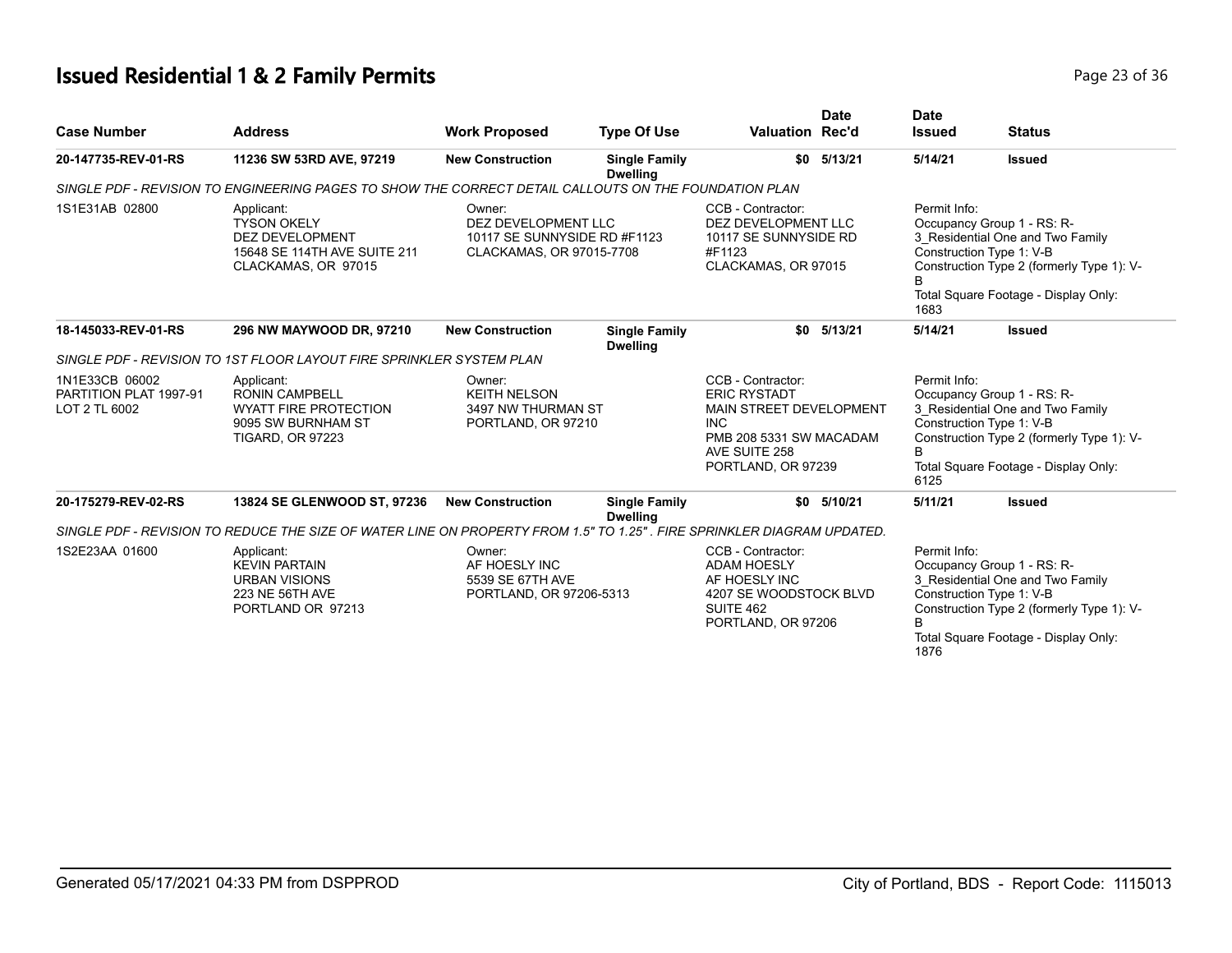# **Issued Residential 1 & 2 Family Permits Page 24 of 36 Page 24 of 36**

| <b>Case Number</b>                                        | <b>Address</b>                                                                                                       | <b>Work Proposed</b>                                                                      | <b>Type Of Use</b>                      | <b>Valuation Rec'd</b>                                                                                                                                                                                                                                                             | <b>Date</b>     | <b>Date</b><br><b>Issued</b>         | <b>Status</b>                                                                                                                                                                   |
|-----------------------------------------------------------|----------------------------------------------------------------------------------------------------------------------|-------------------------------------------------------------------------------------------|-----------------------------------------|------------------------------------------------------------------------------------------------------------------------------------------------------------------------------------------------------------------------------------------------------------------------------------|-----------------|--------------------------------------|---------------------------------------------------------------------------------------------------------------------------------------------------------------------------------|
| 18-145033-DFS-01-RS                                       | 296 NW MAYWOOD DR, 97210                                                                                             | <b>New Construction</b>                                                                   | <b>Single Family</b><br><b>Dwelling</b> |                                                                                                                                                                                                                                                                                    | \$7,066 5/10/21 | 5/10/21                              | <b>Issued</b>                                                                                                                                                                   |
| SINGLE PDF- DFS FOR FIRE SPRINKLERS                       |                                                                                                                      |                                                                                           |                                         |                                                                                                                                                                                                                                                                                    |                 |                                      |                                                                                                                                                                                 |
| 1N1E33CB 06002<br>PARTITION PLAT 1997-91<br>LOT 2 TL 6002 | Applicant:<br><b>RONIN CAMPBELL</b><br><b>WYATT FIRE PROTECTION</b><br>9095 SW BURNHAM ST<br><b>TIGARD, OR 97223</b> | Owner:<br><b>KEITH NELSON</b><br>3497 NW THURMAN ST<br>PORTLAND, OR 97210                 |                                         | CCB - Contractor:<br><b>SANDII CHASE</b><br><b>WYATT FIRE PROTECTION INC</b><br>9095 SW BURNHAM ST<br>TIGARD, OR 97223-6104<br>CCB - Contractor:<br><b>ERIC RYSTADT</b><br>MAIN STREET DEVELOPMENT<br><b>INC</b><br>PMB 208 5331 SW MACADAM<br>AVE SUITE 258<br>PORTLAND, OR 97239 |                 | Permit Info:<br><sub>R</sub><br>6125 | Occupancy Group 1 - RS: R-<br>3_Residential One and Two Family<br>Construction Type 1: V-B<br>Construction Type 2 (formerly Type 1): V-<br>Total Square Footage - Display Only: |
| 20-147736-REV-01-RS                                       | 11240 SW 53RD AVE, 97219                                                                                             | <b>New Construction</b>                                                                   | <b>Single Family</b><br><b>Dwelling</b> | \$0                                                                                                                                                                                                                                                                                | 5/13/21         | 5/14/21                              | <b>Issued</b>                                                                                                                                                                   |
|                                                           | SINGLE PDF - REVISION TO ENGINEERING PAGES TO SHOW THE CORRECT DETAIL CALLOUTS ON THE FOUNDATION PLAN                |                                                                                           |                                         |                                                                                                                                                                                                                                                                                    |                 |                                      |                                                                                                                                                                                 |
| 1S1E31AB 02800                                            | Applicant:<br><b>TYSON OKELY</b><br><b>DEZ DEVELOPMENT</b><br>15648 SE 114TH AVE SUITE 211<br>CLACKAMAS, OR 97015    | Owner:<br>DEZ DEVELOPMENT LLC<br>10117 SE SUNNYSIDE RD #F1123<br>CLACKAMAS, OR 97015-7708 |                                         | CCB - Contractor:<br>DEZ DEVELOPMENT LLC<br>10117 SE SUNNYSIDE RD<br>#F1123<br>CLACKAMAS, OR 97015                                                                                                                                                                                 |                 | Permit Info:<br>1683                 | Occupancy Group 1 - RS: R-<br>3 Residential One and Two Family<br>Construction Type 1: V-B<br>Construction Type 2 (formerly Type 1): V-<br>Total Square Footage - Display Only: |
| 20-147737-REV-01-RS                                       | 11246 SW 53RD AVE, 97219                                                                                             | <b>New Construction</b>                                                                   | <b>Single Family</b><br><b>Dwelling</b> | \$0                                                                                                                                                                                                                                                                                | 5/13/21         | 5/14/21                              | <b>Issued</b>                                                                                                                                                                   |
|                                                           | SINGLE PDF - REVISION TO ENGINEERING PAGES TO SHOW THE CORRECT DETAIL CALLOUTS ON THE FOUNDATION PLAN                |                                                                                           |                                         |                                                                                                                                                                                                                                                                                    |                 |                                      |                                                                                                                                                                                 |
| 1S1E31AB 02800                                            | Applicant:<br><b>TYSON OKELY</b><br><b>DEZ DEVELOPMENT</b><br>15648 SE 114TH AVE SUITE 211<br>CLACKAMAS, OR 97015    | Owner:<br>DEZ DEVELOPMENT LLC<br>10117 SE SUNNYSIDE RD #F1123<br>CLACKAMAS, OR 97015-7708 |                                         | Primary Contractor:<br>TO BID                                                                                                                                                                                                                                                      |                 | Permit Info:<br>B<br>1683            | Occupancy Group 1 - RS: R-<br>3 Residential One and Two Family<br>Construction Type 1: V-B<br>Construction Type 2 (formerly Type 1): V-<br>Total Square Footage - Display Only: |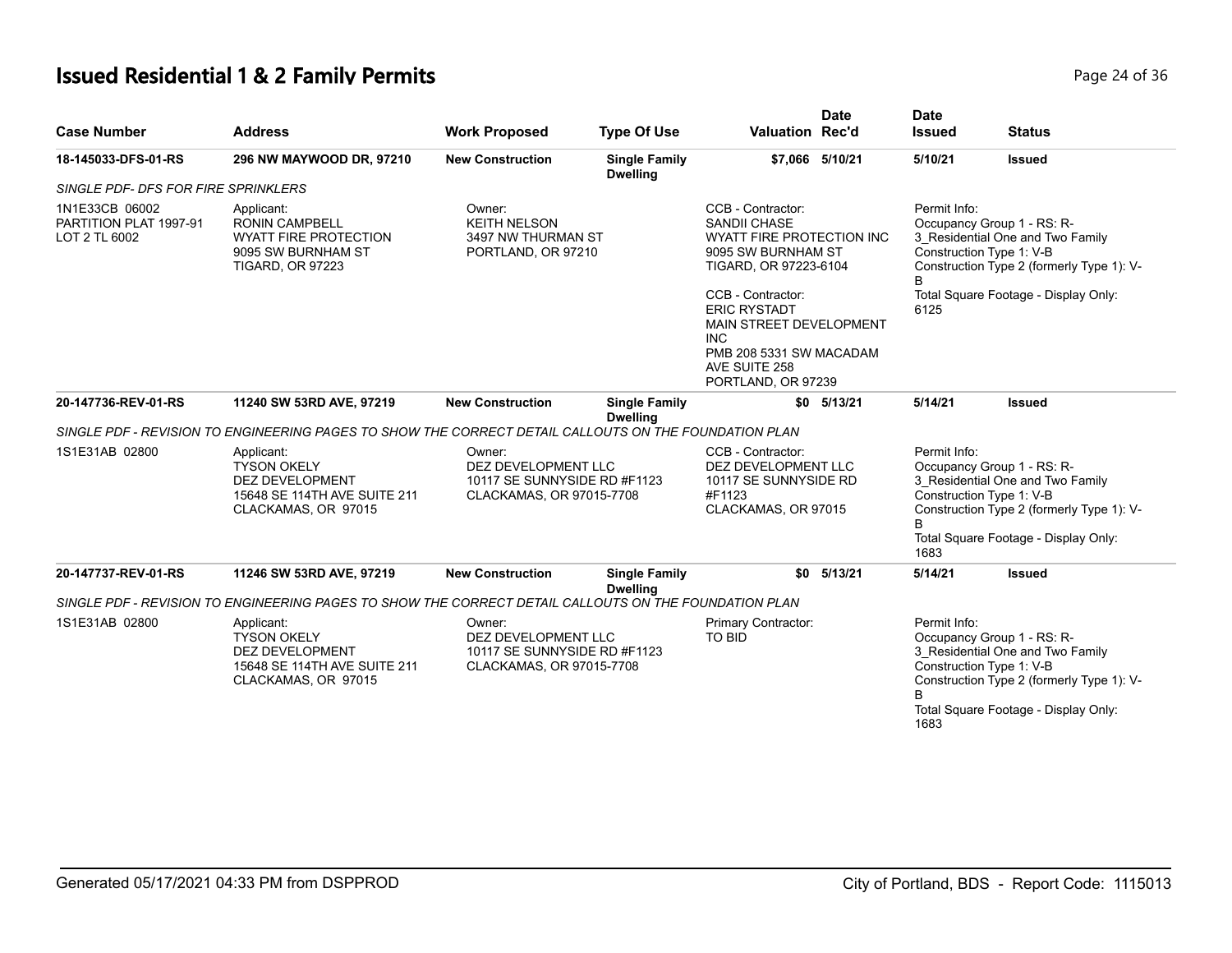# **Issued Residential 1 & 2 Family Permits Page 25 of 36 Page 25 of 36**

| <b>Address</b>                                                                                                        | <b>Work Proposed</b>                                                | <b>Type Of Use</b>                      |                                                                                                                                                                          | <b>Date</b>                                                                                                                                                                                              | <b>Date</b><br><b>Issued</b>                                                                                                                                                                                                                                                                                     | <b>Status</b>                                                                                                                                                                                                                                                                       |
|-----------------------------------------------------------------------------------------------------------------------|---------------------------------------------------------------------|-----------------------------------------|--------------------------------------------------------------------------------------------------------------------------------------------------------------------------|----------------------------------------------------------------------------------------------------------------------------------------------------------------------------------------------------------|------------------------------------------------------------------------------------------------------------------------------------------------------------------------------------------------------------------------------------------------------------------------------------------------------------------|-------------------------------------------------------------------------------------------------------------------------------------------------------------------------------------------------------------------------------------------------------------------------------------|
| 11230 SW 53RD AVE, 97219                                                                                              | <b>New Construction</b>                                             | <b>Single Family</b><br><b>Dwelling</b> |                                                                                                                                                                          |                                                                                                                                                                                                          | 5/14/21                                                                                                                                                                                                                                                                                                          | <b>Issued</b>                                                                                                                                                                                                                                                                       |
|                                                                                                                       |                                                                     |                                         |                                                                                                                                                                          |                                                                                                                                                                                                          |                                                                                                                                                                                                                                                                                                                  |                                                                                                                                                                                                                                                                                     |
| Applicant:<br><b>TYSON OKELY</b><br>DEZ DEVELOPMENT<br>15648 SE 114TH AVE SUITE 211<br>CLACKAMAS, OR 97015            | Owner:                                                              |                                         | <b>TO BID</b>                                                                                                                                                            |                                                                                                                                                                                                          | Permit Info:<br>B<br>1683                                                                                                                                                                                                                                                                                        | Occupancy Group 1 - RS: R-<br>3_Residential One and Two Family<br>Construction Type 1: V-B<br>Construction Type 2 (formerly Type 1): V-<br>Total Square Footage - Display Only:                                                                                                     |
| 4044 N VANCOUVER AVE, 97227                                                                                           | <b>New Construction</b>                                             | <b>Single Family</b>                    |                                                                                                                                                                          |                                                                                                                                                                                                          | 5/10/21                                                                                                                                                                                                                                                                                                          | <b>Issued</b>                                                                                                                                                                                                                                                                       |
| Applicant:<br>PHIL SYDNOR<br>INTEGRATE ARCHITECTURE &<br><b>PLANNING INC</b><br>1715 N TERRY ST<br>PORTLAND, OR 97217 | Owner:<br><b>DEADRA HALL</b>                                        |                                         |                                                                                                                                                                          |                                                                                                                                                                                                          | Permit Info:<br>Garage\Utility Misc.<br>1080                                                                                                                                                                                                                                                                     | Occupancy Group 1 - RS: U_Private<br>Construction Type 1: V-B<br>Construction Type 2 (formerly Type 1):<br>Total Square Footage - Display Only:<br><b>Issued</b>                                                                                                                    |
|                                                                                                                       |                                                                     | <b>Dwelling</b>                         |                                                                                                                                                                          |                                                                                                                                                                                                          |                                                                                                                                                                                                                                                                                                                  |                                                                                                                                                                                                                                                                                     |
|                                                                                                                       |                                                                     |                                         |                                                                                                                                                                          |                                                                                                                                                                                                          |                                                                                                                                                                                                                                                                                                                  |                                                                                                                                                                                                                                                                                     |
| Applicant:<br><b>BRADLEE HERSEY</b><br><b>FASTER PERMITS</b><br>2000 SW 1ST AVE SUITE 420<br>PORTLAND OR 97201        | Owner:<br><b>D B S GROUP LLC</b><br>PO BOX 96<br>TUALATIN, OR 97062 |                                         | CCB - Contractor:<br><b>PO BOX 207</b><br><b>BANKS, OR 97106</b><br>CCB - Contractor:<br><b>INC</b><br>CCB - Contractor:<br>INC.                                         |                                                                                                                                                                                                          | Permit Info:<br>B<br>1904                                                                                                                                                                                                                                                                                        | Occupancy Group 1 - RS: R-<br>3 Residential One and Two Family<br>Construction Type 1: V-B<br>Construction Type 2 (formerly Type 1): V-<br>Total Square Footage - Display Only:<br>Number of New Dwelling Units: 1                                                                  |
|                                                                                                                       | <b>5117 SE HENDERSON ST, 97206</b>                                  | <b>New Construction</b>                 | DEZ DEVELOPMENT LLC<br>10117 SE SUNNYSIDE RD #F1123<br>CLACKAMAS, OR 97015-7708<br><b>Dwelling</b><br>4038 N VANCOUVER AVE<br>PORTLAND, OR 97227<br><b>Single Family</b> | SINGLE PDF - REVISION TO ENGINEERING PAGES TO SHOW THE CORRECT DETAIL CALLOUTS ON THE FOUNDATION PLAN<br>SINGLE PDF - NEW SINGLE FAMILY RESIDENCE / 2-STORY / 1-CAR ATTACHED GARAGE / FLAT LOT / COMPLEX | <b>Valuation Rec'd</b><br>$$0$ $5/13/21$<br>Primary Contractor:<br>$$0$ $5/9/21$<br>\$219,444 11/10/20<br>MALMEDAL ENTERPRISES INC<br>CAFFALL CONSTRUCTION CO<br>8575 SW SAGERT ST<br>TUALATIN, OR 97062<br><b>HOLMES HEATING &amp; COOLING</b><br>821 COLUMBIA BLVD<br>ST HELENS, OR 97051<br>CCB - Contractor: | SINGLE PDF - REVISION TO ADD 8' X 12' 6" BACK DECK AT EAST SIDE OF HOUSE W/STAIRS TO THE YARD. CHANGE TO STORMWATER FACILITY SYSTEM FROM FLOW<br>THROUGH PLANTER TO DRYWELL. INCLUDES INFORMATION ABOUT NEW CONCRETE STAIRS TO FRONT PORCH AT WEST SIDE OF HOUSE TO ROW.<br>5/14/21 |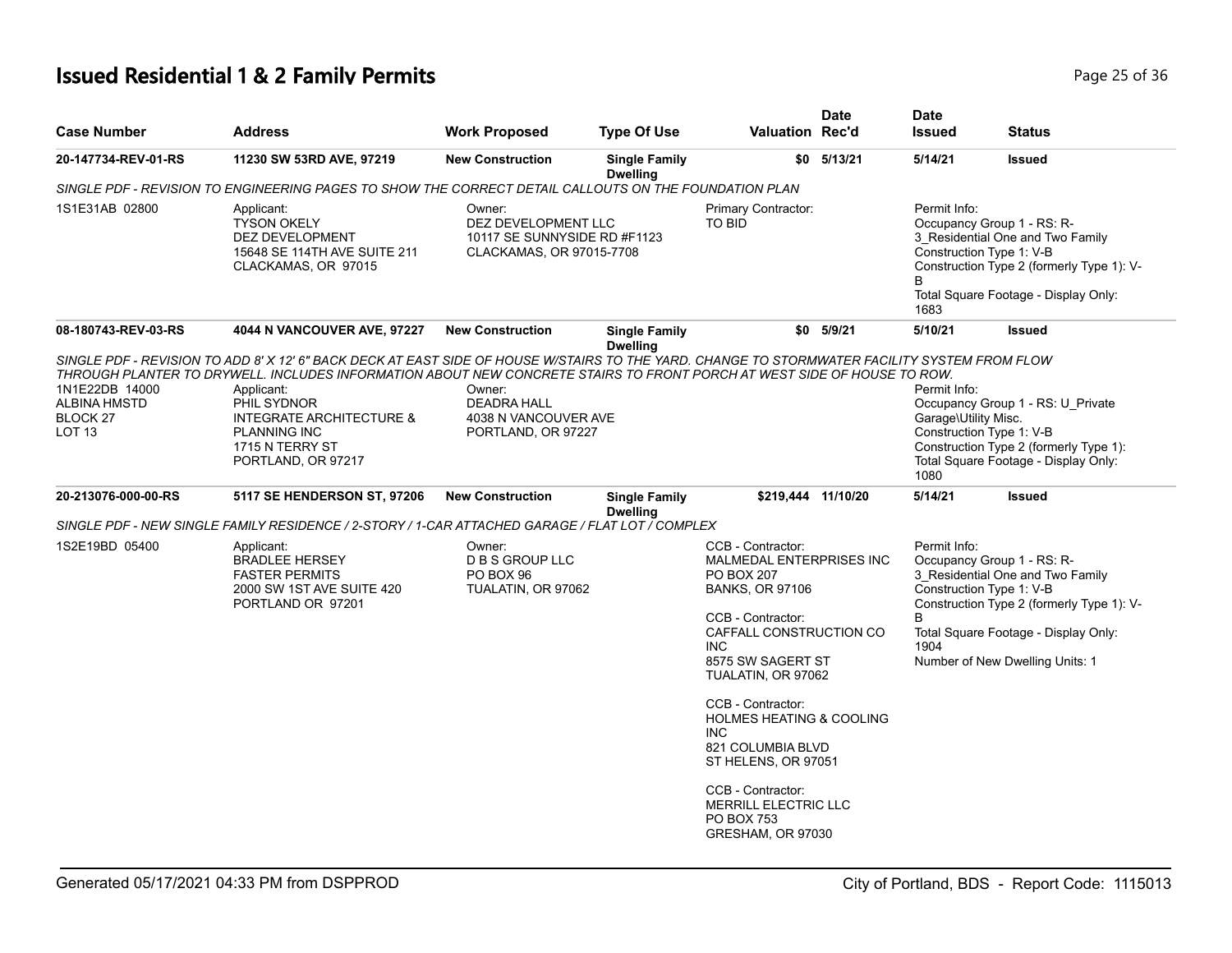# **Issued Residential 1 & 2 Family Permits Page 26 of 36** and **Page 26 of 36**

|                                                                              | <b>Address</b>                                                                                                                                                                       | <b>Work Proposed</b>                                           | <b>Type Of Use</b>                      | <b>Valuation Rec'd</b>                      | <b>Date</b> | <b>Date</b><br><b>Issued</b> | <b>Status</b>                                                                                                                                                                                                      |
|------------------------------------------------------------------------------|--------------------------------------------------------------------------------------------------------------------------------------------------------------------------------------|----------------------------------------------------------------|-----------------------------------------|---------------------------------------------|-------------|------------------------------|--------------------------------------------------------------------------------------------------------------------------------------------------------------------------------------------------------------------|
| 20-213521-000-00-RS                                                          | 9443 N MINERVA AVE, 97203                                                                                                                                                            | <b>New Construction</b>                                        | <b>Single Family</b><br><b>Dwelling</b> | \$166,328 11/12/20                          |             | 5/14/21                      | <b>Under Inspection</b>                                                                                                                                                                                            |
| SEPARATE***                                                                  | SINGLE PDF - NEW SINGLE FAMILY RESIDENCE / 2-STORY / 1-CAR ATTACHED GARAGE / FLAT LOT / COMPLEX ***ELECTRICAL MECHANICAL AND PLUMBING                                                |                                                                |                                         |                                             |             |                              |                                                                                                                                                                                                                    |
| 1N1E06DC 05302<br>BLOCK <sub>2</sub><br><b>LOT 28</b><br>LOT 29 EXC PT IN ST | Applicant:<br><b>TYSON OKELY</b><br>DEZ DEVELOPMENT<br>10117 SE SUNNYSIDE RD #F1123<br>CLACKAMAS OR 97015<br><b>USA</b>                                                              |                                                                |                                         | Primary Contractor:<br>TO BID               |             | Permit Info:<br>1486         | Occupancy Group 1 - RS: R-<br>3 Residential One and Two Family<br>Construction Type 1: V-B<br>Construction Type 2 (formerly Type 1): V-<br>Total Square Footage - Display Only:<br>Number of New Dwelling Units: 1 |
| 20-198284-000-00-RS                                                          | 3842 NE 150TH AVE, 97230                                                                                                                                                             | <b>New Construction</b>                                        | <b>Single Family</b><br><b>Dwelling</b> | \$254,296 10/8/20                           |             | 5/11/21                      | <b>Issued</b>                                                                                                                                                                                                      |
| <b>REQUIRED PER LU FILE***</b><br>1N2E24CD 02216                             | SINGLE PDF - NEW SINGLE FAMILY RESIDENCE / 2-STORY / ATTACHED GARAGE / FLAT LOT / COMPLEX ***PLUMBING SEPERATE***DFS NFPA 13D FIRE SPRINKLERS<br>Applicant:<br><b>TRACY REYNOLDS</b> | Owner:<br><b>SGS DEVELOPMENT LLC</b><br>62765 POWELL BUTTE HWY |                                         | CCB - Contractor:<br><b>JOSEPH P HAMMES</b> |             | Permit Info:                 | Occupancy Group 1 - RS: R-<br>3 Residential One and Two Family                                                                                                                                                     |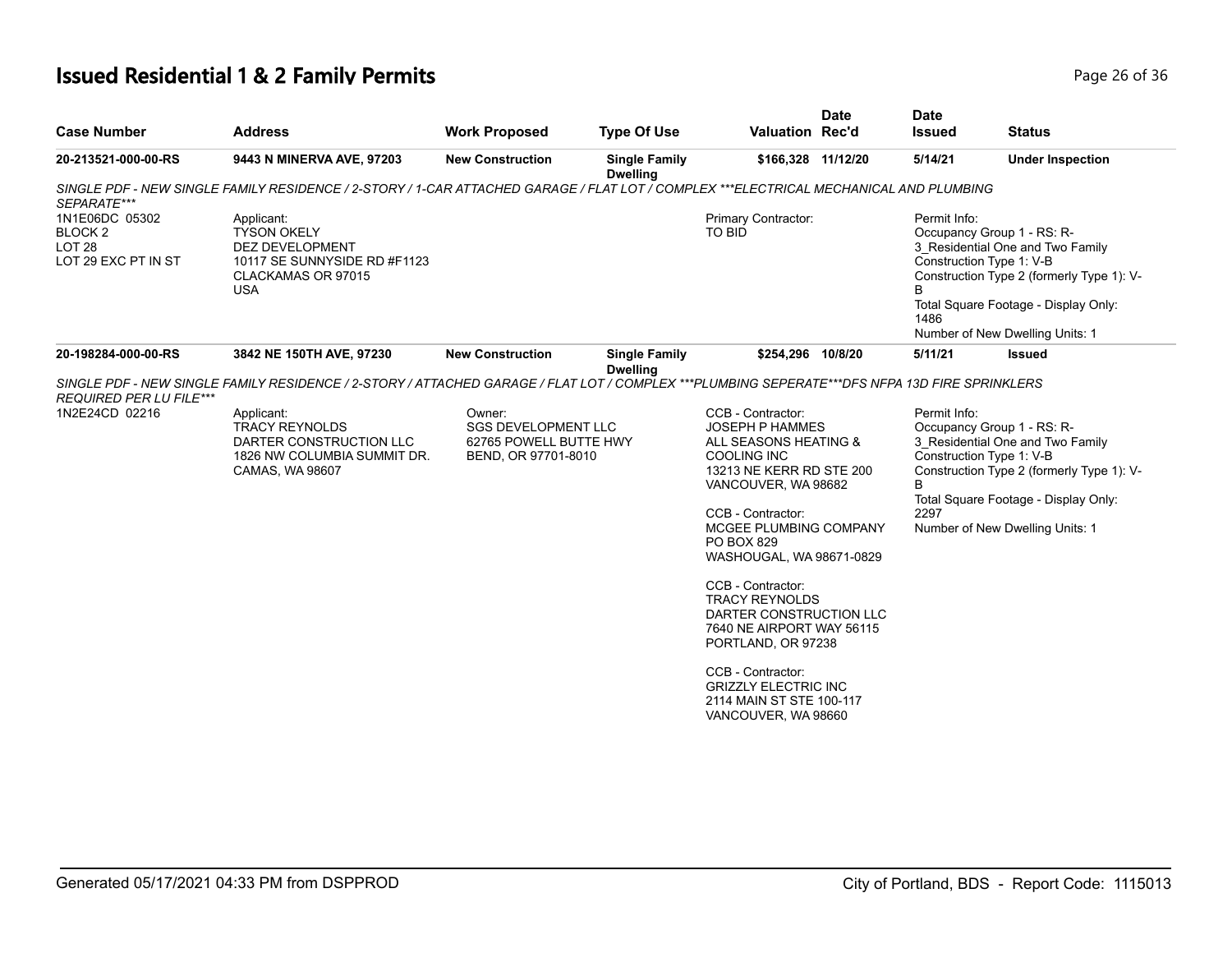# **Issued Residential 1 & 2 Family Permits Page 27 of 36 Page 27 of 36**

|                                                                                                                                                                                                                                                                                  |                                                                                                                                                                                                                                                                                            |                                                                              |                                         |                                                                                                                                      | <b>Date</b> | <b>Date</b>               |                                                                                                                                                                                                                    |
|----------------------------------------------------------------------------------------------------------------------------------------------------------------------------------------------------------------------------------------------------------------------------------|--------------------------------------------------------------------------------------------------------------------------------------------------------------------------------------------------------------------------------------------------------------------------------------------|------------------------------------------------------------------------------|-----------------------------------------|--------------------------------------------------------------------------------------------------------------------------------------|-------------|---------------------------|--------------------------------------------------------------------------------------------------------------------------------------------------------------------------------------------------------------------|
| <b>Case Number</b>                                                                                                                                                                                                                                                               | <b>Address</b>                                                                                                                                                                                                                                                                             | <b>Work Proposed</b>                                                         | <b>Type Of Use</b>                      | <b>Valuation Rec'd</b>                                                                                                               |             | <b>Issued</b>             | <b>Status</b>                                                                                                                                                                                                      |
| 20-189083-000-00-RS                                                                                                                                                                                                                                                              | 13195 NW MCNAMEE RD, 97231                                                                                                                                                                                                                                                                 | <b>New Construction</b>                                                      | <b>Single Family</b><br><b>Dwelling</b> | \$747.059 9/11/20                                                                                                                    |             | 5/12/21                   | <b>Issued</b>                                                                                                                                                                                                      |
| <b>CIRCULAR STAIRS***</b>                                                                                                                                                                                                                                                        | SINGLE PDF - NEW SINGLE FAMILY DWELLING / ATTACHED GARAGE / SLOPED LOT/ COMPLEX ***ELECTRICAL MECHANICAL AND PLUMBING SEPERATE***MULT<br>COUNTY***RESIDENTIAL FIRE SPRINKLERS REQUIRED PER TVF&R, noted as a deferred submittal on plans**** ***DFS FOR POOL, HOT TUB, GUARDRAILS, & STEEL |                                                                              |                                         |                                                                                                                                      |             |                           |                                                                                                                                                                                                                    |
| 2N1W32B 00703<br>PARTITION PLAT 2012-47<br>LOT <sub>3</sub><br><b>STF DISQUAL</b><br>2014-2018, 2.04 ACRES,<br>\$99.94-ADDITIONAL TAX,<br>DES FOREST DISQUAL OF<br>SAME 2.04 ACRES, 2014-<br>2018, \$1,580.01-<br>ADDITIONAL TAX.<br>DEFERRAL-POTENTIAL<br><b>ADDITIONAL TAX</b> | Applicant:<br><b>ZAC HORTON</b><br><b>FASTER PERMITS</b><br>2000 SW 1ST AVE SUITE 420<br>PORTLAND, OR 97201                                                                                                                                                                                | Owner:<br><b>DIETER WAIBLINGER</b><br>609 NE 84TH CIR<br>VANCOUVER, WA 98665 |                                         | CCB - Contractor:<br>DAVID WILSON IVY<br>902 E 3RD<br>THE DALLES, OR 97058                                                           |             | Permit Info:<br>B<br>8253 | Occupancy Group 1 - RS: R-<br>3 Residential One and Two Family<br>Construction Type 1: V-B<br>Construction Type 2 (formerly Type 1): V-<br>Total Square Footage - Display Only:<br>Number of New Dwelling Units: 1 |
| 20-213513-000-00-RS                                                                                                                                                                                                                                                              | 9439 N MINERVA AVE, 97203                                                                                                                                                                                                                                                                  | <b>New Construction</b>                                                      | <b>Single Family</b><br><b>Dwelling</b> | \$166,328 11/12/20                                                                                                                   |             | 5/14/21                   | <b>Under Inspection</b>                                                                                                                                                                                            |
| SEPARATE***                                                                                                                                                                                                                                                                      | SINGLE PDF - NEW SINGLE FAMILY RESIDENCE / 2-STORY / 1-CAR ATTACHED GARAGE / FLAT LOT / COMPLEX ***ELECTRICAL MECHANICAL AND PLUMBING                                                                                                                                                      |                                                                              |                                         |                                                                                                                                      |             |                           |                                                                                                                                                                                                                    |
| 1N1E06DC 05301<br>BLOCK <sub>2</sub><br><b>LOT 27</b>                                                                                                                                                                                                                            | Applicant:<br><b>TYSON OKELY</b><br><b>DEZ DEVELOPMENT</b><br>10117 SE SUNNYSIDE RD #F1123<br>CLACKAMAS OR 97015<br><b>USA</b>                                                                                                                                                             |                                                                              |                                         | CCB - Contractor:<br><b>BUILD UP CONSTRUCTION CO.</b><br>2407 NW 15TH ST<br>BATTLE GROUND, WA 98604<br>Primary Contractor:<br>TO BID |             | Permit Info:<br>R<br>1486 | Occupancy Group 1 - RS: R-<br>3 Residential One and Two Family<br>Construction Type 1: V-B<br>Construction Type 2 (formerly Type 1): V-<br>Total Square Footage - Display Only:<br>Number of New Dwelling Units: 1 |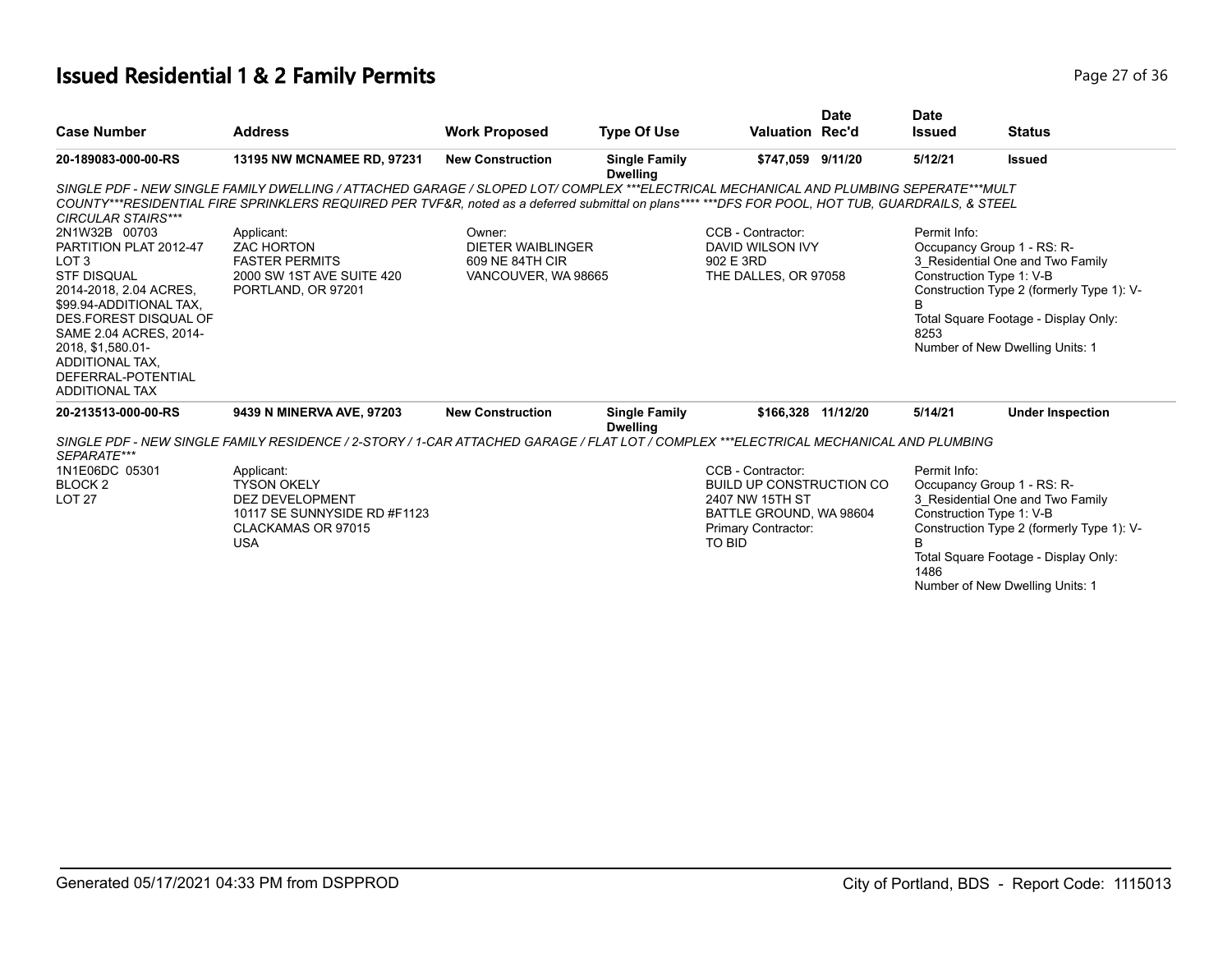# **Issued Residential 1 & 2 Family Permits**

| Page 28 of 36 |
|---------------|
|---------------|

| <b>Case Number</b>  | <b>Address</b>                                                                                                                            | <b>Work Proposed</b>                                                                                                                             | <b>Type Of Use</b>                      | <b>Date</b><br><b>Valuation Rec'd</b>                                                                                                                                                                                                                                                                                                                                                                      | <b>Date</b><br><b>Issued</b> | <b>Status</b>                                                                                                                                                                                                      |
|---------------------|-------------------------------------------------------------------------------------------------------------------------------------------|--------------------------------------------------------------------------------------------------------------------------------------------------|-----------------------------------------|------------------------------------------------------------------------------------------------------------------------------------------------------------------------------------------------------------------------------------------------------------------------------------------------------------------------------------------------------------------------------------------------------------|------------------------------|--------------------------------------------------------------------------------------------------------------------------------------------------------------------------------------------------------------------|
| 20-180972-000-00-RS | 13826 SE GLENWOOD ST, 97236                                                                                                               | <b>New Construction</b>                                                                                                                          | <b>Single Family</b><br><b>Dwelling</b> | \$216,402 8/24/20                                                                                                                                                                                                                                                                                                                                                                                          | 5/11/21                      | <b>Under Inspection</b>                                                                                                                                                                                            |
|                     | SINGLE PDF - NEW SINGLE FAMILY RESIDENCE/TWO STORY/ATTACHED GARAGE/SLOPED LOT/COMPLEX **SPRINKLERS**                                      |                                                                                                                                                  |                                         |                                                                                                                                                                                                                                                                                                                                                                                                            |                              |                                                                                                                                                                                                                    |
| 1S2E23AA 01600      | Applicant:<br>adam hoesly<br>AF HOESLY INC<br>5539 SE 67TH AVE<br>PORTLAND, OR 97206-5313                                                 | Owner:<br>adam hoesly<br>AF HOESLY INC<br>5539 SE 67TH AVE<br>PORTLAND, OR 97206-5313                                                            |                                         | CCB - Contractor:<br>AIR QUALITY INC<br>19588 CENTRAL POINT RD<br>OREGON CITY, OR 97045<br>CCB - Contractor:<br>LIQUID TIGHT PLUMBING INC<br>PO BOX 642<br><b>BORING, OR 97009</b><br>CCB - Contractor:<br><b>ADAM HOESLY</b><br>AF HOESLY INC<br>4207 SE WOODSTOCK BLVD<br>SUITE 462<br>PORTLAND, OR 97206<br>CCB - Contractor:<br>SUNLIGHT ELECTRIC INC<br>2804 NE 65TH AVE STE D<br>VANCOUVER, WA 98661 | Permit Info:<br>B<br>1978    | Occupancy Group 1 - RS: R-<br>3 Residential One and Two Family<br>Construction Type 1: V-B<br>Construction Type 2 (formerly Type 1): V-<br>Total Square Footage - Display Only:<br>Number of New Dwelling Units: 1 |
| 20-176091-000-00-RS | <b>3406 SE JOHNSON CREEK</b><br><b>BLVD, 97222</b>                                                                                        | <b>New Construction</b>                                                                                                                          | <b>Single Family</b><br><b>Dwelling</b> | \$518,618 8/24/20                                                                                                                                                                                                                                                                                                                                                                                          | 5/12/21                      | <b>Issued</b>                                                                                                                                                                                                      |
|                     | SINGLE PDF - NEW SINGLE FAMILY DWELLING / 2-STORY / FLAT LOT / COMPLEX *** ELECTRICAL MECHANICAL AND PLUMBING SEPERATE*** W/ 20-181002-RS |                                                                                                                                                  |                                         |                                                                                                                                                                                                                                                                                                                                                                                                            |                              |                                                                                                                                                                                                                    |
| 1S1E24DC 05300      | Applicant:<br><b>HOPE TELFORD</b><br>TELFORD + BROWN STUDIO<br><b>ARCHITECTURE</b><br>239 NW 13TH AVE<br>PORTLAND, OR 97212               | Owner:<br><b>LORI MASON</b><br>3003 NE 13TH AVE<br>PORTLAND, OR 97212<br>Owner:<br><b>ANDREW MASON</b><br>3003 NE 13TH AVE<br>PORTLAND, OR 97212 |                                         | CCB - Contractor:<br>R S WALLACE CONSTRUCTION<br>CO<br>7024 SE 52ND AVE<br>PORTLAND, OR 97206                                                                                                                                                                                                                                                                                                              | Permit Info:<br>4802         | Occupancy Group 1 - RS: R-<br>3 Residential One and Two Family<br>Construction Type 1: V-B<br>Total Square Footage - Display Only:<br>Number of New Dwelling Units: 1                                              |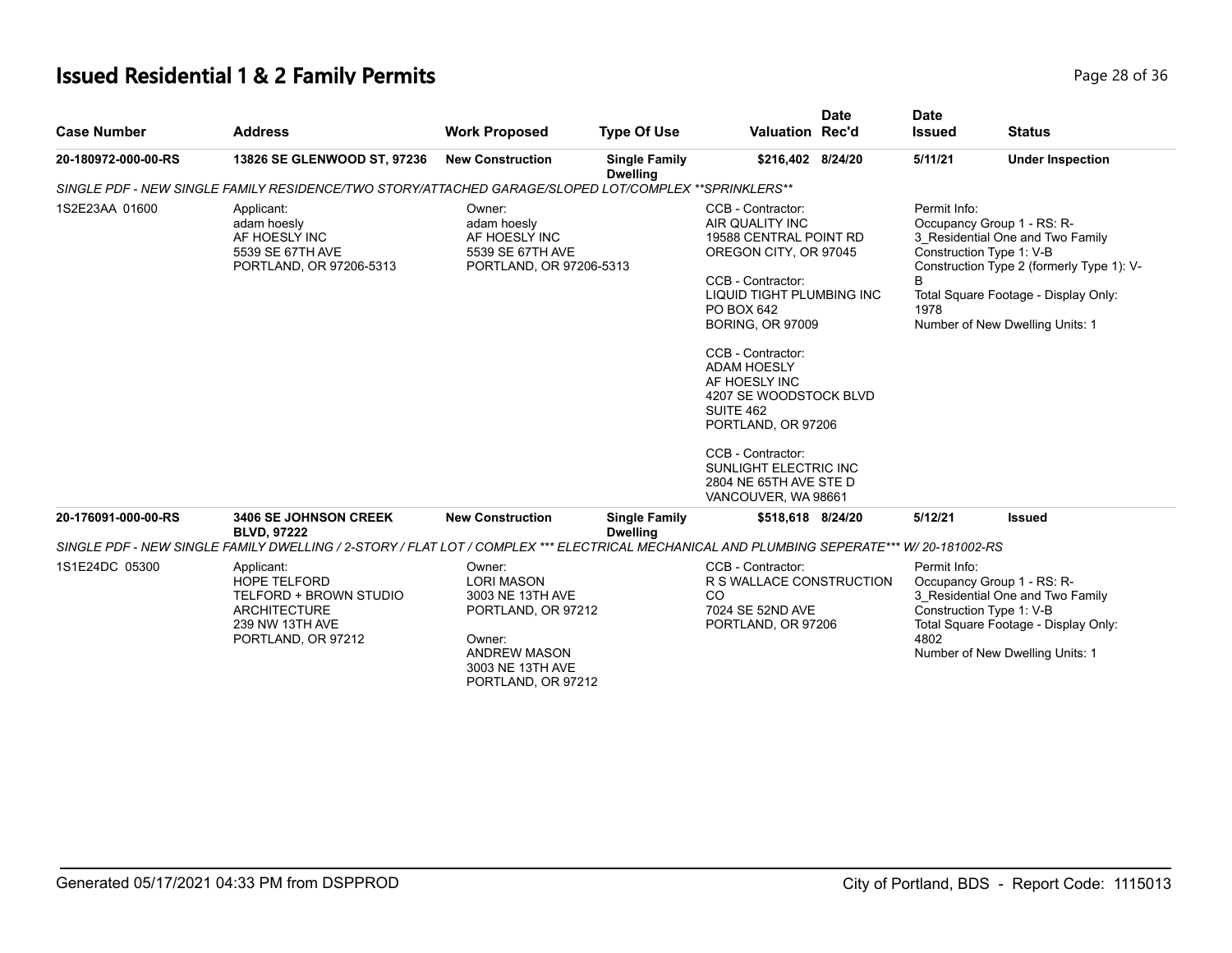# **Issued Residential 1 & 2 Family Permits Page 29 of 36 Page 29 of 36**

| <b>Case Number</b>  | <b>Address</b>                                                                                                                             | <b>Work Proposed</b>    | <b>Type Of Use</b>                      | Valuation Rec'd                                                                                                                                                                                                                                                                                                                                                                                                    | <b>Date</b> | <b>Date</b><br><b>Issued</b> | <b>Status</b>                                                                                                                                                                                                      |
|---------------------|--------------------------------------------------------------------------------------------------------------------------------------------|-------------------------|-----------------------------------------|--------------------------------------------------------------------------------------------------------------------------------------------------------------------------------------------------------------------------------------------------------------------------------------------------------------------------------------------------------------------------------------------------------------------|-------------|------------------------------|--------------------------------------------------------------------------------------------------------------------------------------------------------------------------------------------------------------------|
| 20-213077-000-00-RS | 5121 SE HENDERSON ST, 97206                                                                                                                | <b>New Construction</b> | <b>Single Family</b><br><b>Dwelling</b> | \$219,444 11/10/20                                                                                                                                                                                                                                                                                                                                                                                                 |             | 5/12/21                      | <b>Issued</b>                                                                                                                                                                                                      |
| SEPARATE***         | SINGLE PDF - NEW SINGLE FAMILY RESIDENCE / 2-STORY / 1-CAR ATTACHED GARAGE / FLAT LOT / COMPLEX *** PLUMBING AND MECHANICAL TO BE OBTAINED |                         |                                         |                                                                                                                                                                                                                                                                                                                                                                                                                    |             |                              |                                                                                                                                                                                                                    |
| 1S2E19BD 05401      | Applicant:<br><b>BRADLEE HERSEY</b><br><b>FASTER PERMITS</b><br>2000 SW 1ST AVE SUITE 420<br>PORTLAND OR 97201                             |                         |                                         | CCB - Contractor:<br>MALMEDAL ENTERPRISES INC<br><b>PO BOX 207</b><br><b>BANKS, OR 97106</b><br>CCB - Contractor:<br>CAFFALL CONSTRUCTION CO<br><b>INC</b><br>8575 SW SAGERT ST<br>TUALATIN, OR 97062<br>CCB - Contractor:<br><b>HOLMES HEATING &amp; COOLING</b><br><b>INC</b><br>821 COLUMBIA BLVD<br>ST HELENS, OR 97051<br>CCB - Contractor:<br>MERRILL ELECTRIC LLC<br><b>PO BOX 753</b><br>GRESHAM, OR 97030 |             | Permit Info:<br>B<br>1904    | Occupancy Group 1 - RS: R-<br>3 Residential One and Two Family<br>Construction Type 1: V-B<br>Construction Type 2 (formerly Type 1): V-<br>Total Square Footage - Display Only:<br>Number of New Dwelling Units: 1 |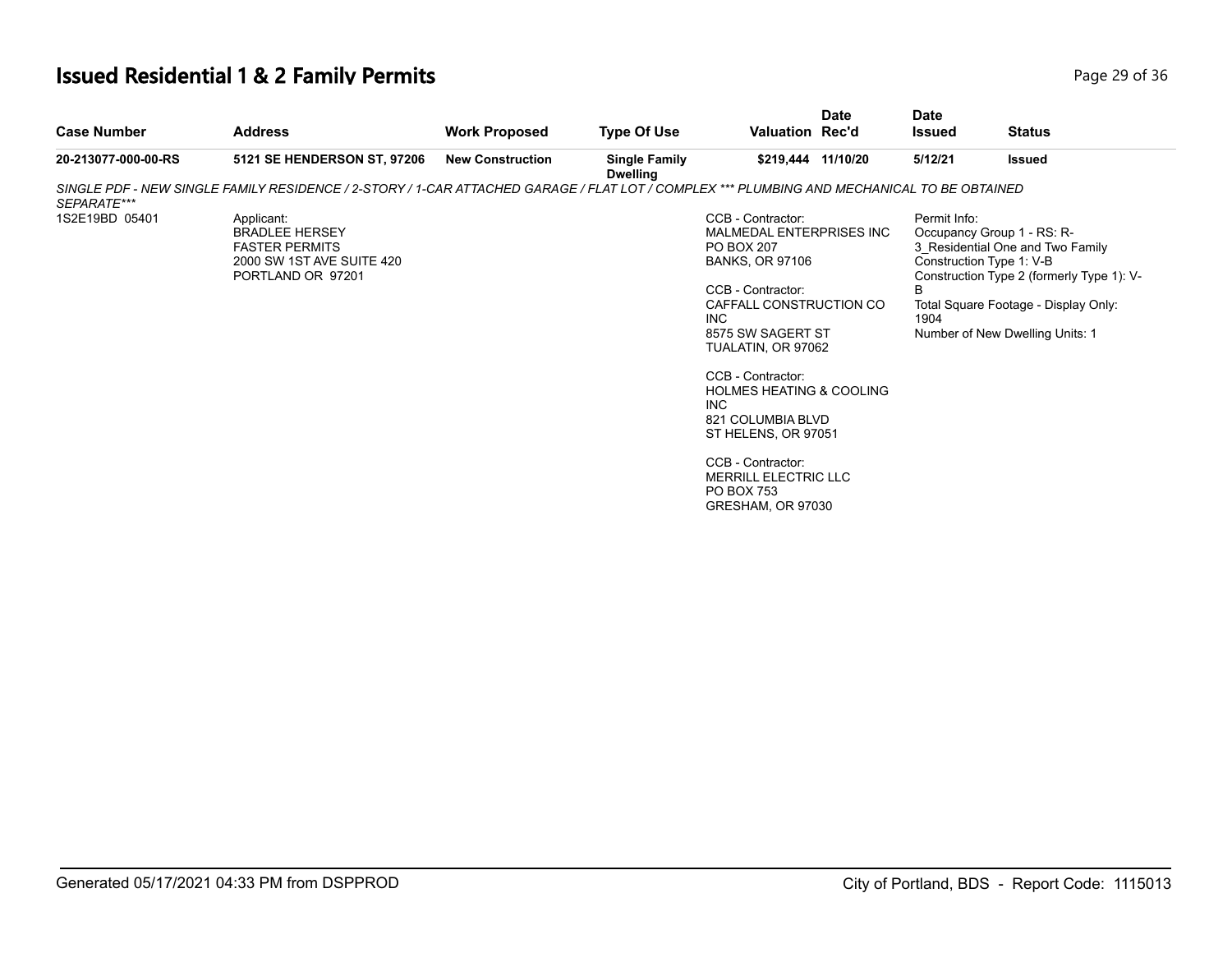# **Issued Residential 1 & 2 Family Permits Page 10 Of 36 and 20 of 36 and 36 and 36 and 36 and 36 and 36 and 36 and 36 and 36 and 36 and 36 and 36 and 36 and 36 and 36 and 36 and 36 and 36 and 36 and 36 and 36 and 36 and 3**

| <b>Case Number</b>                     | <b>Address</b>                                                                                                                        | <b>Work Proposed</b>                                                                             | <b>Type Of Use</b>                      | Valuation Rec'd                                                                                                                                                                                                                                                                                                                                                                                                    | <b>Date</b> | <b>Date</b><br><b>Issued</b>                          | <b>Status</b>                                                                                                                                                                          |
|----------------------------------------|---------------------------------------------------------------------------------------------------------------------------------------|--------------------------------------------------------------------------------------------------|-----------------------------------------|--------------------------------------------------------------------------------------------------------------------------------------------------------------------------------------------------------------------------------------------------------------------------------------------------------------------------------------------------------------------------------------------------------------------|-------------|-------------------------------------------------------|----------------------------------------------------------------------------------------------------------------------------------------------------------------------------------------|
| 20-215744-000-00-RS                    | 3724 SW HILLSIDE DR, 97221                                                                                                            | <b>New Construction</b>                                                                          | <b>Single Family</b><br><b>Dwelling</b> | \$466,091 11/19/20                                                                                                                                                                                                                                                                                                                                                                                                 |             | 5/14/21                                               | <b>Issued</b>                                                                                                                                                                          |
| SPRINKLERS REQUIRED AND NOTED AS A DFS | SINGLE PDF - NEW SINGLE FAMILY RESIDENCE / 2-STORY WITH 923 SQ FT BASEMENT / ATTACHED GARAGE / SLOPED LOT /COMPLEX - RESIDENTIAL FIRE |                                                                                                  |                                         |                                                                                                                                                                                                                                                                                                                                                                                                                    |             |                                                       |                                                                                                                                                                                        |
| 1S1E08BD 10001                         | Applicant:<br><b>KEVIN PARTAIN</b><br>URBAN VISIONS<br>223 NE 56TH AVE<br>PORTLAND OR 97213                                           | Owner:<br>RENAISSANCE CUSTOM HOMES<br>LLC<br>16771 BOONES FERRY RD<br>LAKE OSWEGO, OR 97035-4383 |                                         | CCB - Contractor:<br>Gary L. Phillis<br>PHILLIS CONSTRUCTION CO<br>9409 NE COLFAX ST<br>PORTLAND, OR 97220<br>CCB - Contractor:<br>FISH CONSTRUCTION NW INC<br>6401 NE 33RD AVENUE<br>PORTLAND, OR 97211<br>CCB - Contractor:<br><b>RUSSELL &amp; SONS PLUMBING</b><br>INC.<br>6015 NE 88TH ST<br>VANCOUVER, WA 98665<br>CCB - Contractor:<br><b>LANTIL LLC</b><br>11490 SE JENNIFER STREET<br>CLACKAMAS, OR 97015 |             | Permit Info:<br>Construction Type 1: V-B<br>B<br>4719 | Occupancy Group 1 - RS: R-<br>3 Residential One and Two Family<br>Construction Type 2 (formerly Type 1): V-<br>Total Square Footage - Display Only:<br>Number of New Dwelling Units: 1 |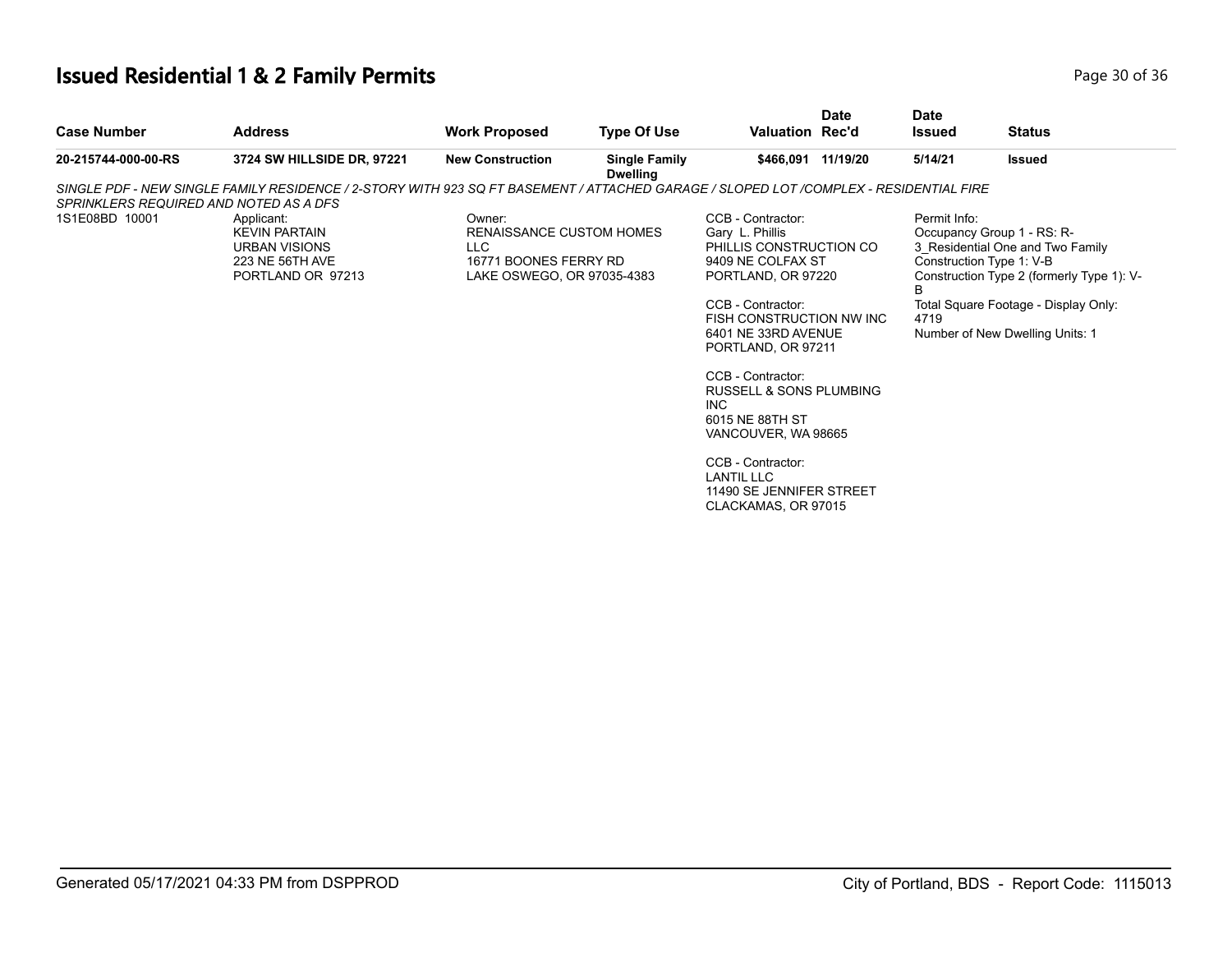# **Issued Residential 1 & 2 Family Permits** Page 31 of 36

| <b>Case Number</b>             | <b>Address</b>                                                                                                           | <b>Work Proposed</b>                                                                              | <b>Type Of Use</b>                                                                                                                                                                                                                                                                                                                                                                                                                                                                                                                                | <b>Valuation Rec'd</b>                                                            | <b>Date</b>  | <b>Date</b><br><b>Issued</b>                           | <b>Status</b>                                                                                                                                       |
|--------------------------------|--------------------------------------------------------------------------------------------------------------------------|---------------------------------------------------------------------------------------------------|---------------------------------------------------------------------------------------------------------------------------------------------------------------------------------------------------------------------------------------------------------------------------------------------------------------------------------------------------------------------------------------------------------------------------------------------------------------------------------------------------------------------------------------------------|-----------------------------------------------------------------------------------|--------------|--------------------------------------------------------|-----------------------------------------------------------------------------------------------------------------------------------------------------|
| 20-198266-DFS-01-RS            | 3861 NE 150TH AVE, 97230                                                                                                 | <b>New Construction</b>                                                                           | <b>Single Family</b><br><b>Dwelling</b>                                                                                                                                                                                                                                                                                                                                                                                                                                                                                                           |                                                                                   | \$1 2/26/21  | 5/12/21                                                | <b>Issued</b>                                                                                                                                       |
|                                | SINGLE PDF - DFS FOR NFPA 13D FIRE SPRINKLERS                                                                            |                                                                                                   |                                                                                                                                                                                                                                                                                                                                                                                                                                                                                                                                                   |                                                                                   |              |                                                        |                                                                                                                                                     |
| 1N2E24CD 02204                 | Applicant:<br><b>TRACY REYNOLDS</b><br>DARTER CONSTRUCTION LLC<br>1826 NW COLUMBIA SUMMIT DR.<br>CAMAS, WA 98607         | Owner:                                                                                            | CCB - Contractor:<br><b>SGS DEVELOPMENT LLC</b><br><b>JOSEPH P HAMMES</b><br>62765 POWELL BUTTE HWY<br>ALL SEASONS HEATING &<br>BEND, OR 97701-8010<br>COOLING INC<br>13213 NE KERR RD STE 200<br>VANCOUVER, WA 98682<br>CCB - Contractor:<br>MCGEE PLUMBING COMPANY<br>PO BOX 829<br>WASHOUGAL, WA 98671-0829<br>CCB - Contractor:<br><b>TRACY REYNOLDS</b><br>DARTER CONSTRUCTION LLC<br>7640 NE AIRPORT WAY 56115<br>PORTLAND, OR 97238<br>CCB - Contractor:<br><b>GRIZZLY ELECTRIC INC</b><br>2114 MAIN ST STE 100-117<br>VANCOUVER, WA 98660 |                                                                                   |              | Permit Info:<br>Construction Type 1: V-B<br>R.<br>2297 | Occupancy Group 1 - RS: R-<br>3 Residential One and Two Family<br>Construction Type 2 (formerly Type 1): V-<br>Total Square Footage - Display Only: |
| 20-124743-DFS-01-RS            | 35 NE 134TH PL, 97233                                                                                                    | <b>New Construction</b>                                                                           | Townhouse (3)<br>or more units)                                                                                                                                                                                                                                                                                                                                                                                                                                                                                                                   |                                                                                   | $$1$ 4/19/21 | 5/11/21                                                | Final                                                                                                                                               |
| SINGLE PDF DFS ROOF TRUSSES    |                                                                                                                          |                                                                                                   |                                                                                                                                                                                                                                                                                                                                                                                                                                                                                                                                                   |                                                                                   |              |                                                        |                                                                                                                                                     |
| 1N2E35DB 07604                 | Applicant:<br><b>TERRY LAMASTERS</b><br><b>LGI HOMES</b><br>1450 LAKE ROBBINS DR., STE<br>430<br>THE WOODLANDS, TX 77380 | Owner:<br>LGI HOMES - OREGON LLC<br>1450 LAKE ROBBINS DR #430<br>THE WOODLANDS, TX 77380          |                                                                                                                                                                                                                                                                                                                                                                                                                                                                                                                                                   | CCB - Contractor:<br>LEFTCO INCORPORATED<br>PO BOX 5945<br><b>SALEM, OR 97304</b> |              | Permit Info:<br>Construction Type 1: V-B<br>B<br>1847  | Occupancy Group 1 - RS: R-<br>3 Residential One and Two Family<br>Construction Type 2 (formerly Type 1): V-<br>Total Square Footage - Display Only: |
| 20-124732-DFS-01-RS            | 71 NE 134TH PL                                                                                                           | <b>New Construction</b>                                                                           | Townhouse (3)<br>or more units)                                                                                                                                                                                                                                                                                                                                                                                                                                                                                                                   |                                                                                   | \$1 4/19/21  | 5/11/21                                                | <b>Final</b>                                                                                                                                        |
| SINGLE PDF DFS ROOF TRUSSES*** |                                                                                                                          |                                                                                                   |                                                                                                                                                                                                                                                                                                                                                                                                                                                                                                                                                   |                                                                                   |              |                                                        |                                                                                                                                                     |
| 1N2E35DB 07628                 | Applicant:<br><b>TERRY LAMASTERS</b><br><b>LGI HOMES</b><br>1450 LAKE ROBBINS DR., STE<br>430<br>THE WOODLANDS, TX 77380 | Owner:<br>STAFFORD DEVELOPMENT CO<br><b>LLC</b><br>8840 SW HOLLY LN<br>WILSONVILLE, OR 97070-9800 |                                                                                                                                                                                                                                                                                                                                                                                                                                                                                                                                                   | CCB - Contractor:<br>LEFTCO INCORPORATED<br>PO BOX 5945<br><b>SALEM, OR 97304</b> |              | Permit Info:<br>Construction Type 1: V-B<br>R<br>1847  | Occupancy Group 1 - RS: R-<br>3_Residential One and Two Family<br>Construction Type 2 (formerly Type 1): V-<br>Total Square Footage - Display Only: |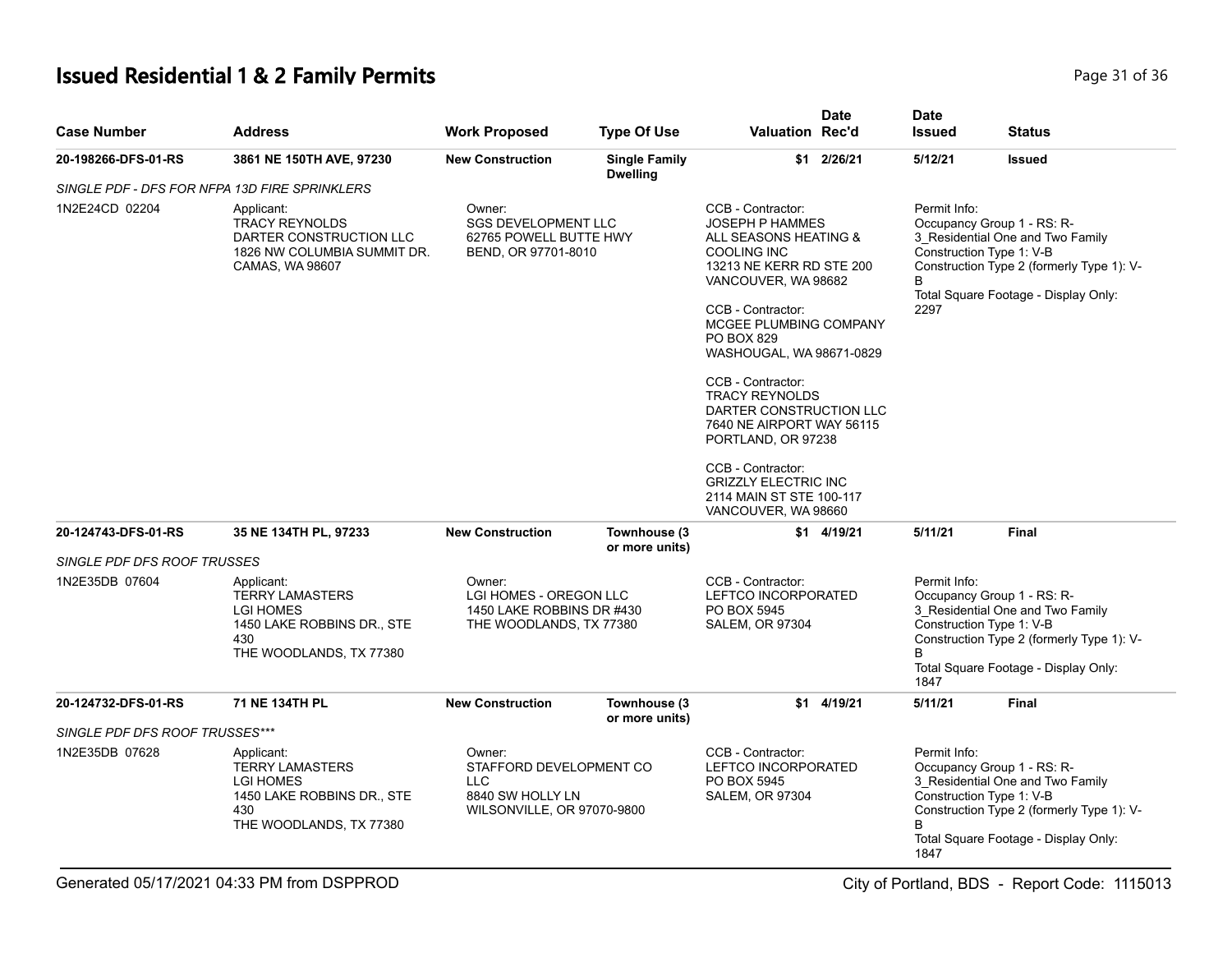# **Issued Residential 1 & 2 Family Permits Page 12 of 36 and 20 and 20 and 20 and 20 and 20 and 20 and 20 and 20 and 20 and 20 and 20 and 20 and 20 and 20 and 20 and 20 and 20 and 20 and 20 and 20 and 20 and 20 and 20 and**

| <b>Case Number</b>                                        | <b>Address</b>                                                                                                           | <b>Work Proposed</b>                                                                                                                                                                                                                                                                                                                                   | <b>Type Of Use</b>                                                             | <b>Valuation Rec'd</b>                                                                   | <b>Date</b>                                                                              | <b>Date</b><br><b>Issued</b>                                                                                                                                                                            | <b>Status</b>                                                                                                                                                                                                |  |
|-----------------------------------------------------------|--------------------------------------------------------------------------------------------------------------------------|--------------------------------------------------------------------------------------------------------------------------------------------------------------------------------------------------------------------------------------------------------------------------------------------------------------------------------------------------------|--------------------------------------------------------------------------------|------------------------------------------------------------------------------------------|------------------------------------------------------------------------------------------|---------------------------------------------------------------------------------------------------------------------------------------------------------------------------------------------------------|--------------------------------------------------------------------------------------------------------------------------------------------------------------------------------------------------------------|--|
| 20-119767-DFS-01-RS                                       | 64 NE 134TH PL                                                                                                           | <b>New Construction</b>                                                                                                                                                                                                                                                                                                                                | Townhouse (3<br>or more units)                                                 |                                                                                          | \$1 4/19/21                                                                              | 5/11/21                                                                                                                                                                                                 | <b>Issued</b>                                                                                                                                                                                                |  |
| SINGLE PDF DFS TRUSSES                                    |                                                                                                                          |                                                                                                                                                                                                                                                                                                                                                        |                                                                                |                                                                                          |                                                                                          |                                                                                                                                                                                                         |                                                                                                                                                                                                              |  |
| 1N2E35DB 07621                                            | Applicant:<br><b>TERRY LAMASTERS</b><br><b>LGI HOMES</b><br>1450 LAKE ROBBINS DR., STE<br>430<br>THE WOODLANDS, TX 77380 | CCB - Contractor:<br>Permit Info:<br>Owner:<br>Occupancy Group 1 - RS: R-<br>LGI HOMES - OREGON LLC<br><b>LEFTCO INCORPORATED</b><br>1450 LAKE ROBBINS DR #430<br>PO BOX 5945<br>SALEM, OR 97304<br>Construction Type 1: V-B<br>THE WOODLANDS, TX 77380<br>CCB - Contractor:<br><b>LGI HOMES OREGON LLC</b><br>1450 LAKE ROBBINS DR STE<br>1972<br>430 |                                                                                | THE WOODLANDS, TX 77380<br>$$1$ 4/19/21                                                  |                                                                                          | 3_Residential One and Two Family<br>Construction Type 2 (formerly Type 1): V-<br>Total Square Footage - Display Only:                                                                                   |                                                                                                                                                                                                              |  |
| 20-124744-DFS-01-RS                                       | 31 NE 134TH PL, 97233                                                                                                    | <b>New Construction</b>                                                                                                                                                                                                                                                                                                                                | Townhouse (3)<br>or more units)                                                |                                                                                          |                                                                                          | 5/11/21                                                                                                                                                                                                 | Final                                                                                                                                                                                                        |  |
| SINGLE PDF DFS ROOF TRUSSES BUILDING 1                    |                                                                                                                          |                                                                                                                                                                                                                                                                                                                                                        |                                                                                |                                                                                          |                                                                                          |                                                                                                                                                                                                         |                                                                                                                                                                                                              |  |
| 1N2E35DB 07605                                            | Applicant:<br><b>TERRY LAMASTERS</b><br><b>LGI HOMES</b><br>1450 LAKE ROBBINS DR., STE<br>430<br>THE WOODLANDS, TX 77380 | Owner:<br>LGI HOMES - OREGON LLC<br>1450 LAKE ROBBINS DR #430<br>THE WOODLANDS, TX 77380                                                                                                                                                                                                                                                               |                                                                                | CCB - Contractor:<br><b>LEFTCO INCORPORATED</b><br>PO BOX 5945<br><b>SALEM, OR 97304</b> |                                                                                          | Permit Info:<br>Occupancy Group 1 - RS: R-<br>3 Residential One and Two Family<br>Construction Type 1: V-B<br>Construction Type 2 (formerly Type 1): V-<br>Total Square Footage - Display Only:<br>1972 |                                                                                                                                                                                                              |  |
| 20-124739-DFS-01-RS                                       | 45 NE 134TH PL, 97230                                                                                                    | <b>New Construction</b>                                                                                                                                                                                                                                                                                                                                | Townhouse (3<br>or more units)                                                 | \$1                                                                                      | 4/19/21                                                                                  | 5/11/21                                                                                                                                                                                                 | <b>Final</b>                                                                                                                                                                                                 |  |
| SINGLE PDF DFS ROOF TRUSSES BUILDING 1                    |                                                                                                                          |                                                                                                                                                                                                                                                                                                                                                        |                                                                                |                                                                                          |                                                                                          |                                                                                                                                                                                                         |                                                                                                                                                                                                              |  |
| 1N2E35DB 07602<br>LOT <sub>1</sub><br>INC UND INT TRACT A | Applicant:<br><b>TERRY LAMASTERS</b><br><b>LGI HOMES</b><br>1450 LAKE ROBBINS DR., STE<br>430<br>THE WOODLANDS, TX 77380 | Owner:                                                                                                                                                                                                                                                                                                                                                 | LGI HOMES - OREGON LLC<br>1450 LAKE ROBBINS DR #430<br>THE WOODLANDS, TX 77380 |                                                                                          | CCB - Contractor:<br><b>LEFTCO INCORPORATED</b><br>PO BOX 5945<br><b>SALEM, OR 97304</b> |                                                                                                                                                                                                         | Permit Info:<br>Occupancy Group 1 - RS: R-<br>3_Residential One and Two Family<br>Construction Type 1: V-B<br>Construction Type 2 (formerly Type 1): V-<br>B<br>Total Square Footage - Display Only:<br>1716 |  |
| 20-124741-DFS-01-RS                                       | 39 NE 134TH PL, 97233                                                                                                    | <b>New Construction</b>                                                                                                                                                                                                                                                                                                                                | Townhouse (3)<br>or more units)                                                |                                                                                          | $$1$ 4/19/21                                                                             | 5/11/21                                                                                                                                                                                                 | <b>Final</b>                                                                                                                                                                                                 |  |
| SINGLE PDF DFS ROOF TRUSSES***                            |                                                                                                                          |                                                                                                                                                                                                                                                                                                                                                        |                                                                                |                                                                                          |                                                                                          |                                                                                                                                                                                                         |                                                                                                                                                                                                              |  |
| 1N2E35DB 07603                                            | Applicant:<br><b>TERRY LAMASTERS</b><br><b>LGI HOMES</b><br>1450 LAKE ROBBINS DR., STE<br>430<br>THE WOODLANDS, TX 77380 | Owner:<br>LGI HOMES - OREGON LLC<br>1450 LAKE ROBBINS DR #430<br>THE WOODLANDS, TX 77380                                                                                                                                                                                                                                                               |                                                                                | CCB - Contractor:<br>LEFTCO INCORPORATED<br>PO BOX 5945<br><b>SALEM, OR 97304</b>        |                                                                                          | Permit Info:<br>1847                                                                                                                                                                                    | Occupancy Group 1 - RS: R-<br>3 Residential One and Two Family<br>Construction Type 1: V-B<br>Construction Type 2 (formerly Type 1): V-<br>Total Square Footage - Display Only:                              |  |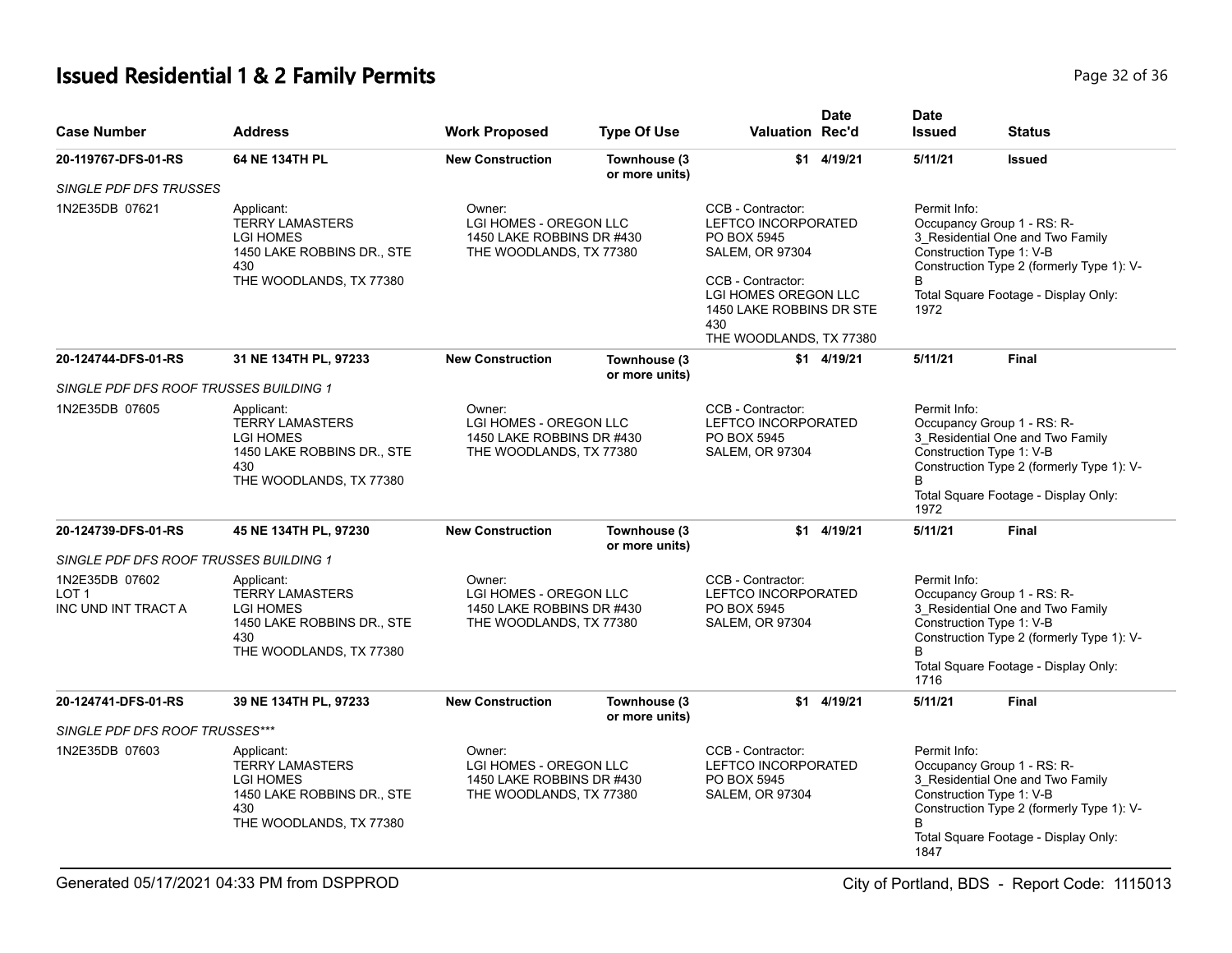# **Issued Residential 1 & 2 Family Permits Page 11 October 2014 12:30 136 25 AM** Page 33 of 36

| <b>Case Number</b>  | <b>Address</b>                                                                                                                                                                                                                                                                                                                        | <b>Work Proposed</b>                                                                                   | <b>Type Of Use</b>             | <b>Valuation Rec'd</b>                                                                                                                                                                                                                                                                                                                                     | <b>Date</b> | <b>Date</b><br><b>Issued</b>                                                        | <b>Status</b>                                                                                                                                            |
|---------------------|---------------------------------------------------------------------------------------------------------------------------------------------------------------------------------------------------------------------------------------------------------------------------------------------------------------------------------------|--------------------------------------------------------------------------------------------------------|--------------------------------|------------------------------------------------------------------------------------------------------------------------------------------------------------------------------------------------------------------------------------------------------------------------------------------------------------------------------------------------------------|-------------|-------------------------------------------------------------------------------------|----------------------------------------------------------------------------------------------------------------------------------------------------------|
| 19-171780-000-00-RS | 4710 SW COMUS ST, 97219                                                                                                                                                                                                                                                                                                               | <b>New Construction</b>                                                                                | Townhouse (3<br>or more units) | \$269,930 6/20/19                                                                                                                                                                                                                                                                                                                                          |             | 5/10/21                                                                             | Issued                                                                                                                                                   |
| 1S1E31AA 02500      | NEW, UNIT 1 OF 6-UNIT ATTACHED TOWNHOUSES on shared tax lot/2-STORY/1 CAR GARAGE/FLAT LOT/SIMPLE **PLEASE SEE COMMENT TAB FOR DETAILS ON NEW<br>ADDITIONAL SCOPE OF WORK**TRADE PERMITS TO FOLLOW.<br>Applicant:<br>NATHANIEL ROSEMEYER<br>MAIN STREET DEVELOPMENT<br>5331 SW MACADAM AVE #258<br><b>PMB 208</b><br>PORTLAND OR 97239 | Owner:<br>MAIN STREET DEVELOPMENT INC<br>5331 S MACADAM AVE #258 PMB<br>208<br>PORTLAND, OR 97239-3871 |                                | CCB - Contractor:<br>MALMEDAL ENTERPRISES INC<br><b>PO BOX 207</b><br><b>BANKS, OR 97106</b><br>CCB - Contractor:<br><b>ERIC RYSTADT</b><br>MAIN STREET DEVELOPMENT<br><b>INC</b><br>PMB 208 5331 SW MACADAM<br>AVE SUITE 258<br>PORTLAND, OR 97239<br>CCB - Contractor:<br><b>GRIZZLY ELECTRIC INC</b><br>2114 MAIN ST STE 100-117<br>VANCOUVER, WA 98660 |             | Permit Info:<br>Occupancy Group 1 - RS: R-<br>Construction Type 1: V-B<br>B<br>2427 | 3_Residential One and Two Family<br>Construction Type 2 (formerly Type 1): V-<br>Total Square Footage - Display Only:<br>Number of New Dwelling Units: 1 |
| 19-171945-000-00-RS | 4790 SW COMUS ST, 97219                                                                                                                                                                                                                                                                                                               | <b>New Construction</b>                                                                                | Townhouse (3<br>or more units) | \$118,541 6/20/19                                                                                                                                                                                                                                                                                                                                          |             | 5/10/21                                                                             | <b>Issued</b>                                                                                                                                            |
| 1S1E31AA 02500      | NEW, UNIT 5 OF 6-UNIT ATTACHED TOWNHOUSES on shared tax lot/2-STORY/1 CAR GARAGE/FLAT LOT/SIMPLE **PLEASE SEE COMMENT TAB FOR DETAILS ON NEW<br>ADDITIONAL SCOPE OF WORK**TRADE PERMITS TO FOLLOW.<br>Applicant:<br>NATHANIEL ROSEMEYER<br>MAIN STREET DEVELOPMENT<br>5331 SW MACADAM AVE #258<br><b>PMB 208</b><br>PORTLAND OR 97239 | Owner:<br>MAIN STREET DEVELOPMENT INC<br>5331 S MACADAM AVE #258 PMB<br>208<br>PORTLAND, OR 97239-3871 |                                | CCB - Contractor:<br>MALMEDAL ENTERPRISES INC<br><b>PO BOX 207</b><br><b>BANKS, OR 97106</b><br>CCB - Contractor:<br><b>ERIC RYSTADT</b><br>MAIN STREET DEVELOPMENT<br><b>INC</b><br>PMB 208 5331 SW MACADAM<br>AVE SUITE 258<br>PORTLAND, OR 97239<br>CCB - Contractor:<br><b>GRIZZLY ELECTRIC INC</b><br>2114 MAIN ST STE 100-117<br>VANCOUVER, WA 98660 |             | Permit Info:<br>Occupancy Group 1 - RS: R-<br>Construction Type 1: V-B              | 3_Residential One and Two Family<br>Total Square Footage - Display Only: 968<br>Number of New Dwelling Units: 1                                          |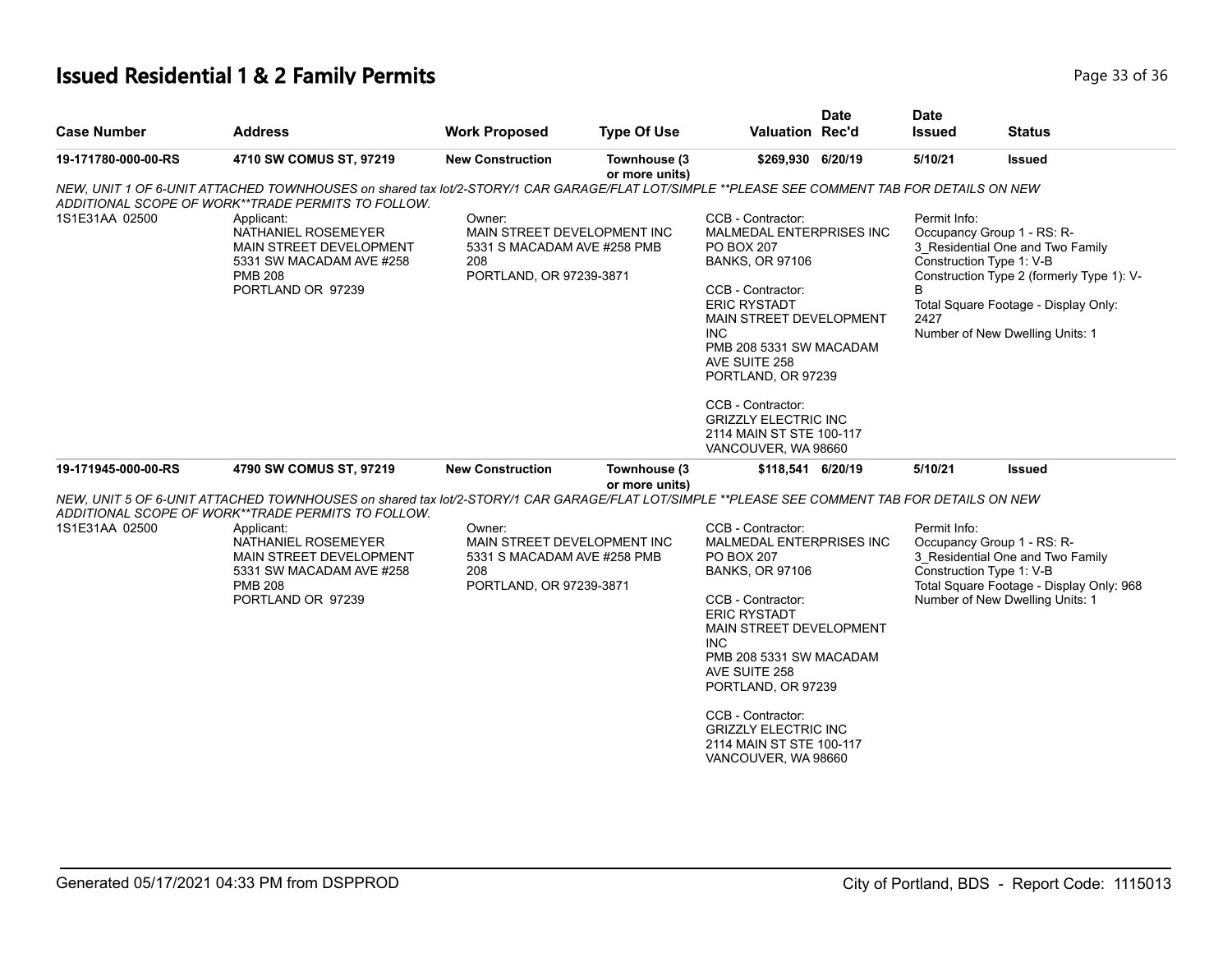# **Issued Residential 1 & 2 Family Permits Page 14 of 36 and 20 and 20 and 20 and 20 and 20 and 20 and 20 and 20 and 20 and 20 and 20 and 20 and 20 and 20 and 20 and 20 and 20 and 20 and 20 and 20 and 20 and 20 and 20 and**

| <b>Case Number</b>  | <b>Address</b>                                                                                                                                                                                                                                                                                                                               | <b>Work Proposed</b>                                                                                   | <b>Type Of Use</b>             | <b>Valuation Rec'd</b>                                                                                                                                                                                                                                                                                                                                     | <b>Date</b> | <b>Date</b><br><b>Issued</b>                          | <b>Status</b>                                                                                                                                                                          |
|---------------------|----------------------------------------------------------------------------------------------------------------------------------------------------------------------------------------------------------------------------------------------------------------------------------------------------------------------------------------------|--------------------------------------------------------------------------------------------------------|--------------------------------|------------------------------------------------------------------------------------------------------------------------------------------------------------------------------------------------------------------------------------------------------------------------------------------------------------------------------------------------------------|-------------|-------------------------------------------------------|----------------------------------------------------------------------------------------------------------------------------------------------------------------------------------------|
| 19-171944-000-00-RS | 4770 SW COMUS ST, 97219                                                                                                                                                                                                                                                                                                                      | <b>New Construction</b>                                                                                | Townhouse (3<br>or more units) | \$269,930 6/20/19                                                                                                                                                                                                                                                                                                                                          |             | 5/10/21                                               | <b>Issued</b>                                                                                                                                                                          |
| 1S1E31AA 02500      | NEW, UNIT 4 OF 6-UNIT ATTACHED TOWNHOUSES on shared tax lot/2-STORY/1 CAR GARAGE/FLAT LOT/SIMPLE **PLEASE SEE COMMENT TAB FOR DETAILS ON NEW<br>ADDITIONAL SCOPE OF WORK**TRADE PERMITS TO FOLLOW.<br>Applicant:<br>NATHANIEL ROSEMEYER<br>MAIN STREET DEVELOPMENT<br>5331 SW MACADAM AVE #258<br><b>PMB 208</b><br>PORTLAND OR 97239        | Owner:<br>MAIN STREET DEVELOPMENT INC<br>5331 S MACADAM AVE #258 PMB<br>208<br>PORTLAND, OR 97239-3871 |                                | CCB - Contractor:<br>MALMEDAL ENTERPRISES INC<br><b>PO BOX 207</b><br><b>BANKS, OR 97106</b><br>CCB - Contractor:<br><b>ERIC RYSTADT</b><br>MAIN STREET DEVELOPMENT<br><b>INC</b><br>PMB 208 5331 SW MACADAM<br>AVE SUITE 258<br>PORTLAND, OR 97239<br>CCB - Contractor:<br><b>GRIZZLY ELECTRIC INC</b><br>2114 MAIN ST STE 100-117<br>VANCOUVER, WA 98660 |             | Permit Info:<br>Construction Type 1: V-B<br>B<br>2427 | Occupancy Group 1 - RS: R-<br>3 Residential One and Two Family<br>Construction Type 2 (formerly Type 1): V-<br>Total Square Footage - Display Only:<br>Number of New Dwelling Units: 1 |
| 19-171943-000-00-RS | 4750 SW COMUS ST, 97219                                                                                                                                                                                                                                                                                                                      | <b>New Construction</b>                                                                                | Townhouse (3                   | \$269,930 6/20/19                                                                                                                                                                                                                                                                                                                                          |             | 5/10/21                                               | <b>Issued</b>                                                                                                                                                                          |
| 1S1E31AA 02500      | NEW, UNIT 3 OF 6-UNIT ATTACHED TOWNHOUSES on shared tax lot/2-STORY/1 CAR GARAGE/FLAT LOT/SIMPLE **PLEASE SEE COMMENT TAB FOR DETAILS ON NEW<br>ADDITIONAL SCOPE OF WORK**TRADE PERMITS TO FOLLOW.<br>Applicant:<br>NATHANIEL ROSEMEYER<br><b>MAIN STREET DEVELOPMENT</b><br>5331 SW MACADAM AVE #258<br><b>PMB 208</b><br>PORTLAND OR 97239 | Owner:<br>MAIN STREET DEVELOPMENT INC<br>5331 S MACADAM AVE #258 PMB<br>208<br>PORTLAND, OR 97239-3871 | or more units)                 | CCB - Contractor:<br>MALMEDAL ENTERPRISES INC<br><b>PO BOX 207</b><br><b>BANKS, OR 97106</b><br>CCB - Contractor:<br><b>ERIC RYSTADT</b><br>MAIN STREET DEVELOPMENT<br><b>INC</b><br>PMB 208 5331 SW MACADAM<br>AVE SUITE 258<br>PORTLAND, OR 97239<br>CCB - Contractor:<br><b>GRIZZLY ELECTRIC INC</b><br>2114 MAIN ST STE 100-117<br>VANCOUVER, WA 98660 |             | Permit Info:<br>Construction Type 1: V-B<br>2427      | Occupancy Group 1 - RS: R-<br>3 Residential One and Two Family<br>Construction Type 2 (formerly Type 1): V-<br>Total Square Footage - Display Only:<br>Number of New Dwelling Units: 1 |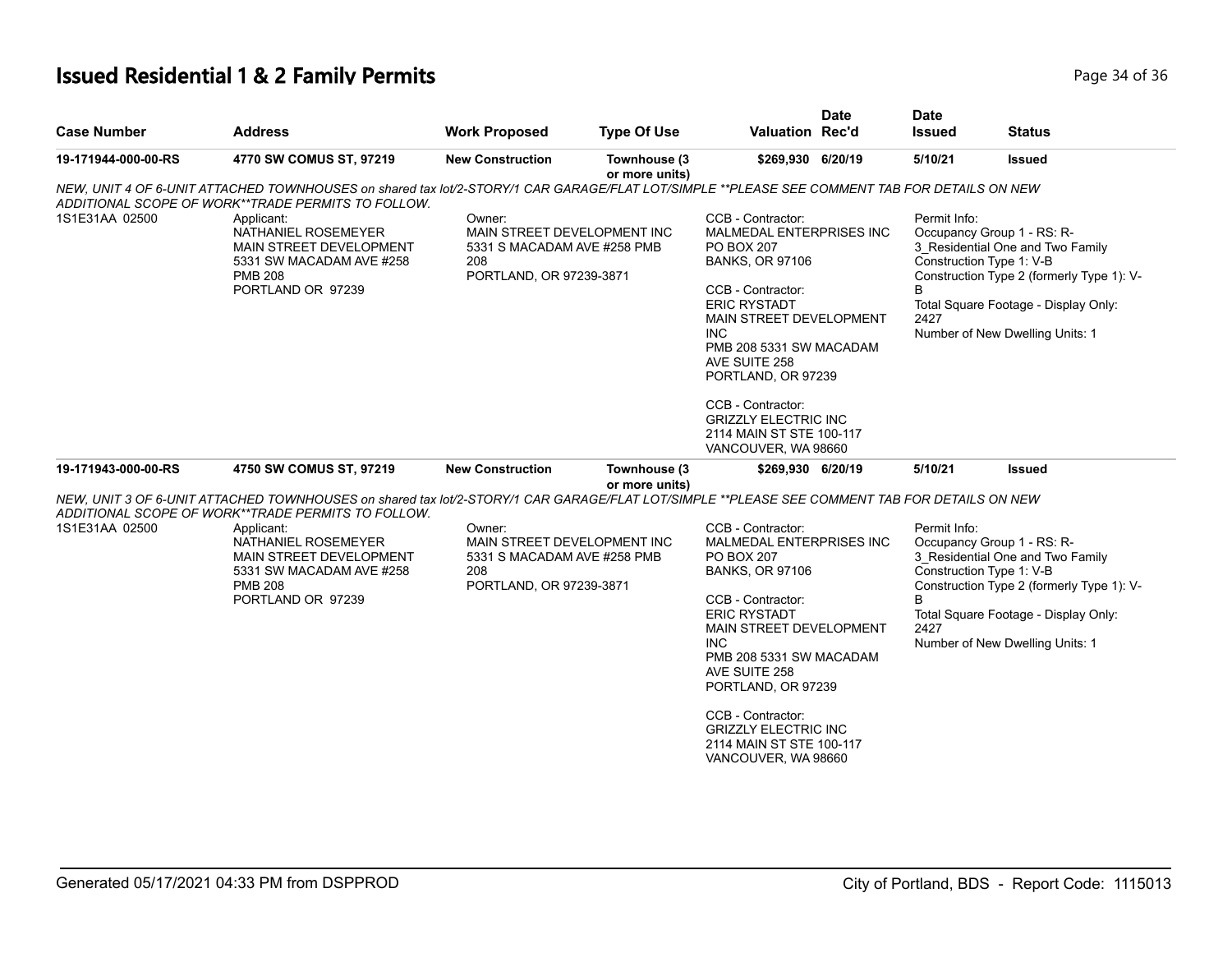# **Issued Residential 1 & 2 Family Permits Page 15 of 36 and 20 July 10 and 20 July 10 and 20 July 20 Page 35 of 36 and 36 and 36 and 36 and 36 and 36 and 36 and 36 and 36 and 36 and 36 and 36 and 36 and 36 and 36 and 36 a**

| <b>Case Number</b>                     | <b>Address</b>                                                                                                                                                                                     | <b>Work Proposed</b>                                                                                   | <b>Type Of Use</b>             | Valuation Rec'd                                                                                                                                                                                                                                                                                         | <b>Date</b> | <b>Date</b><br><b>Issued</b>                                                      | Status                                                                                                                                                                                                             |
|----------------------------------------|----------------------------------------------------------------------------------------------------------------------------------------------------------------------------------------------------|--------------------------------------------------------------------------------------------------------|--------------------------------|---------------------------------------------------------------------------------------------------------------------------------------------------------------------------------------------------------------------------------------------------------------------------------------------------------|-------------|-----------------------------------------------------------------------------------|--------------------------------------------------------------------------------------------------------------------------------------------------------------------------------------------------------------------|
| 19-171942-000-00-RS                    | 4730 SW COMUS ST, 97219                                                                                                                                                                            | <b>New Construction</b>                                                                                | Townhouse (3<br>or more units) | \$269,930 6/20/19                                                                                                                                                                                                                                                                                       |             | 5/10/21                                                                           | <b>Issued</b>                                                                                                                                                                                                      |
|                                        | NEW, UNIT 2 OF 6-UNIT ATTACHED TOWNHOUSES on shared tax lot/2-STORY/1 CAR GARAGE/FLAT LOT/SIMPLE **PLEASE SEE COMMENT TAB FOR DETAILS ON NEW<br>ADDITIONAL SCOPE OF WORK**TRADE PERMITS TO FOLLOW. |                                                                                                        |                                |                                                                                                                                                                                                                                                                                                         |             |                                                                                   |                                                                                                                                                                                                                    |
| 1S1E31AA 02500                         | Applicant:<br>NATHANIEL ROSEMEYER<br>MAIN STREET DEVELOPMENT<br>5331 SW MACADAM AVE #258<br><b>PMB 208</b><br>PORTLAND OR 97239                                                                    | Owner:<br>MAIN STREET DEVELOPMENT INC<br>5331 S MACADAM AVE #258 PMB<br>208<br>PORTLAND, OR 97239-3871 |                                | CCB - Contractor:<br>MALMEDAL ENTERPRISES INC<br><b>PO BOX 207</b><br><b>BANKS, OR 97106</b><br>CCB - Contractor:<br><b>ERIC RYSTADT</b><br>MAIN STREET DEVELOPMENT<br><b>INC</b><br>PMB 208 5331 SW MACADAM<br>AVE SUITE 258<br>PORTLAND, OR 97239<br>CCB - Contractor:<br><b>GRIZZLY ELECTRIC INC</b> |             | Permit Info:<br>B<br>2427                                                         | Occupancy Group 1 - RS: R-<br>3 Residential One and Two Family<br>Construction Type 1: V-B<br>Construction Type 2 (formerly Type 1): V-<br>Total Square Footage - Display Only:<br>Number of New Dwelling Units: 1 |
|                                        |                                                                                                                                                                                                    |                                                                                                        |                                | 2114 MAIN ST STE 100-117<br>VANCOUVER, WA 98660                                                                                                                                                                                                                                                         |             |                                                                                   |                                                                                                                                                                                                                    |
| 20-124733-DFS-01-RS                    | 67 NE 134TH PL                                                                                                                                                                                     | <b>New Construction</b>                                                                                | Townhouse (3<br>or more units) |                                                                                                                                                                                                                                                                                                         | \$1 4/19/21 | 5/11/21                                                                           | <b>Final</b>                                                                                                                                                                                                       |
| SINGLE PDF DFS ROOF TRUSSES BUILDING 7 |                                                                                                                                                                                                    |                                                                                                        |                                |                                                                                                                                                                                                                                                                                                         |             |                                                                                   |                                                                                                                                                                                                                    |
| 1N2E35DB 07629                         | Applicant:<br><b>TERRY LAMASTERS</b><br><b>LGI HOMES</b><br>1450 LAKE ROBBINS DR., STE<br>430<br>THE WOODLANDS, TX 77380                                                                           | Owner:<br>STAFFORD DEVELOPMENT CO<br>LLC<br>8840 SW HOLLY LN<br>WILSONVILLE, OR 97070-9800             |                                | CCB - Contractor:<br>Permit Info:<br>LEFTCO INCORPORATED<br>Occupancy Group 1 - RS: R-<br>3_Residential One and Two Family<br>PO BOX 5945<br>Construction Type 1: V-B<br><b>SALEM, OR 97304</b><br><sub>R</sub><br>1716                                                                                 |             | Construction Type 2 (formerly Type 1): V-<br>Total Square Footage - Display Only: |                                                                                                                                                                                                                    |
| 20-124731-DFS-01-RS                    | 79 NE 134TH PL                                                                                                                                                                                     | <b>New Construction</b>                                                                                | Townhouse (3<br>or more units) |                                                                                                                                                                                                                                                                                                         | \$1 4/19/21 | 5/11/21                                                                           | <b>Final</b>                                                                                                                                                                                                       |
| <b>SINGLE PDF DFS ROOF TRUSSES*</b>    |                                                                                                                                                                                                    |                                                                                                        |                                |                                                                                                                                                                                                                                                                                                         |             |                                                                                   |                                                                                                                                                                                                                    |
| 1N2E35DB 07626                         | Applicant:<br><b>TERRY LAMASTERS</b><br><b>LGI HOMES</b><br>1450 LAKE ROBBINS DR., STE<br>430<br>THE WOODLANDS, TX 77380                                                                           | Owner:<br>STAFFORD DEVELOPMENT CO<br><b>LLC</b><br>8840 SW HOLLY LN<br>WILSONVILLE, OR 97070-9800      |                                | CCB - Contractor:<br>LEFTCO INCORPORATED<br>PO BOX 5945<br>SALEM, OR 97304                                                                                                                                                                                                                              |             | Permit Info:<br>1972                                                              | Occupancy Group 1 - RS: R-<br>3_Residential One and Two Family<br>Construction Type 1: V-B<br>Construction Type 2 (formerly Type 1): V-<br>Total Square Footage - Display Only:                                    |